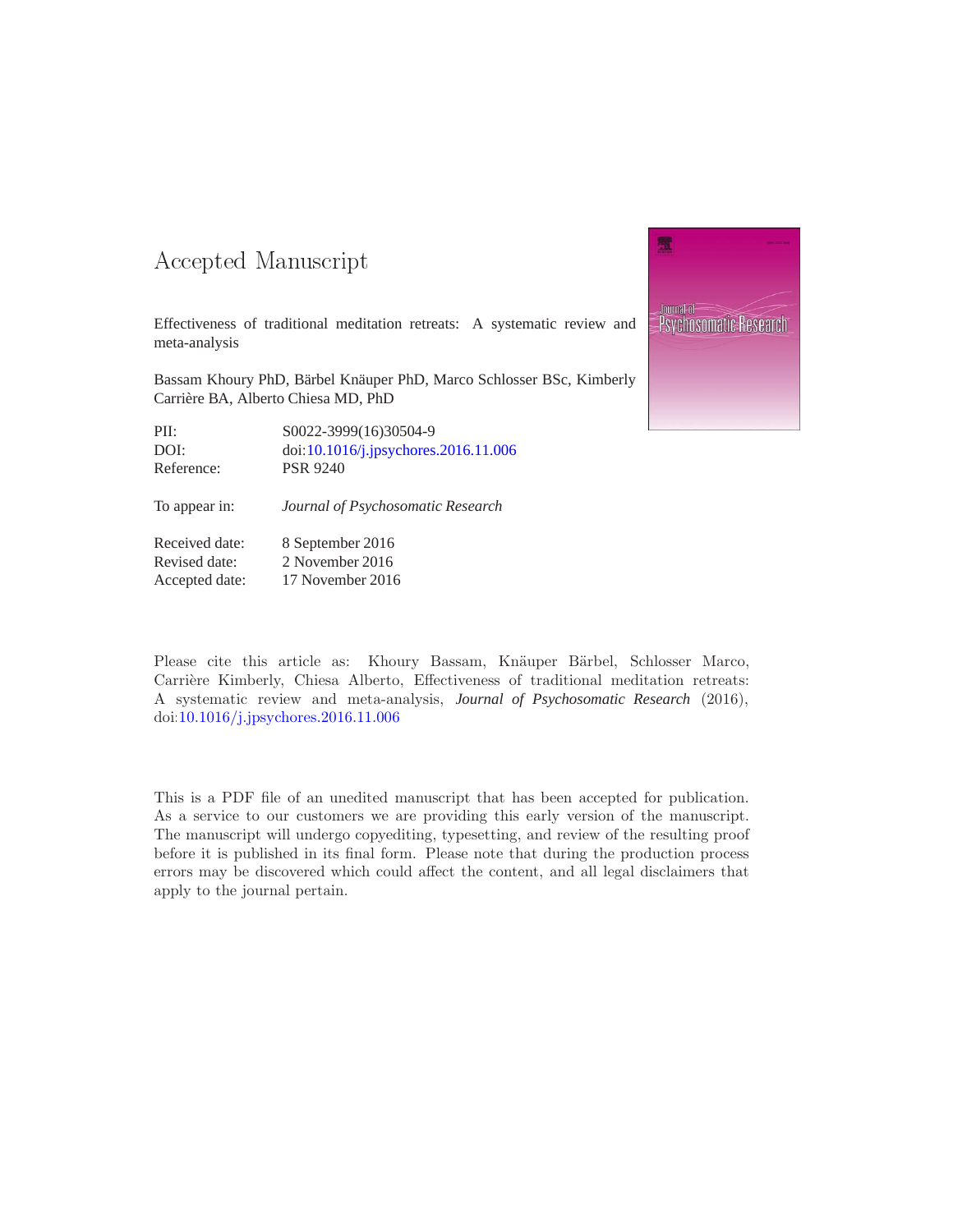### Running Head: EFFECTIVENESS OF TRADITIONAL MEDITATION RETREATS 1

### **Effectiveness of traditional meditation retreats: A systematic review and meta-**

**analysis**

Bassam Khoury<sup>1,2</sup>, PhD

Bärbel Knäuper<sup>3</sup>, PhD

Marco Schlosser<sup>4</sup>, BSc

Kimberly Carrière<sup>3</sup>, BA

Alberto Chiesa<sup>5,6</sup>, MD, PhD

Tectiveness of traditional meditation retreats: A systematic revious analysis<br>
Bassam Khoury<sup>1,2</sup>, PhD<br>
Bärbel Knäuper<sup>3</sup>, PhD<br>
Marco Schlosser<sup>4</sup>, BSc<br>
Kimberly Carrière<sup>3</sup>, BA<br>
Alberto Chiesa<sup>5,6</sup>, MD, PhD<br>
and Marco Sch <sup>1</sup>Department of Educational and Counselling Psychology, McGill University, Quebec, Canada

<sup>2</sup>Department of Psychology, Harvard University, Massachusetts, United States

<sup>3</sup>Department of Psychology, McGill University, Quebec, Canada

<sup>4</sup>Department of Psychology, University College London, London, United Kingdom

 ${}^{5}$ Department of Biomedical and Neuromotor Science, University of Bologna, Bologna, Italy

<sup>6</sup>Associazione di Psicologia Cognitiva - Scuola di Psicoterapia Cognitiva, Roma, Italy

Author identifying information:

Bassam Khoury, Ph.D.

Department of Educational and Counselling Psychology

Faculty of Education

McGill University

3700 McTavish Street

Montreal, QC H3A 1Y2

Email: bassam.el-khoury@mcgill.ca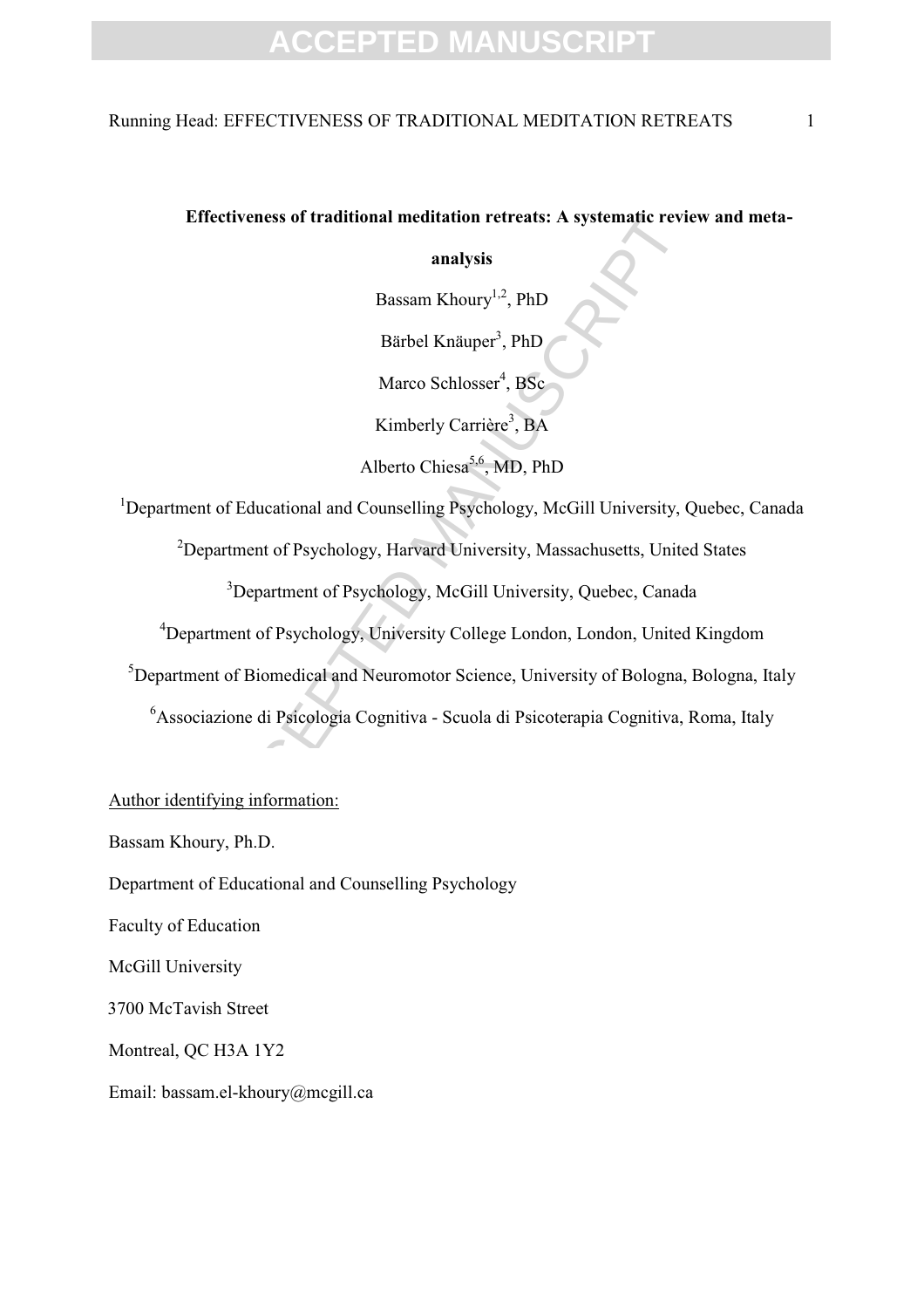#### Abstract

An increasing number of studies are investigating traditional mediowever, is known about their effectiveness. *Objective*: To evaluate to retreats on improving psychological outcomes in general population vystematic revie **Background:** An increasing number of studies are investigating traditional meditation retreats. Very little, however, is known about their effectiveness. *Objective:* To evaluate the effectiveness of meditation retreats on improving psychological outcomes in general population. *Data Sources***:** A systematic review of studies published in journals or as dissertations in PSYCINFO, PUBMED, CINAHL or Web of Science from the first available date until October 22, 2016. *Review Methods:* A total of 20 papers (21 studies, *N* = 2912) were included. *Results:* Effect-size estimates of outcomes combined suggested that traditional meditation retreats are moderately effective in pre-post analyses ( $n = 19$ ; Hedge's  $g = .45$ ; 95% CI [.35, .54],  $p < .00001$ ) and in analyses comparing retreats to controls ( $n = 14$ ; Hedge's  $g = .49$ ; 95% CI [.36, .61],  $p < .00001$ ). Results were maintained at follow-up. No differences were observed between meditation styles. Results suggested large effects on measures of anxiety, depression and stress, and moderate effects on measures of emotional regulation and quality of life. As to potential mechanisms of actions, results showed large effects on measures of mindfulness and compassion, and moderate effects on measures of acceptance. In addition, changes in mindfulness levels strongly moderated clinical effect sizes. However, heterogeneity was significant among trials, probably due to differences in study designs, types and duration of the retreats and assessed outcomes, limiting therefore the implications of the results. *Conclusion*: Meditation retreats are moderately to largely effective in reducing depression, anxiety, stress and in ameliorating the quality of life of participants.

*Key-words*: traditional meditation retreat, Vipassana, mindfulness, compassion, meta-analysis.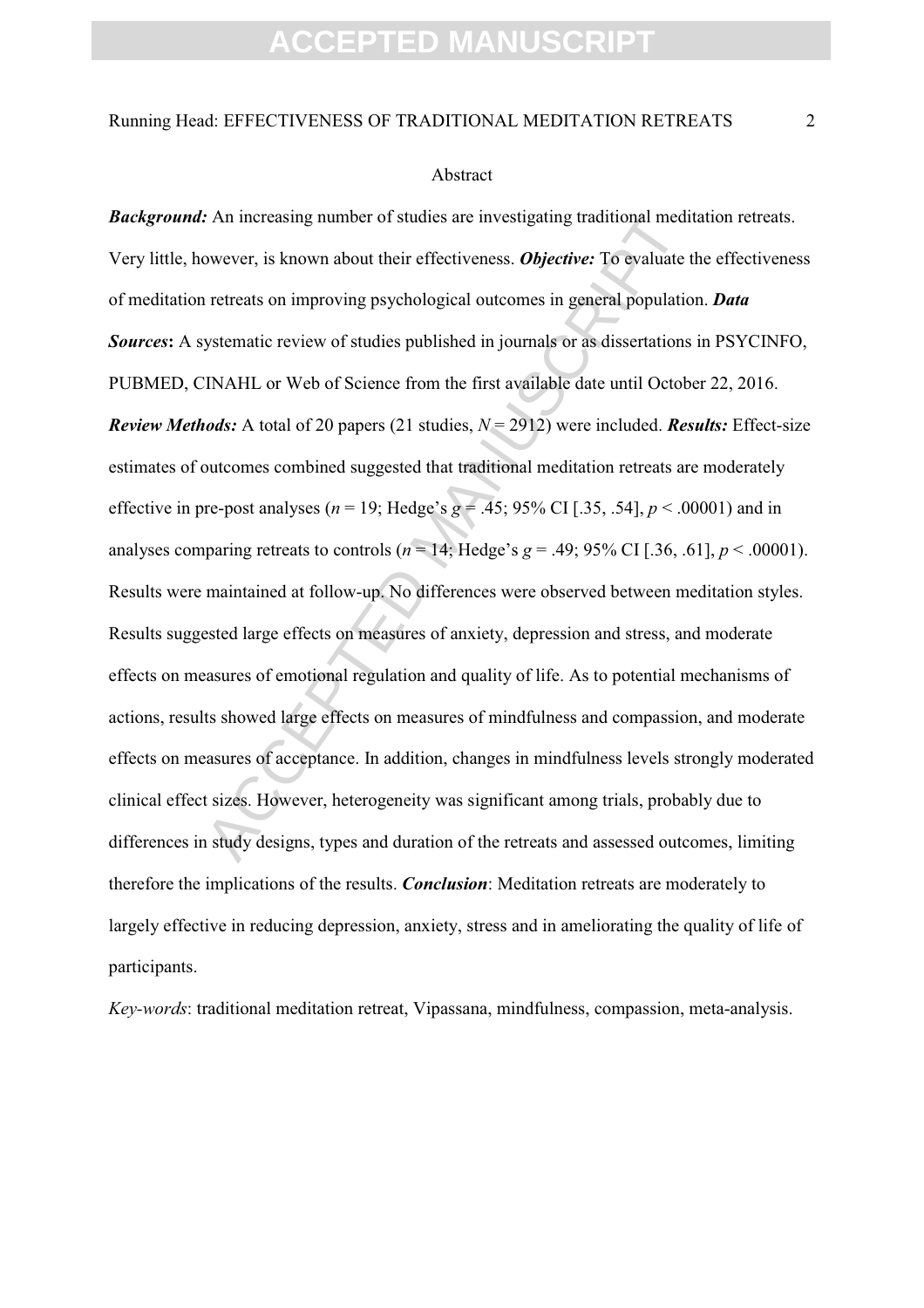### Running Head: EFFECTIVENESS OF TRADITIONAL MEDITATION RETREATS 3

Effectiveness of traditional meditation retreats: A systematic review and meta-analysis

tation has been employed as a spiritual and healing practice for more<br>the most ancient texts dealing with meditation is the *Yoga Sutra* (1<br>ras, meditation is the act of inward contemplation and the intermedie<br>attention to Meditation has been employed as a spiritual and healing practice for more than 5000 years. One of the most ancient texts dealing with meditation is the *Yoga Sutra* (1). According to the Yoga Sutras, meditation is the act of inward contemplation and the intermediate state between mere attention to an object and complete absorption within it (2). Also, the Pāli and Sanskrit term *bhāvanā* that is commonly translated as meditation translates as "cultivating" and the translation of the Tibetan equivalent *sgom* may translate as "getting used to" or "familiarizing oneself" (3). One of the most commonly cited classifications of meditation practices suggests a fundamental distinction between two main meditative styles, mindfulness meditations (MM)/open monitoring meditations and concentrative meditations (CM)/focused attention meditations, depending on how the attentional processes are directed (4, 5). While MM are characterized by open, non-judgmental awareness of the sensory and cognitive fields and include a meta-awareness or observation of the ongoing contents of thought, CM involve focused attention on a given object such as an image or a mantra, while excluding potential sources of distractions (6, 7). It is worth mentioning that both types of meditation share a common background of focused attention but they subsequently take different directions depending on the specific meditation form (5, 8, 9). Although different traditional paths place different emphasis upon MM and CM, there is general agreement that both types of meditation should be cultivated and that they could lead not only to spiritual achievements but also to significant health outcomes (e.g., 10, 11).

Taking into account the long history of traditional meditation practices and the potential benefits for health outcomes, it is surprising that up to recently, very little effort has been directed toward the clinical investigation of health outcomes derived from these traditional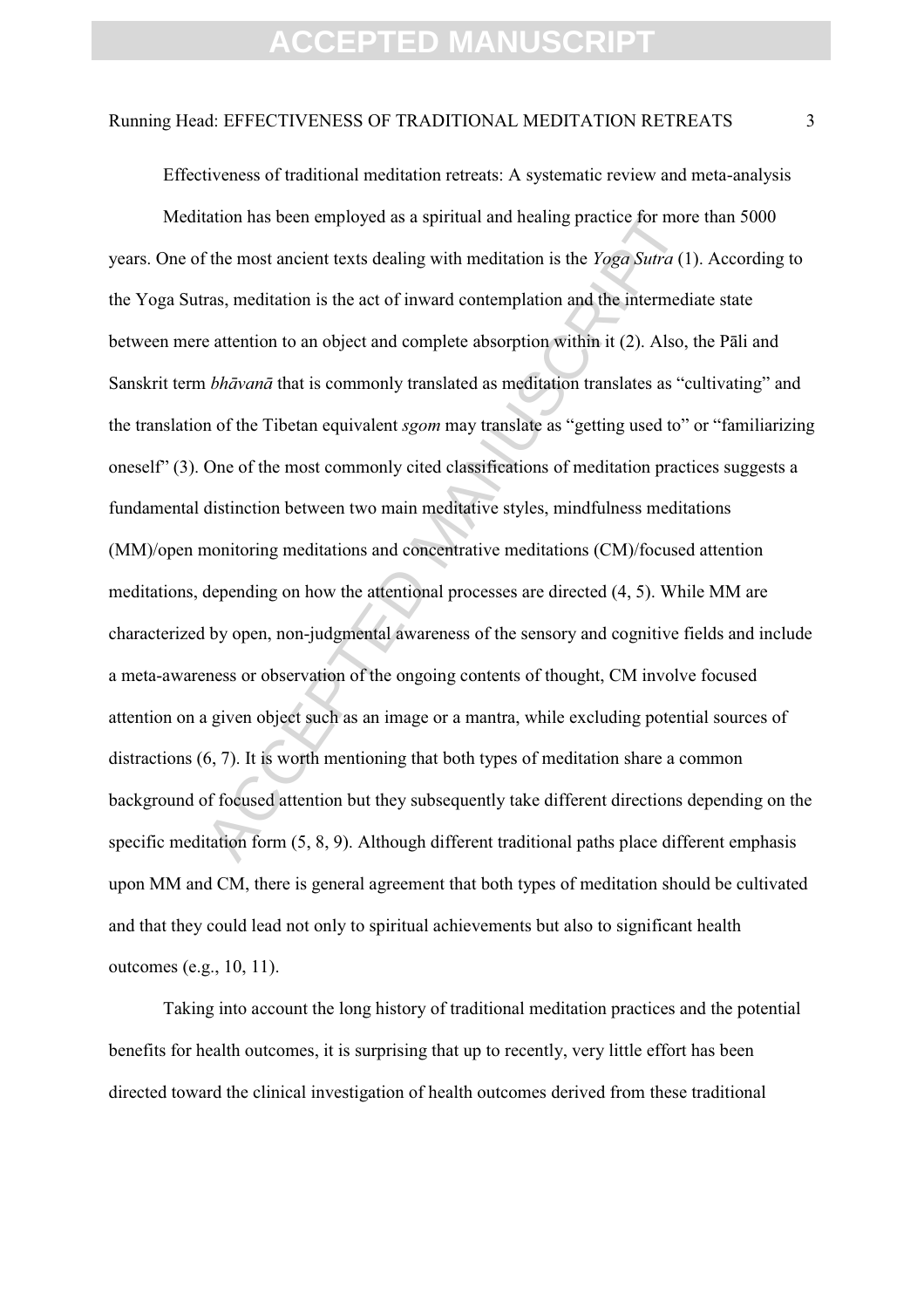### Running Head: EFFECTIVENESS OF TRADITIONAL MEDITATION RETREATS 4

mindfulness-based programs such as Mindfulness-Based Stress Rec<br>dfulness-Based Cognitive Therapy (MBCT; 14), and other meditation<br>d to MBSR and MBCT, such as Mindfulness-Based Relapse Preven<br>the considerable variation amon meditation practices. Indeed, most studies dealing with meditation focused on recently developed standardized mindfulness-based programs such as Mindfulness-Based Stress Reduction (MBSR; 12, 13), Mindfulness-Based Cognitive Therapy (MBCT; 14), and other meditation programs closely linked to MBSR and MBCT, such as Mindfulness-Based Relapse Prevention (MBRP; 15). Despite the considerable variation among mindfulness-based protocols, multiple systematic reviews and meta-analyses were conducted and found similar positive effects on both physical and psycho-physiological outcomes among clinical and nonclinical populations (16-24). A recent systematic review and meta-analysis of 20 systematic reviews of randomized controlled trials using the standardized MBSR or MBCT programs found significant improvements in symptoms of depression, anxiety, stress, quality of life, and physical functioning in comparison with control groups such as wait list and treatment as usual (25). Similar results were found in a review of 16 meta-analyses investigating the effects of MBSR or MBCT in clinical populations (26).

While the mechanisms of action of these modern meditation-based treatments are not yet fully understood, many authors point towards the key role of attention and emotional regulation processes in their effectiveness (e.g., 27, 28, 29). A recent mediation analysis of 20 studies found strong, consistent evidence for reduced cognitive and emotional reactivity, moderate and consistent evidence for reduced rumination and worrying, and preliminary but insufficient evidence for increased self-compassion and psychological flexibility as mechanisms underlying mindfulness-based interventions (30).

As mentioned above, although most meditation studies focused on recent standardized mindfulness-based interventions, it is worth mentioning that for centuries meditation has been primarily taught within the context of traditional spiritual paths and/or in intensive retreats,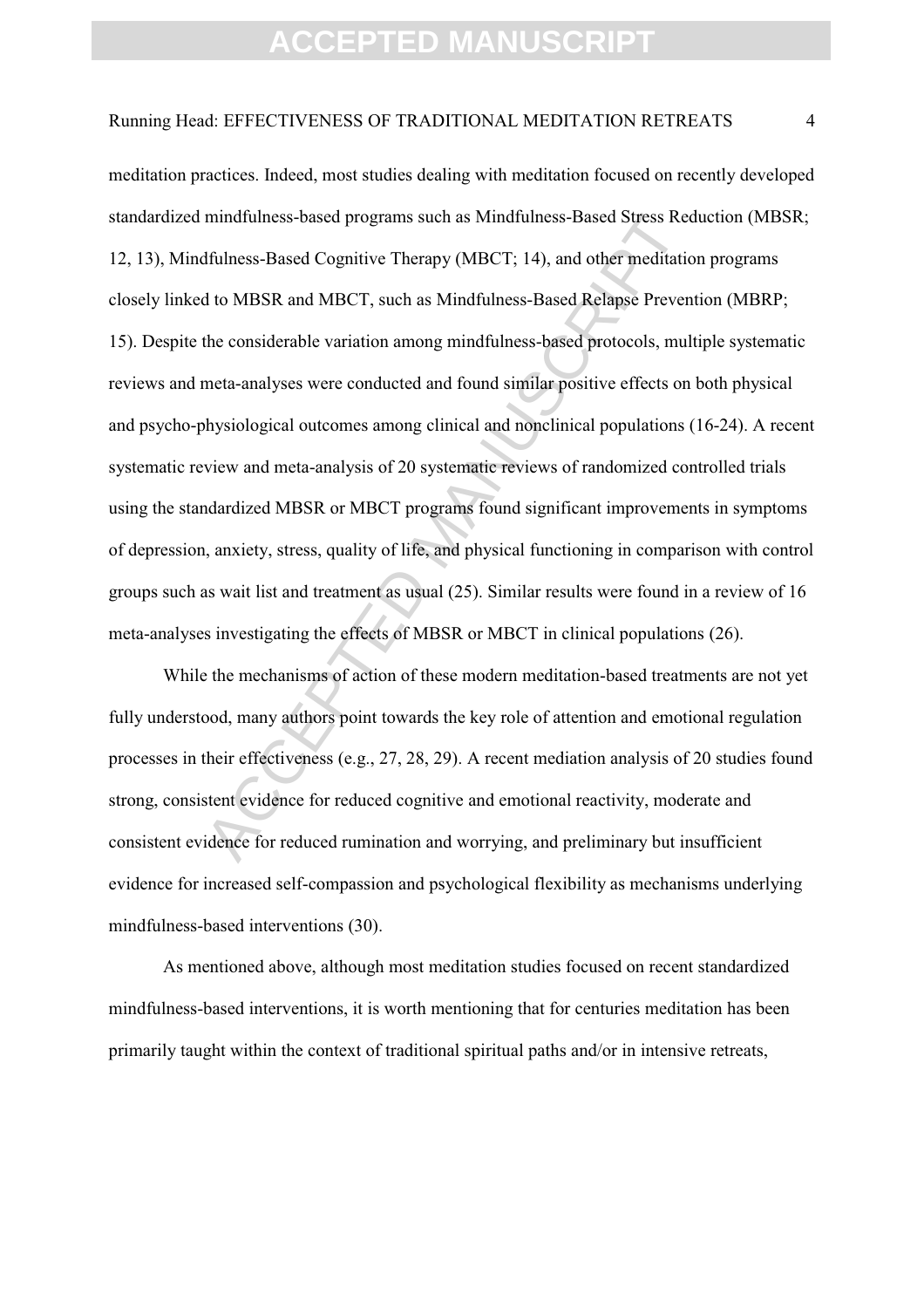#### Running Head: EFFECTIVENESS OF TRADITIONAL MEDITATION RETREATS 5

mainly based upon Vipassana and Shamatha practices. It is therefore surprising that up to recently, only a few studies specifically addressed this topic.

y a few studies specifically addressed this topic.<br>
Sisana meditation (VM), typically acknowledged as one of the main head to be the meditation practiced by Gautama the Buddha more than<br>
sist ancient of Buddhist meditation Vipassana meditation (VM), typically acknowledged as one of the main MM practices (7), is supposed to be the meditation practiced by Gautama the Buddha more than 2500 years ago and is the most ancient of Buddhist meditations (31). Literally, Vipassana means ''insight". Individuals practicing VM assume the role of an observer of their thoughts and sensations. In doing so, they learn to be less judgmental. The main aim is to remain aware in the present moment and to achieve increased equanimity and insight into the fleeting nature of the self, which, in this process, is acknowledged as an ever-changing flow of psychophysical phenomena, void of any lasting self (32). VM is currently typically taught in the West in a standardized intervention in form of a 10-day retreat as in the tradition lead by S. N. Goenka (33). Course attendees practice up to eleven hours of meditation each day and watch videotaped discourses delivered by Goenka, which explicate Buddhist views of suffering, attachment, and craving.

In Shamatha meditation (SM), typically acknowledged as one of the main CM practices (5), cognitive resources are directed toward a chosen target and away from uncontrolled, ruminative thoughts and cognitive perseverations (34). During SM, the faculty of focusing attention on a given object such as the breath without distraction is trained. Shamatha includes introductory meditation practices in the Buddhist context for the development of a relaxed, stable, and clear mind (35). Shamatha can be practiced for a few minutes daily or as an intensive meditation training - a retreat - for days, months, or even years. As the meditation practitioner engages in Shamatha practice, it is thought that he/she can progressively improve the ability to develop focused attention (5, 8).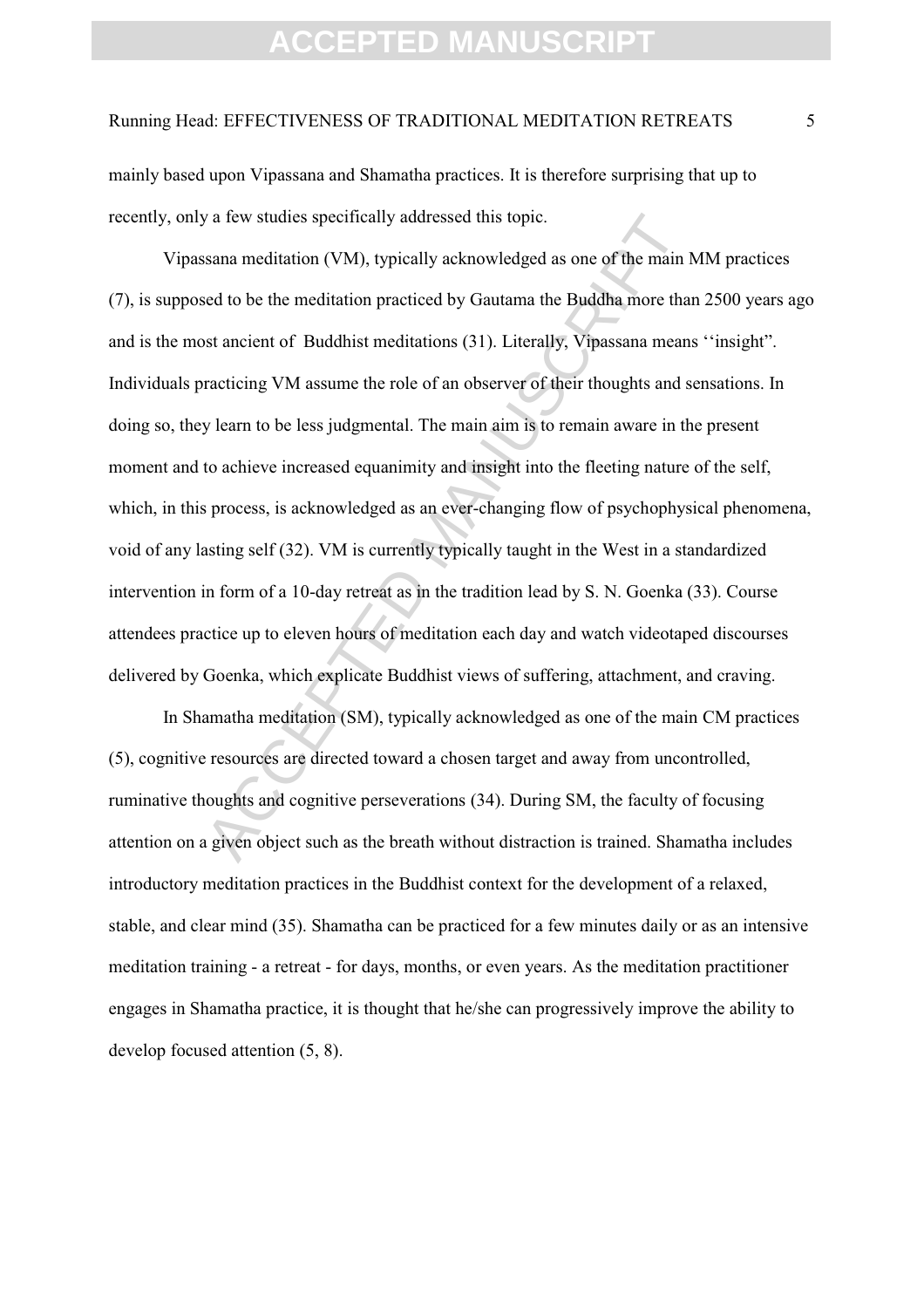#### Running Head: EFFECTIVENESS OF TRADITIONAL MEDITATION RETREATS 6

ial compassion", is frequently cultivated (36). This form of meditative intensive state of loving-kindness and can be viewed as different fi<br>Jowever, loving-kindness meditation shares strong resemblances wi<br>fact, loving-ki In addition, in several Buddhist traditions, a third form of meditation, often referred to as "non referential compassion", is frequently cultivated (36). This form of meditation aims at cultivating an intensive state of loving-kindness and can be viewed as different from mindfulness meditation. However, loving-kindness meditation shares strong resemblances with mindfulness practices. In fact, loving-kindness meditation has no specific object or focus and aims at cultivating an objectless awareness. Accordingly, it is considered by many authors and Buddhist masters as a variation of the mindfulness/OM meditation (e.g. 36).

Most of traditional meditation programs are delivered in form of a retreat based on VM, SM, or on a combination of both techniques and might include at times cultivating benevolent mental states, namely loving-kindness, compassion, empathic joy, and equanimity (34, 37). An increasing number of studies investigated these traditional meditation retreats in the last two decades. However, no meta-analysis directly examined their effectiveness so far.

Previous reviews included a few studies using intensive meditation or retreats without focusing explicitly on the effects of meditation retreats. For example, a systematic review of three clinical studies in incarcerated populations (38) found that VM reduced alcohol and substance abuse but not post-traumatic stress disorder symptoms among prisoners. A metaanalysis (18) examined meditation programs globally including transcendental meditation, mindfulness-based interventions, and traditional MM, but did not separately report outcomes of traditional MM programs. Another meta-analysis (39), which comprised both mindfulness-based interventions and traditional MM programs, included three studies on meditation retreats. Results suggested that traditional MM programs might be less effective than mindfulness-based interventions. However, this meta-analysis as other reviews did not focus explicitly on the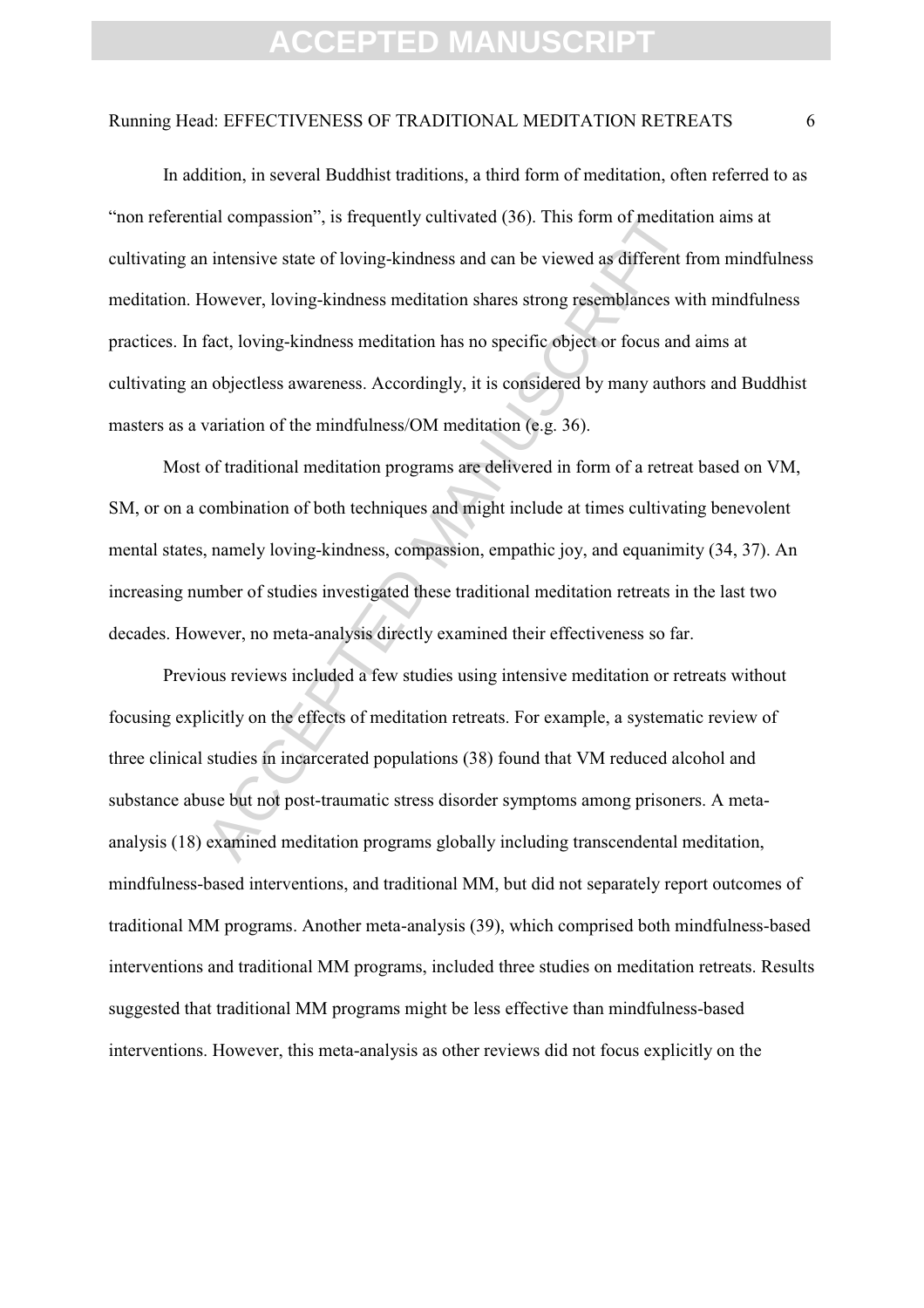Running Head: EFFECTIVENESS OF TRADITIONAL MEDITATION RETREATS 7

effectiveness of meditation retreats, which constitute the most traditional forms of MM programs.

### **Objectives**

To address the current gap about the effectiveness of traditional meditation retreats, we conducted a systematic review and meta-analysis of studies using traditional meditation retreats. The objectives are as follows: (1) to quantify the magnitude of the effects of retreats on psychological outcomes; (2) to quantify the change of mindfulness levels, as well as of other possible moderators of outcomes, following the retreats and at the last follow-up; and (3) to explore moderator variables of the effectiveness of the retreats.

#### **Method**

### **Eligibility Criteria**

Idress the current gap about the effectiveness of traditional meditatic<br>systematic review and meta-analysis of studies using traditional med<br>sa are as follows: (1) to quantify the magnitude of the effects of retre<br>d outcom To be included in this meta-analysis, the publication had to meet the following criteria: (1) be published in the English language; (2) be included in the databases mentioned above; (3) include any type of traditional meditation retreat; (4) use any experimental or quasi-experimental design and (5) examine psychological outcome measures. Articles were excluded from this review due to the following criteria: (1) studies that did not evaluate the meditation program or implemented a qualitative design; (2) meditation retreat was part of a program or an intervention (e.g. MBSR); (3) they did not include psychological outcome measures; (4) data were already included in other papers comprised in the meta-analysis and thus redundant; and (5) reported data were not sufficient to compute effect sizes.

### **Information Sources**

A systematic review of studies involving traditional meditation programs, including meditation retreats and intensive meditation was conducted. Studies were identified by searching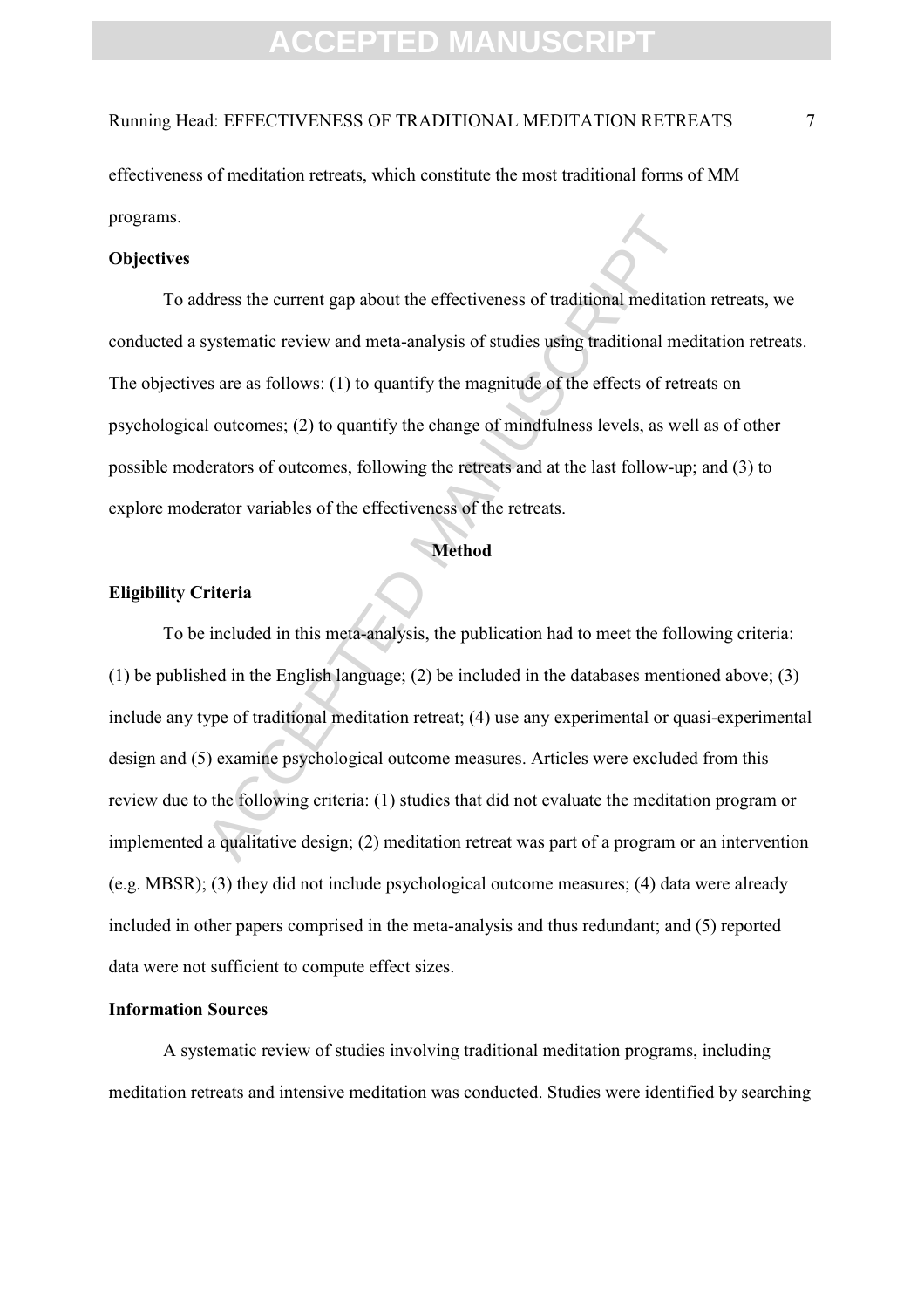### Running Head: EFFECTIVENESS OF TRADITIONAL MEDITATION RETREATS 8

PSYCINFO, PUBMED, CINAHL (Cumulative Index to Nursing and Allied Health) and Web of Science. An additional manual search involved references from retrieved articles and used Auty & Liebling and Google Scholar to access the searched papers. The time period of the search was from the first available date to October 22, 2016.

### **Search**

We used the search terms *meditation*, *mindfulness, vipassana, or buddh\** combined with *retreat* or *intensive.*

#### **Study Selection**

 Eligibility assessment was performed in a non-blinded, standardized manner by the first author and was revised by the third author. Disagreements between reviewers were resolved through discussions and, when required, the authors of the original studies were contacted for clarifications.

#### **Data Collection Process**

additional manual search involved references from retireved articles<br>and Google Scholar to access the searched papers. The time period of<br>available date to October 22, 2016.<br>sed the search terms *meditation*, *mindfulness*  We developed an electronic data extraction sheet, pilot-tested it on three randomly selected studies, and refined it accordingly. Data collection was conducted in December, 2015 and revised in October 2016. When duplicate reports were identified for the same data, only the most recent ones were included.

### **Data Items**

Information was extracted from each included trial based on: (1) the characteristics of the trial (including the year of publication, research design, randomization, blinding, facilitator qualifications, number of participants, type of outcome and process measures, and follow-up time in weeks); (2) the characteristics of the meditation program (including target population, length of program in days, and compliance with the program); (3) the characteristics of the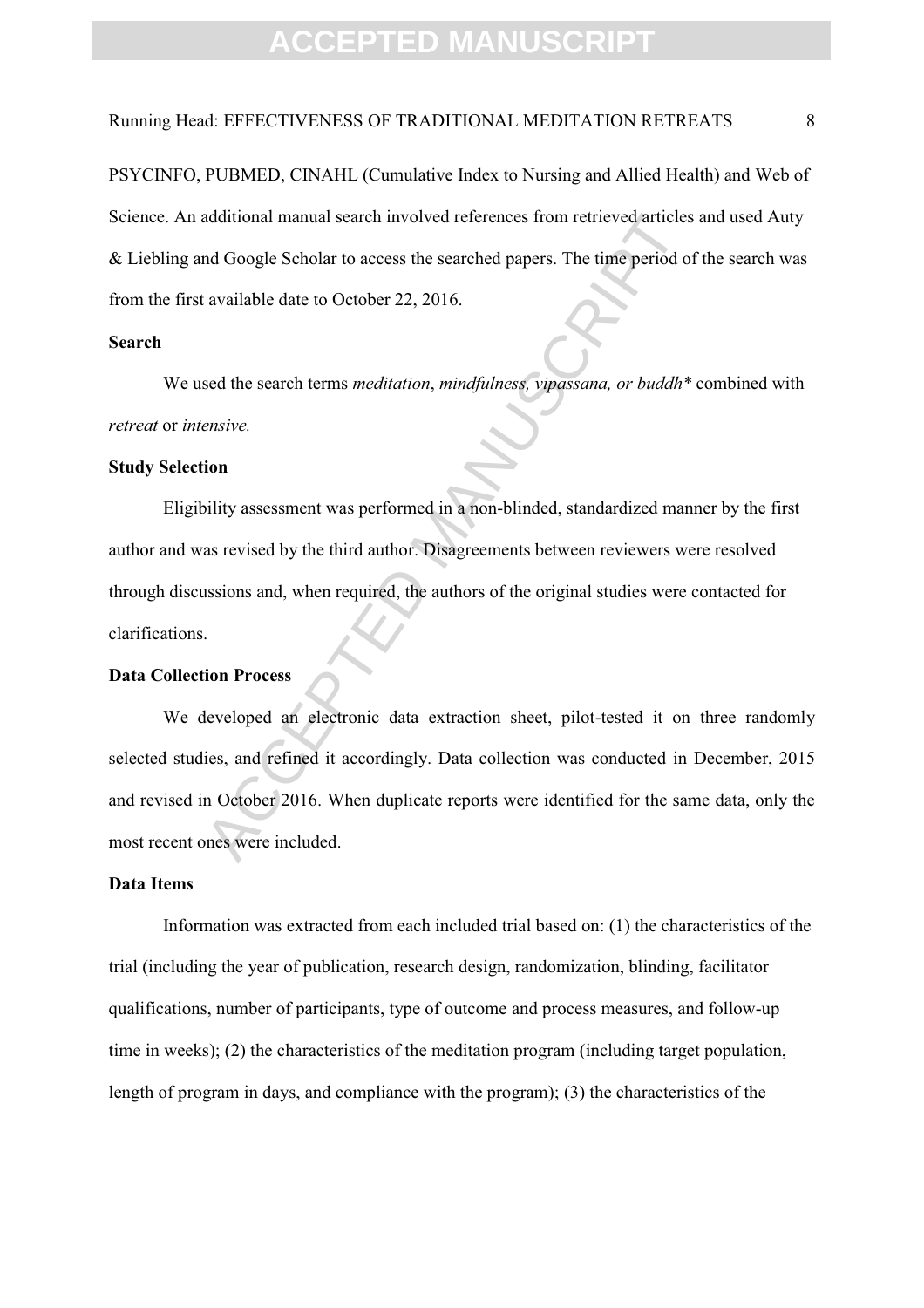### Running Head: EFFECTIVENESS OF TRADITIONAL MEDITATION RETREATS 9

comparison group, in controlled studies (including the number of participants, type of control program, and length of control program when applies); and (4) the characteristics of participants (including mean age, percentage of males/females, and attrition rate).

### **Risk of Bias in Individual Studies**

To minimize the influence of data selection, we included data pertaining to all available outcomes, including, among others, anxiety, depression, stress, emotional regulation and quality of life. Among the potential mechanisms of action, we included measures of mindfulness, compassion, and acceptance. We included data from follow-ups when such data were available.

length of control program when applies); and (4) the characteristics<br>can age, percentage of males/females, and attrition rate).<br> **in Individual Studies**<br>
inimize the influence of data selection, we included data pertaining We also included a study quality score, which was comprised of items based on Jadad's criteria for assessing the quality of reports of clinical trials (40) and others pertaining to mindfulness/meditation. The included items are adherence of the program to traditional Buddhist programs (i.e. using Vipassana, Samatha, Loving-Kindness meditation, or a combination between them); administration of measures at follow-up; use of validated mindfulness measures (i.e., MAAS, KIMS, FMI, FFMQ, SMQ, MQ, or CAMS-R, for the complete names of these scales see the note at the end of Table 1); clinical training of facilitators (i.e., psychologists, trainees in psychology or social workers); and the mindfulness training/experience of facilitators (i.e., formal meditation training). For controlled studies, the items included whether or not participants were randomized between the treatment and control groups, whether or not participants in both groups spent an equal amount of time in treatment, and whether or not evaluators or experimenters were blind regarding the treatment/control conditions and/or participants were blind regarding the study's hypotheses. For all binary items (i.e., true or false), a value of 1 was assigned if the item was true and a value of 0 if it was false. As to study design, pre-post studies were assigned a value of 0; studies with a waitlist or no-treatment control group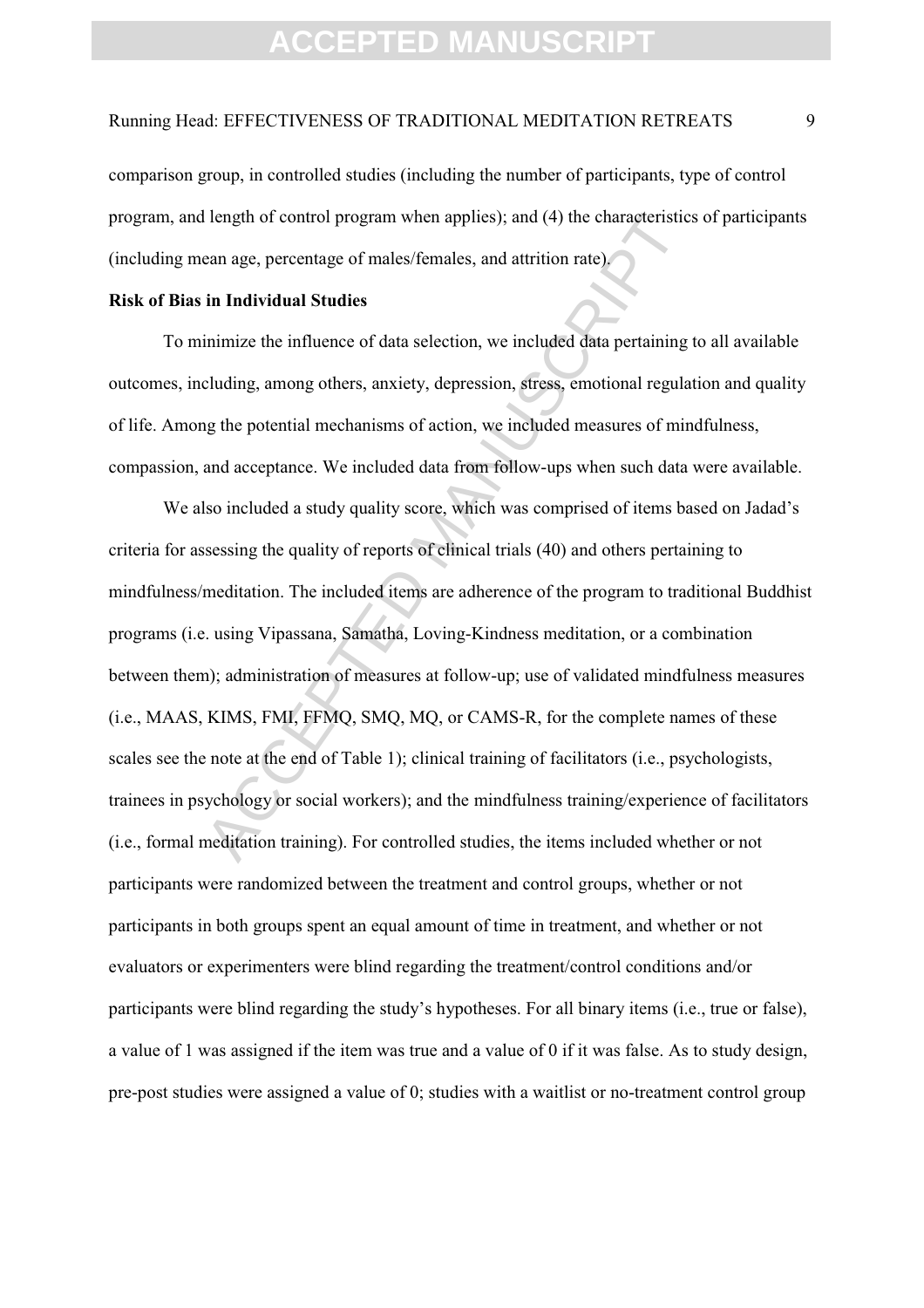### Running Head: EFFECTIVENESS OF TRADITIONAL MEDITATION RETREATS 10

were assigned a value of 1; studies with a treatment as usual (TAU) control group were assigned a value of 2; studies with an active treatment control group (other than TAU) were assigned a value of 3. For blinding, non-blinded studies were assigned a value of 0, single-blind studies were assigned a value of 1; and double-blind studies were assigned a value of 2.

The inter-rater agreement was assessed by comparing the ratings of the first author (B.K.) to the ratings of the fourth co-author (K.C.), who received a written document including specific instructions on rating the studies and one-hour training about the rating procedure.

### **Summary Measures**

The meta-analyses were performed by computing standardized differences in means. We completed all analyses using Microsoft Excel or Comprehensive Meta-Analysis, Version 2.2.057 (CMA; 41).

### **Synthesis of Results**

studies with an active treatment control group (other than TAU) we<br>or blinding, non-blinded studies were assigned a value of 0, single-b<br>d a value of 1; and double-blind studies were assigned a value of 2.<br>ther-rater agre Effect sizes were computed using means and standard deviations (*SD*) when available. In the remaining studies, the effect sizes were computed using other statistics such as  $F$ ,  $p$ ,  $t$ , and  $\chi^2$ . In within-group analyses, when the correlations between the pre- and post-treatment measures were not available, we used a conservative estimate  $(r = .70)$  according to the recommendation by Rosenthal (42). For all studies, Hedge's *g*, its 95% confidence interval (95% CI) and the associated *z* and *p* values were computed. To calculate the mean effect size for a group of studies, individual effect sizes were pooled using a random effect model rather than a fixed effect model, taking into account that the selected studies were not identical (i.e., did not have either an identical design or target population).

For all studies' groups, the mean Hedge's *g*, the 95% confidence interval (95% CI), and the associated *p*-values were computed. We systematically assessed the heterogeneity among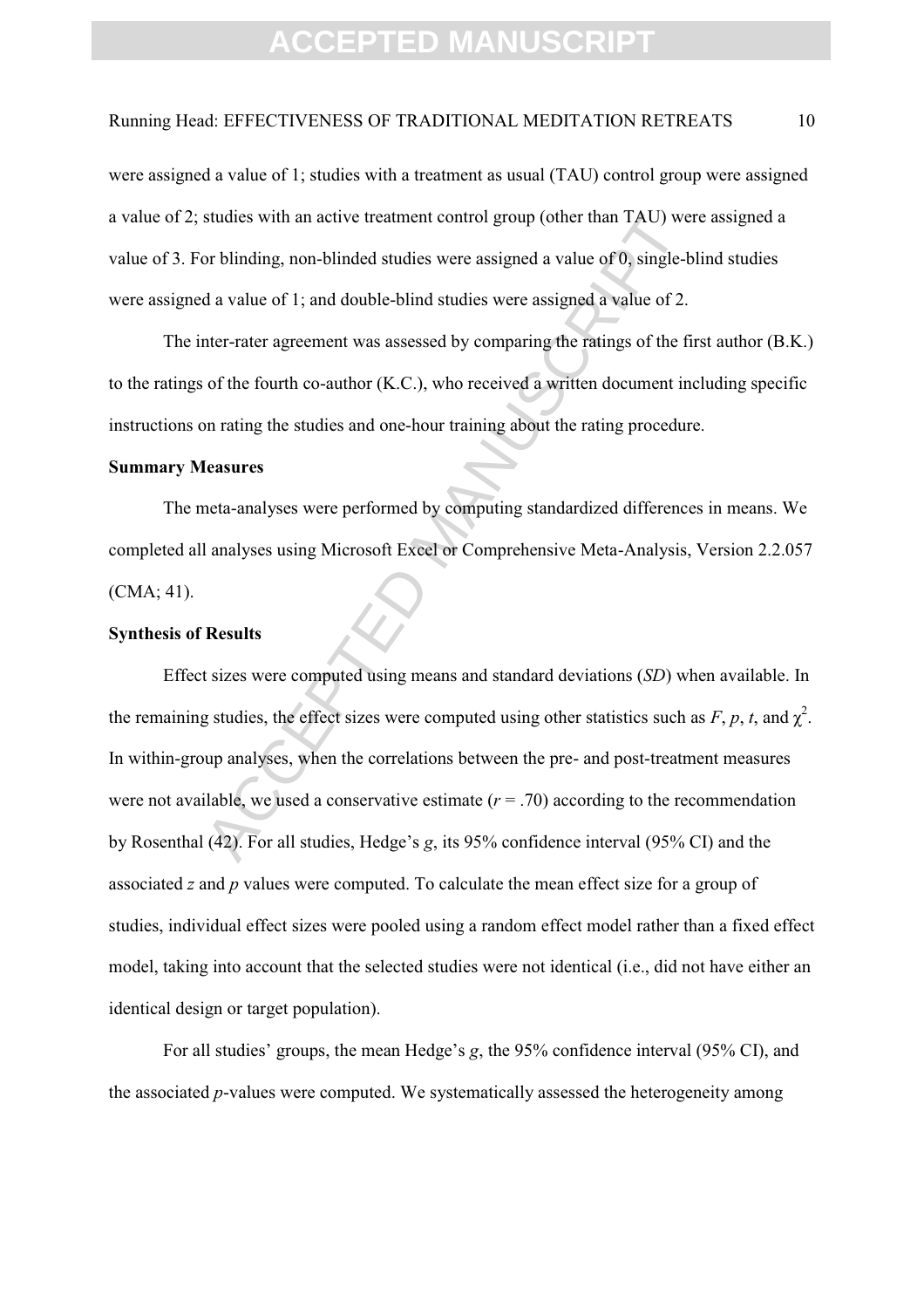### Running Head: EFFECTIVENESS OF TRADITIONAL MEDITATION RETREATS 11

studies in each group using  $I^2$  and the chi-squared statistic  $(Q)$ .  $I^2$  measures the proportion of heterogeneity to the total observed dispersion and is not affected by low statistical power. Higgins, Thompson, Deeks, and Altman (43) suggested that an  $I^2$  of 25% might be considered as low, 50% might be considered as moderate, and 75% might be considered as high.

#### **Risk of Bias across Studies**

To assess publication bias, we computed the fail-safe *N* (42) and we constructed a funnel plot.

#### **Additional Analyses**

to the total observed dispersion and is not affected by low statistics<br>
empson, Deeks, and Altman (43) suggested that an  $I^2$  of 25% might<br>
ght be considered as moderate, and 75% might be considered as hig<br> **across Studi** According to the objectives of this meta-analysis, we conducted meta-regression analyses. The aim of meta-regression analyses is to assess the relationship between one or more variables (moderators) and the pooled effect size. In this meta-analysis, we included only prepost results and we investigated five moderators: (1) mean effect size of mindfulness, (2) study quality score, (3) meditation program length (i.e., number of days), (4) mean age of participants, and (5) year of publication of the paper. Most of these variables were included in previous metaanalyses investigating the effectiveness of Western mindfulness-meditation programs (e.g. 16, 19, 20).

#### **Results**

#### **Study Selection**

PSYCINFO searches produced 805 publications, PubMed searches generated 201 publications, CINAHL searches yielded 97 publications, and Web of Science produced 355. We carefully assessed the identified publications and applied the exclusion criteria resulting in 83 publications that were thoroughly assessed. We manually added four publications that were referenced in the assessed publications, and then eliminated the publications that did not fit our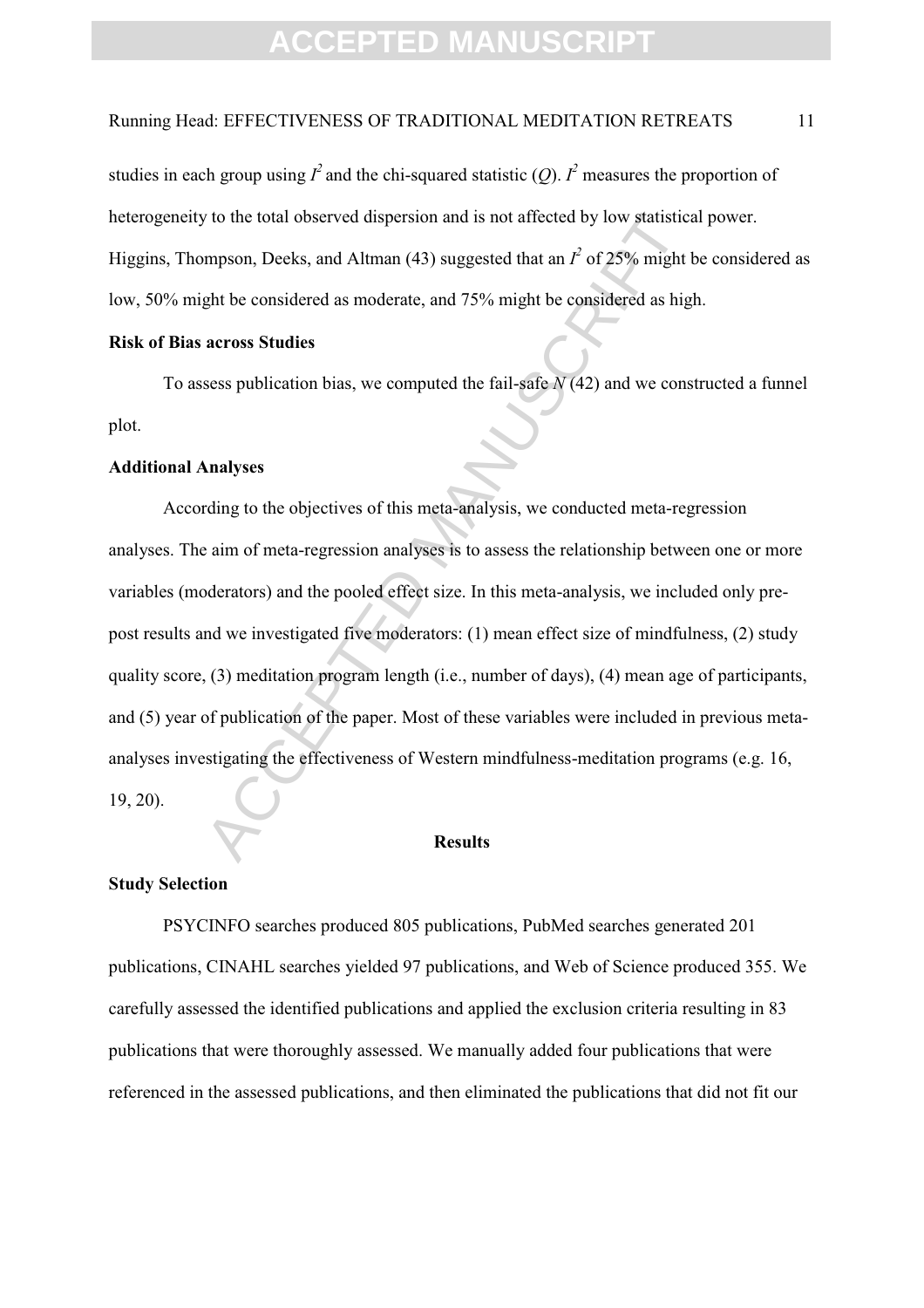### Running Head: EFFECTIVENESS OF TRADITIONAL MEDITATION RETREATS 12

inclusion criteria. This resulted in a final number of 20 publications (18 journal articles and two PhD dissertations; 21 studies), which were included in the analyses. The study selection process is illustrated in detail in Figure 1.

### **Study Characteristics**

The effect size (Hedge's *g*) and other characteristics for each study are shown in Table 1. The total number of participants included in our meta-analysis was 2912. Among them, 1650 were assigned to a meditation retreat treatment and 1262 were controls.

tions; 21 studies), which were included in the analyses. The study se<br>in detail in Figure 1.<br>acteristics<br>ffect size (Hedge's *g*) and other characteristics for each study are sh<br>ber of participants included in our meta-an Most studies ( $n = 16$ ) were conducted in 2000 or later and only five were conducted prior to 2000. Most studies  $(n = 17)$  were conducted with general (nonclinical) populations, while four studies were conducted with prison inmates, among them one targeting inmates with substance abuse. The majority of participants were novice to meditation  $(N = 1,489; 90.24\%)$ . Almost half of the participants were female  $(51.13\%$ , mean age = 40.16). The average attrition rate for six studies that reported this measure was 7.68%.

### **Risk of Bias within Studies**

Table 1 presents the included studies and their quality scores. Of the 21 included studies, 14 studies were controlled trials, two were randomized controlled trials and the other twelve were controlled but non-randomized. Of the 14 trials with a control group, 11 compared the meditation retreat to a waitlist or no-treatment control, one compared the meditation retreat to a Roman Catholic retreat, one compared the meditation retreat to a vacation, and one compared the meditation retreat to treatment as usual (i.e., chemical dependency treatment and substance use education).

Most of the studies ( $n = 15$ ) implemented VM. Among them, the majority ( $n = 12$ ) used standard 10-day retreats, while one lasted nine days, one seven days, and one six days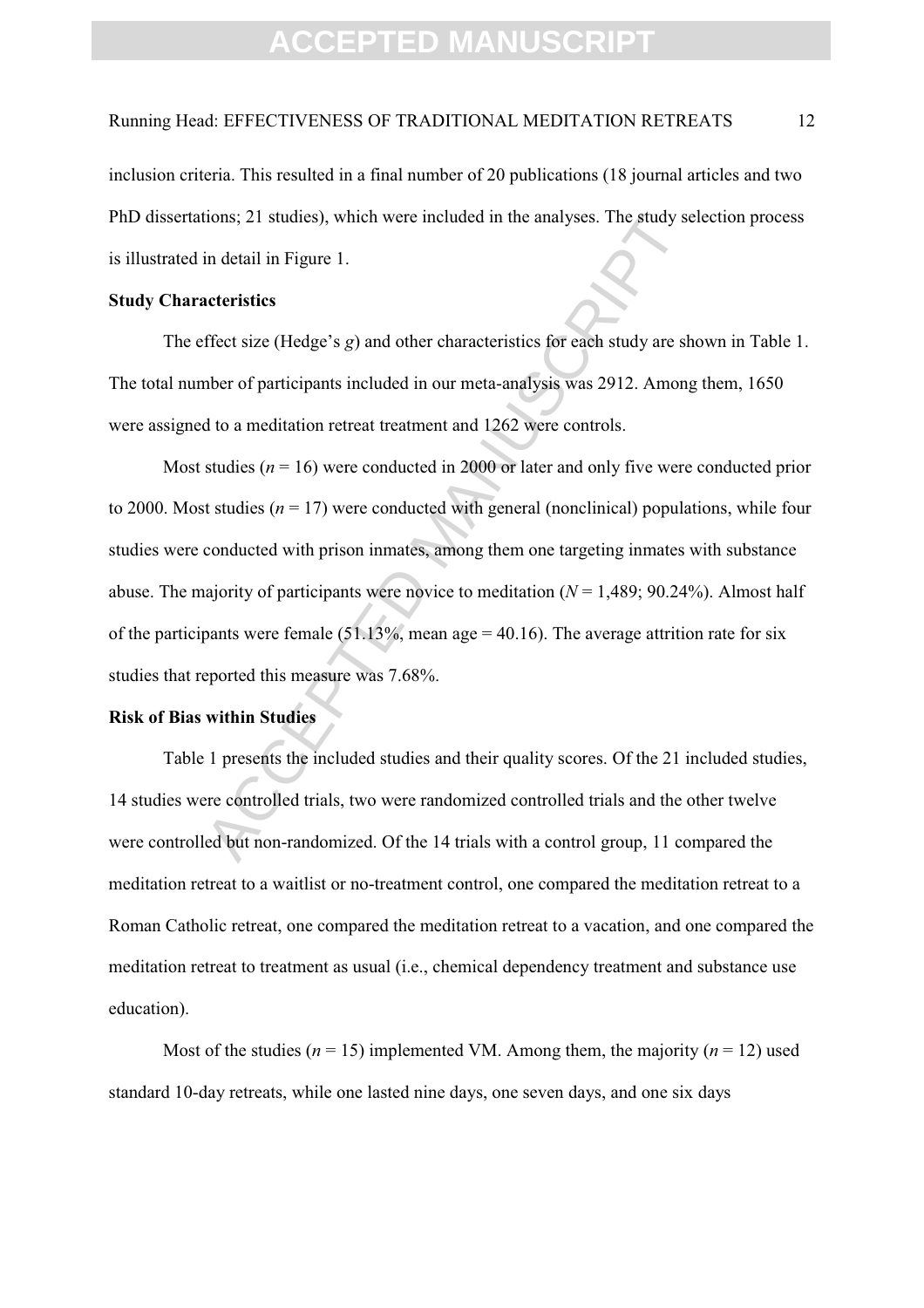#### Running Head: EFFECTIVENESS OF TRADITIONAL MEDITATION RETREATS 13

respectively; three studies used SM, two lasted three months (90 days), and one lasted nine days; one used a 4-day loving-kindness meditation and two used a combination among different meditation styles, one of them lasting three days and the other one lasting 28 days.

day loving-kindness meditation and two used a combination among<br>yles, one of them lasting three days and the other one lasting 28 day<br>studies used at least one validated mindfulness measure and three us<br>measure. Eight inc Nine studies used at least one validated mindfulness measure and three used a compassion measure. Eight included follow-up measures (average follow-up time was 19.25 weeks), two did not include post measures (i.e., only follow-up measures), two assured an equal time between treatment and control groups, and none used blind evaluators. The quality score varied from a minimum of two (lowest quality) to a maximum of eight (highest quality) with a mean of 3.81 ( $SD = 1.44$ ) and a median of three. Inter-rater agreement (kappa = .97) was very high and comparable to previous meta-analyses (e.g. 16, 19, 20).

### **Results of Individual Studies**

Hedge's *g* values for both clinical and mindfulness outcome measures, and at both post treatment and last follow-up, are presented in Table 1.

### **Synthesis of results**

The effect size (Hedge's *g*) for both within-group and between-group analyses at the end of treatment and at the last follow-up and other characteristics for each study are shown in Table 1. Effect sizes, 95% confidence intervals, and heterogeneity (i.e.,  $I^2$  and  $Q$ ) for both novice and experienced meditators, incarcerated individuals and general populations, different meditation retreat types (i.e., Vipassana, Samatha, loving-kindness, or a mix of meditation styles), different control groups in between-group studies (i.e., no-treatment, waitlist, Roman Catholic retreat, and stress management), outcome measures (i.e., combined psychological symptoms including anxiety, depression and stress), emotional regulation, quality of life, potential mechanisms of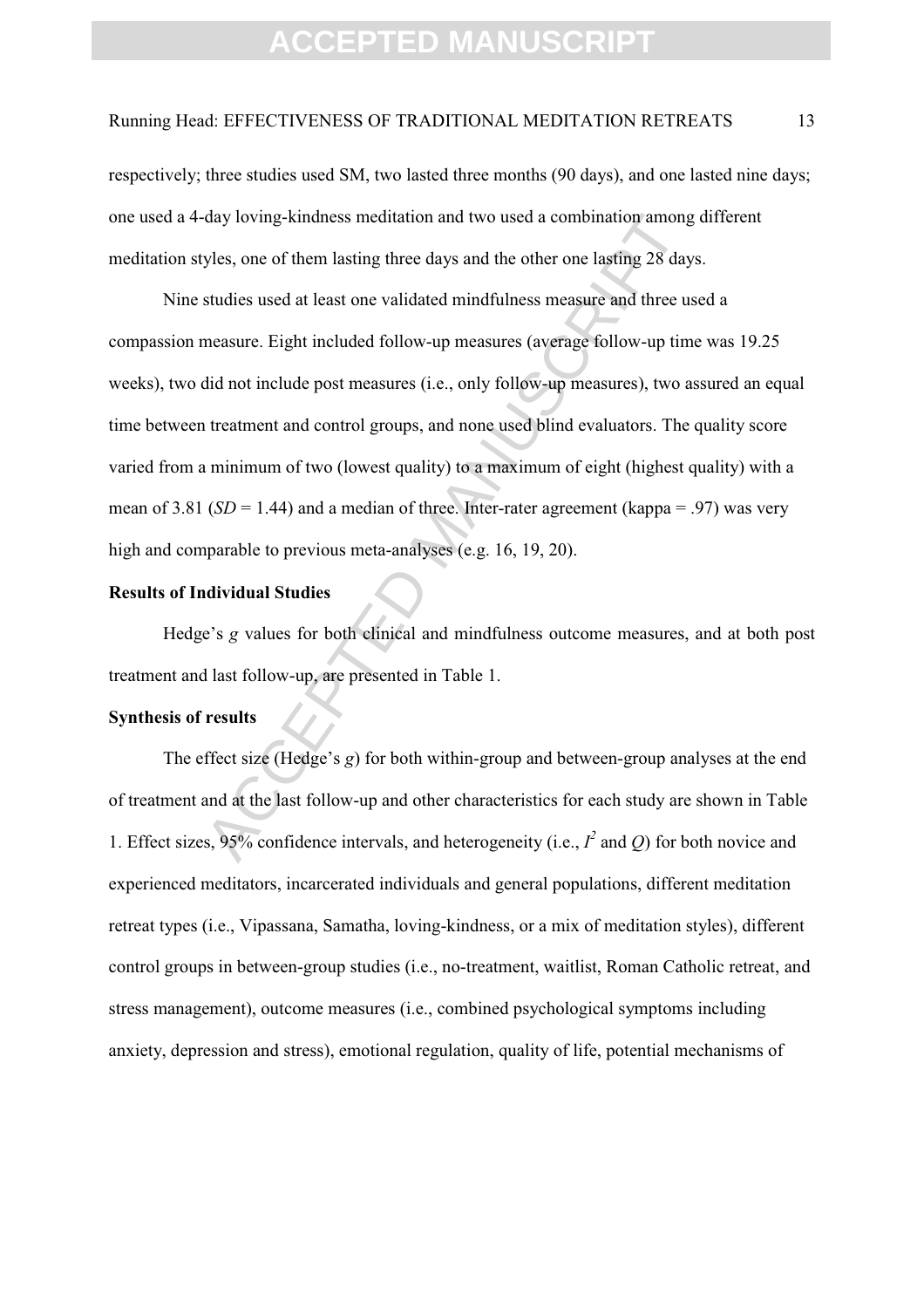### Running Head: EFFECTIVENESS OF TRADITIONAL MEDITATION RETREATS 14

action (i.e., mindfulness, compassion, and acceptance) at both the end of treatment and at the last follow-up are available in Table 2.

Effect-size estimates of outcomes combined suggested that traditional meditation retreats are moderately effective in pre-post analyses ( $n = 19$ ; Hedge's  $g = .45$ ; 95% CI [.35, .54],  $p <$ .00001) and in analyses comparing retreats to controls ( $n = 14$ ; Hedge's  $g = .49$ ; 95% CI [.36, .61],  $p < .00001$ ). Results were maintained at follow-up.

a svaliable in Table 2.<br>
t-size estimates of outcomes combined suggested that traditional mely effective in pre-post analyses ( $n = 19$ ; Hedge's  $g = .45$ ; 95% CI [.<br>
in analyses comparing retreats to controls ( $n = 14$ ; Hedg Results showed higher effects among novice meditators ( $n = 13$ ; Hedge's  $g = .51$ ; 95% CI [.39, .62],  $p < .00001$ ) in comparison with experienced meditators ( $n = 6$ ; Hedge's  $g = .34$ ; 95% CI [.21, .46], *p* < .00001) in pre-post analyses. Similar results were also obtained in controlled analyses. Due to these large differences in effect sizes between novice and experienced meditators and in order to decrease homogeneity among studies, we conducted subanalyses separately for the studies with novice meditators and the ones with experienced meditators.

Results from sub-analyses in studies with novice meditators suggested large effects on psychological symptoms, namely anxiety, depression, and stress in pre-post analyses ( $n = 7$ ; Hedge's *g* = .79; 95% CI [.47, 1.10],  $p < .00001$  and controlled analyses ( $n = 4$ ; Hedge's *g* = .97; 95% CI [.34, 1.61], *p* < .00001). However, heterogeneity was high in both pre-post and between-group analyses, suggesting caution in drawing definitive conclusions. Effects were also larger among the general population samples as compared with incarcerated individuals. A study targeted substance abuse among incarcerated population showing a moderate effect size of a 10 day VM retreat in comparison with treatment as usual (mainly through psycho-education about substance use), Hedge's  $g = .55$ ; 95% CI [.10, 1.01],  $p < .05$ . In both within-group and betweengroup analyses, effect sizes were large for measures of mindfulness and compassion, moderate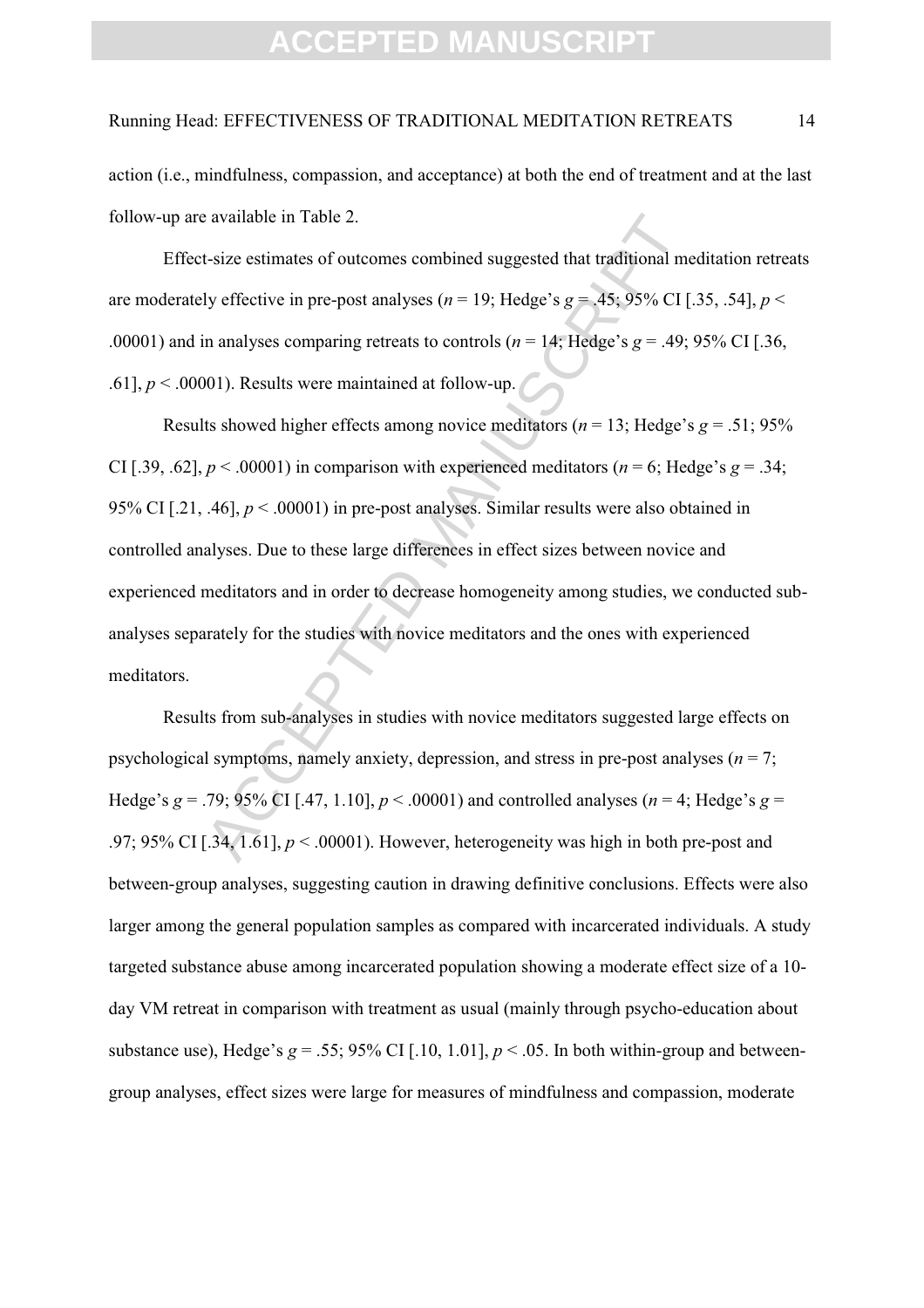#### Running Head: EFFECTIVENESS OF TRADITIONAL MEDITATION RETREATS 15

for measures of acceptance, moderate to large for measures of quality of life, and small to moderate for measures of emotional regulation.

measures of emotional regulation.<br>
tween-group analyses among studies with novice meditators, the eff<br>
mparing meditation retreats to a no-treatment control group ( $n = 5$ ; I<br>
1.22],  $p < .001$ ), followed by a study comparin In between-group analyses among studies with novice meditators, the effects were larger in studies comparing meditation retreats to a no-treatment control group (*n* = 5; Hedge's *g* = .78; 95% CI [.34, 1.22],  $p < .001$ ), followed by a study comparing meditation retreats to a Roman Catholic retreat ( $n = 1$ ; Hedge's  $g = .61$ ; 95% CI [.45, .78],  $p < .00001$ ), then studies comparing meditation retreats with waitlist controls ( $n = 3$ ; Hedge's  $g = .57$ ; 95% CI [.45, .69],  $p < .00001$ ), and finally a study comparing meditation retreats to a stress management intervention ( $n = 1$ ; Hedge's  $g = .53$ ; 95% CI [.25, .82],  $p < .0005$ ). In both within-group and between-group analyses, effects were maintained at follow-up with moderate effects for psychological symptoms and large effects for mindfulness and compassion measures.

Results from sub-analyses in studies with experienced meditators (average meditation experience = 14.31 years,  $SD = 1.83$ ) were not significant for psychological symptoms in prepost analyses ( $n = 3$ ;  $p = .14$ ) and controlled analyses ( $n = 3$ ;  $p = .35$ ). Effects were moderate to large on mindfulness among experienced meditators in pre-post analyses ( $n = 4$ ; Hedge's  $q = .70$ ; 95% CI [.42, .98],  $p < .00001$  and not significant in controlled analyses ( $n = 2$ ;  $p = .20$ ).

### **Risk of Bias across Studies**

The effect size for all pre-post analyses corresponded to a *z* value of 26.77 ( $p < .00001$ ) indicating that 3,527 studies with a null effect size would be needed to nullify our results (i.e., for the two-tailed *p* value to exceed .05). The Trim and Fill method suggested that the plot is symmetric and that no studies had to be added (see Figure 2). Similar results were obtained for controlled studies, with a *z* value of 13.58 (*p* < .00001) and a corresponding fail-safe *N* of 659.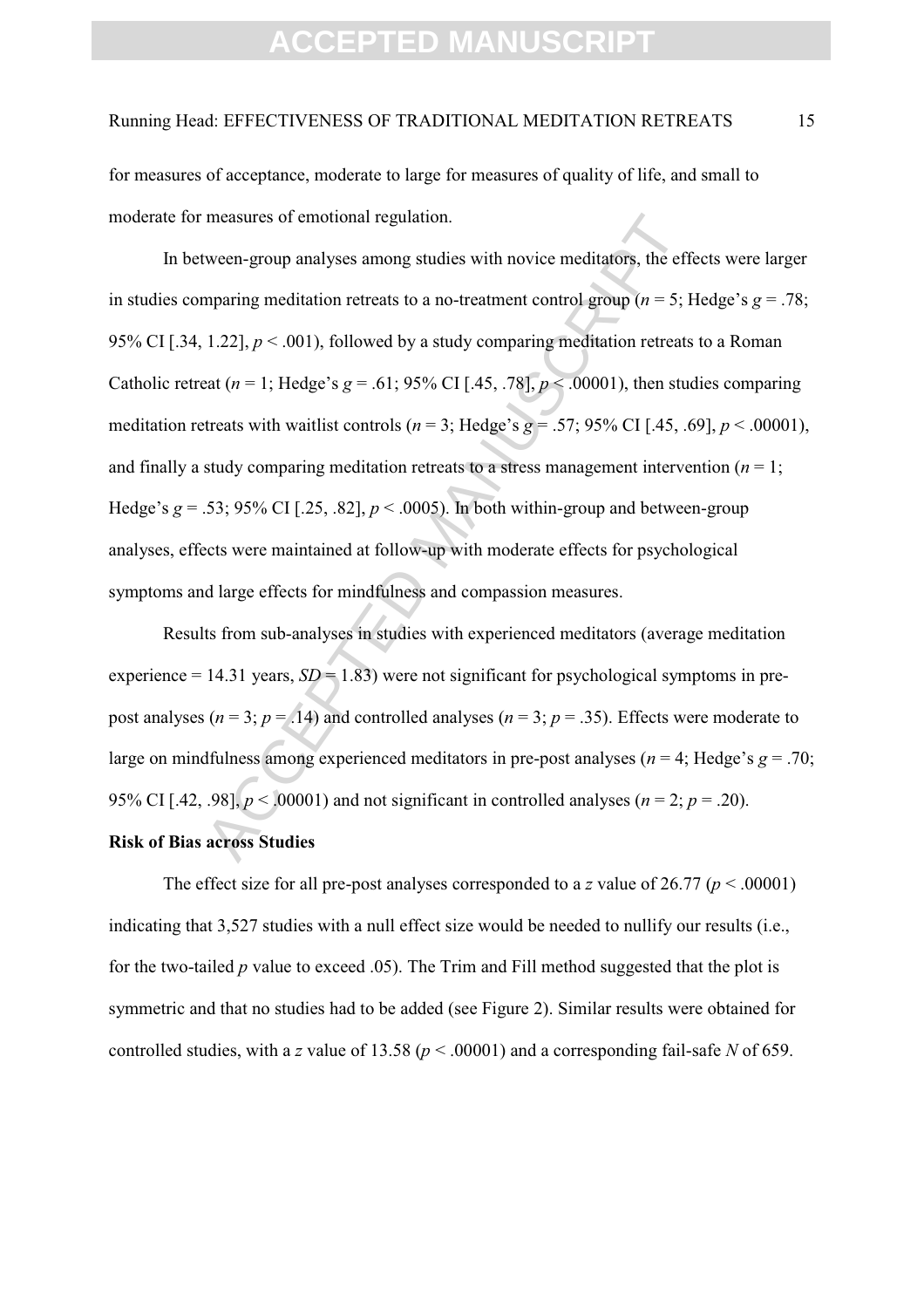### Running Head: EFFECTIVENESS OF TRADITIONAL MEDITATION RETREATS 16

Similarly to pre-post analyses, the plot was symmetric and suggested that no studies had to be added. These analyses suggest that the effect-size estimates were unbiased and robust.

### **Additional analyses**

analyses suggest that the effect-size estimates were unbiased and re<br> **analyses**<br>
e end of treatment, the average pre-post effect size of clinical outcor<br>
oderated by the effects of mindfulness outcomes  $(n = 8; \beta = .71, SE$ <br>
d At the end of treatment, the average pre-post effect size of clinical outcomes was strongly positively moderated by the effects of mindfulness outcomes ( $n = 8$ ;  $\beta = .71$ , *SE* = .22,  $p < .005$ ) (Figure 3) and very weakly positively moderated by the year of publication ( $n = 13$ ;  $\beta = .007$ , *SE*  $= .0028$ ,  $p < .01$ ). The average pre-post effect size was not moderated by the retreat duration ( $p =$ .52, ns), the study quality score ( $p = .55$ , ns), and the mean age of participants ( $p = .55$ , ns). At follow-up, due to the limited number of studies, none of the moderators was statistically significant.

#### **Discussion**

### **Summary of evidence**

This meta-analysis examined 20 papers (21 studies) of meditation retreats for a combined total of 2912 participants. The results showed that traditional meditation retreats were moderately effective for improved psychological outcomes in healthy populations in both within-group and between-group analyses (i.e., in comparison to a waitlist or to an active treatment). Three studies compared meditation retreats to active treatments; the effect sizes were small to moderate but cannot be generalized due to the limited number of studies and the differences among the control treatments (i.e., stress management, Roman Catholic retreat and vacation). Effects were larger for novice meditators in comparison with experienced ones, possibly because of a floor effect in expert meditators. The effects were also larger among general populations in comparison with incarcerated individuals. No differences were observed among different meditation retreats styles (e.g., Vipassana versus Shamatha).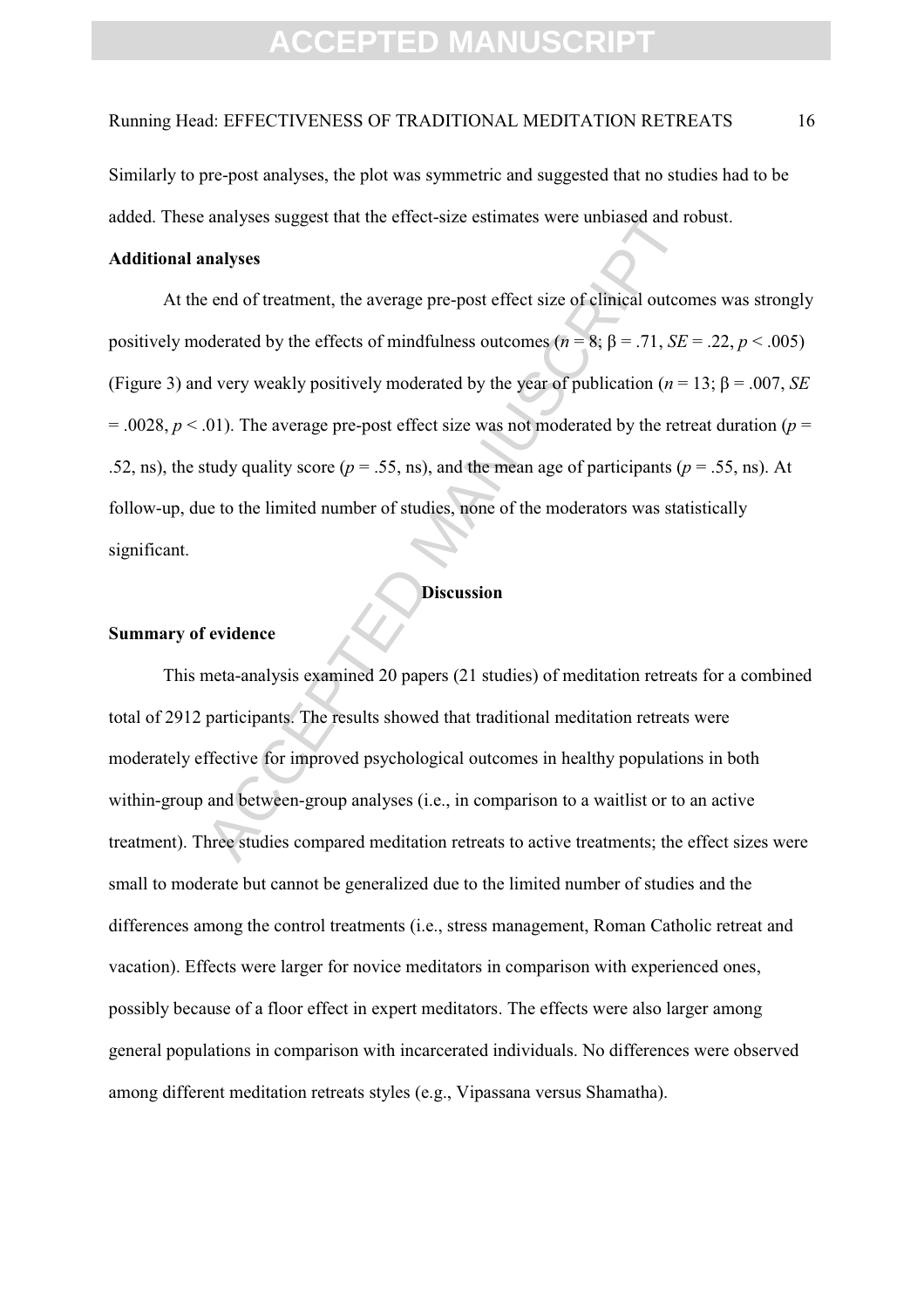#### Running Head: EFFECTIVENESS OF TRADITIONAL MEDITATION RETREATS 17

ymptoms, large effects were observed on clinical measures, namely<br>g novice meditators. A significant reduction of stress, an increase of<br>e quality and process measures of acceptance, compassion, and mir<br>rved. Effects were Even though meditation retreats did not target a clinical population nor were they aimed at reducing symptoms, large effects were observed on clinical measures, namely depression and anxiety among novice meditators. A significant reduction of stress, an increase of emotional regulation, life quality and process measures of acceptance, compassion, and mindfulness were likewise observed. Effects were maintained at follow-up even though they were moderate. These results are comparable to the ones obtained in the meta-analysis conducted by Eberth and Sedlmeier (39), which included three studies on traditional meditation retreats.

In addition, the average attrition rate among participants in the selected studies (7.7 %) was smaller than the attrition rate observed in meta-analyses examining mindfulness-based treatments (e.g., 17 % in MBSR for healthy individuals; 20). These results suggest a higher commitment among participants to meditation retreats. However, these results were expected as most trials were not randomized, the majority of participants in the meditation retreats were selfselected, and participants usually pay a considerable fee to participate in a retreat.

When interpreting the findings of this meta-analysis, it is important to consider that even though all studies included a meditation retreat, they varied in implementing the retreat as some comprised Vipassana practice while others used Shamatha meditation, loving-kindness, or a combination of different meditation styles. The duration of the retreat also greatly varied from a minimum of three days to a maximum of 90 days, even though most of the studies (i.e., 15) included a retreat of seven to ten days. The target populations likewise varied among the studies as some were conducted with the general population while others targeted incarcerated individuals, and some had novice meditators while others had more experienced meditators. In addition, studies measured different variables using different scales. This diversity in study designs, outcomes and target population may have been a large contributor to the heterogeneity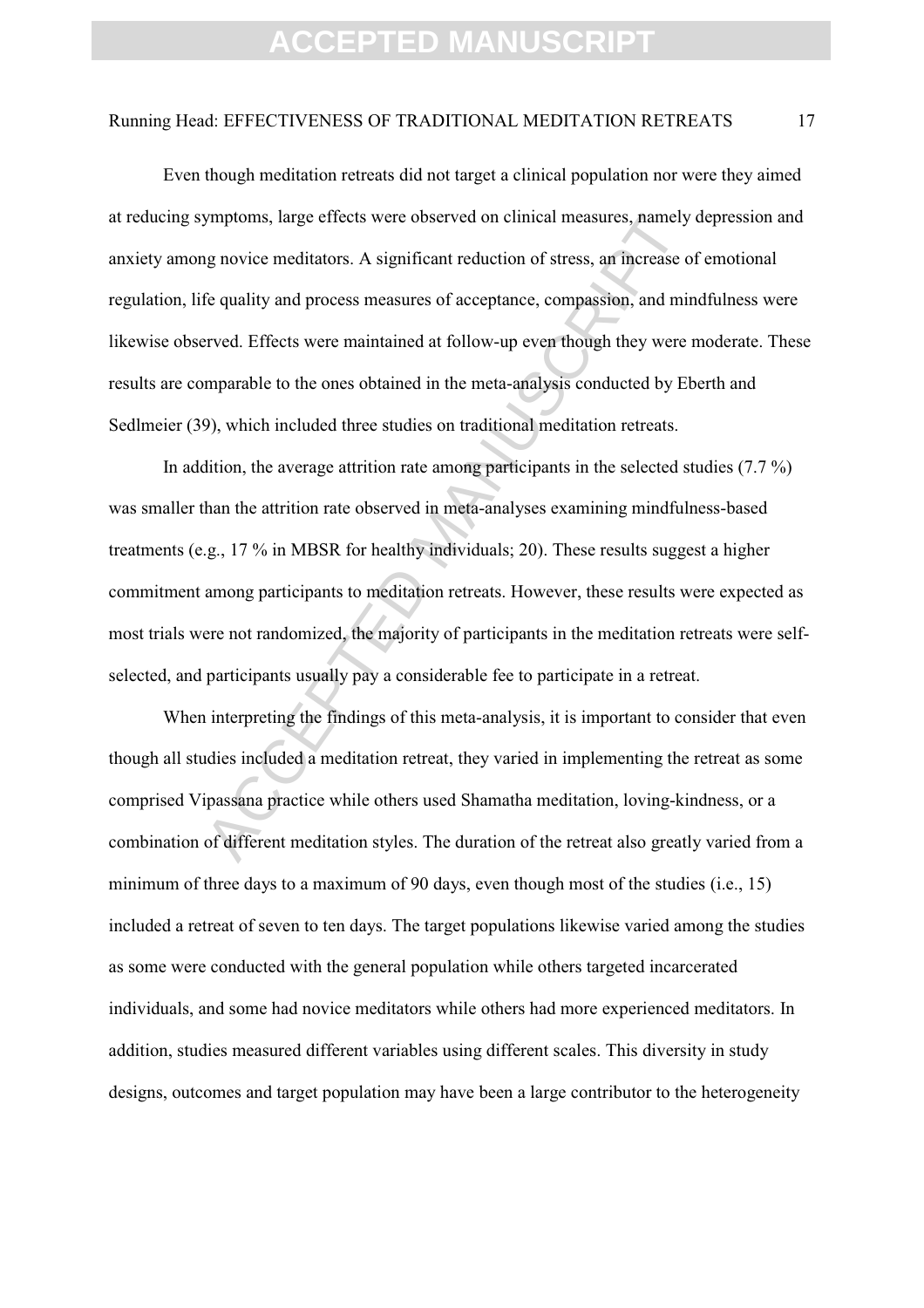### Running Head: EFFECTIVENESS OF TRADITIONAL MEDITATION RETREATS 18

observed in effect sizes in the current meta-analysis. However, despite this heterogeneity, results support significant and large reductions of stress, anxiety, and depression in seven within-groups and four between-group trials.

ficant and large reductions of stress, anxiety, and depression in seve<br>veen-group trials.<br>bbvious question is whether participating in a meditation retreat also<br>boxious question is whether participating in a meditation ret One obvious question is whether participating in a meditation retreat also produces positive changes on measures of mindfulness. Surprisingly, less than half of the studies (i.e., 43 %) included a validated measure of mindfulness. The results showed that following a meditation retreat, participants perceived themselves as more mindful in comparison with baseline, and that gains were maintained at the last follow-up. These gains were larger for novice meditators in comparison with experienced ones. In addition, mindfulness levels of participants predicted 50% of the amelioration on clinical outcomes. In the three studies that reported a compassion measure, participants perceived themselves as more compassionate at endpoint in comparison with baseline. Due the limited number of studies reporting compassion, we were not able to verify whether compassion is a moderator of outcome measures.

Our results showed that the study quality score did not moderate the efficacy of meditation retreats. These results are consistent with meta-analyses of mindfulness-based treatments (e.g., 16, 20, 44, 45). However, a negative but weak moderation of the study quality score was found in a previous large meta-analysis (i.e., 19). The low quality of the studies might explain the absence of moderation in the current meta-analysis. The duration of the retreat also did not moderate its effectiveness. The low variability in retreat duration among the included studies, of which the majority used the standard 10-day format, might explain the absence of moderation. The mean age of participants was also not a significant moderator of effect size. Finally, the year of publication was a very weak moderator of the effectiveness of the meditation retreats, suggesting that more recent studies had slightly higher effects than older ones. There is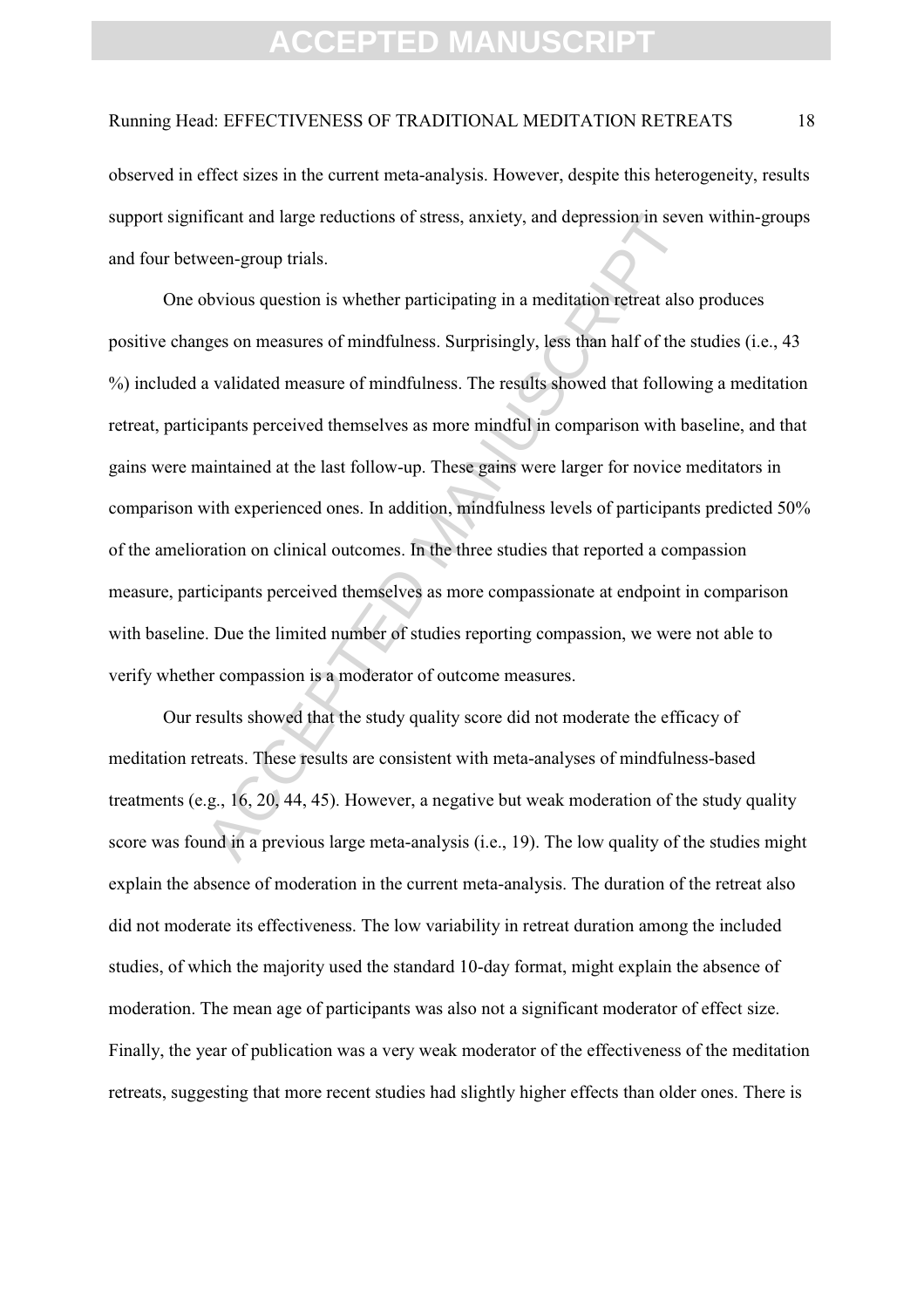#### Running Head: EFFECTIVENESS OF TRADITIONAL MEDITATION RETREATS 19

no specific explanation of this moderation and its extreme small size practically nullifies its impact on the outcomes measures (predicts less than 0.005 % of the amelioration on clinical outcomes).

### **Limitations**

continuous measures (predicts less than 0.005 % of the amelioration<br>ations of this meta-analysis comprise the limited number of include<br>eneity among some study groups, reducing as a consequence the spectrals.<br>Furthermore, Limitations of this meta-analysis comprise the limited number of included studies and the high heterogeneity among some study groups, reducing as a consequence the specificity of the obtained results. Furthermore, the assessed outcomes varied widely from study to study. Due to the limited number of available studies, we also inevitably included studies with different levels of quality, which we quantified via the study quality score and included in the analyses. To address our own expectancy bias, we implemented liberal selection criteria and included a variety of studies. From a clinical perspective, intensive and unsupervised meditation as delivered in meditation retreats is counter indicated for some clinical populations, namely for patients with psychotic disorders or panic disorder as intensive meditation might increase psychotic symptoms or trigger a panic attack (48, 49). Therefore, individuals with a psychotic disorder, panic disorder, or other severe mental illness should be discouraged from participating in meditation retreats, thereby limiting the scope of meditation retreats to a healthy population, individuals with mild to moderate mental disorders and individuals with medical conditions.

### **Conclusions**

Despite the limitations, our results showed that meditation retreats are moderately to largely effective, specifically for symptoms of stress, anxiety, and depression among a healthy population. In addition, the findings suggest that increases in mindfulness might be a central component of the retreats' effectiveness. These results have important clinical implications and might encourage individuals with mild to moderate symptoms of stress, anxiety, or depression to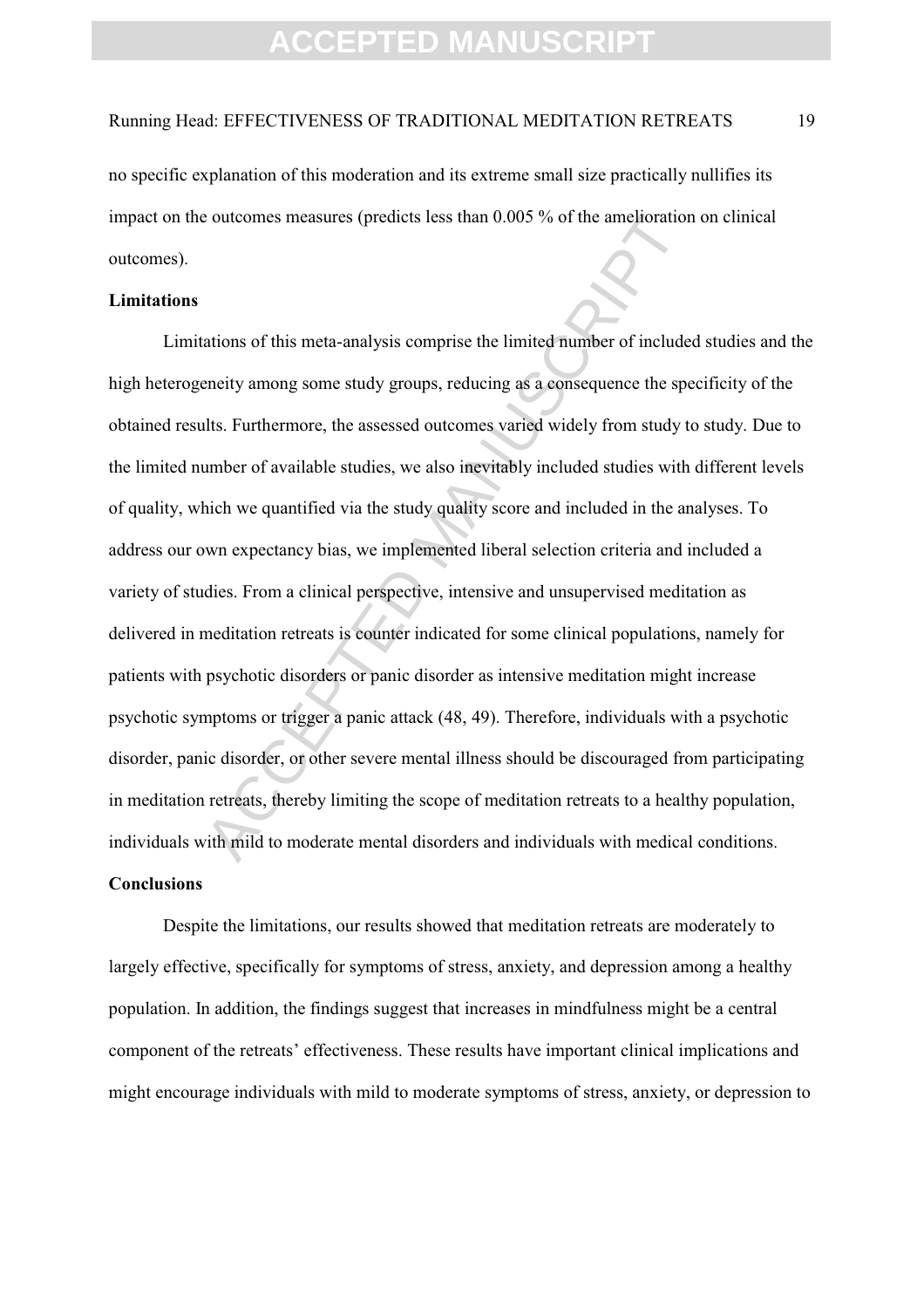### Running Head: EFFECTIVENESS OF TRADITIONAL MEDITATION RETREATS 20

to novice meditators as they show better outcomes than experienced<br>results are still preliminary and need to be repeated to verify their<br>ny population and individuals with psychological disorders or medic<br>recommend conduct engage in intensive meditation, namely in forms of retreats. These results are particularly encouraging to novice meditators as they show better outcomes than experienced ones. However, some of these results are still preliminary and need to be repeated to verify their effectiveness among healthy population and individuals with psychological disorders or medical conditions. Therefore, we recommend conducting methodologically rigorous studies to establish the efficacy of meditation retreats in comparison with other types of retreats. In addition, it is recommended that future studies include at least one validated measure of mindfulness and one measure of compassion as they are considered to be central components of meditation retreats.

#### **Funding**

No funding was provided to conduct this study.

### **Acknowledgment**

No official funding was provided to conduct the current meta-analysis. All authors have actively participated in this manuscript. The authors have no competing interests to report. The first author (B.K.) led the meta-analysis in all the stages and worked on the data collection, analyses, and report writing, he has full access to all of the data in the meta-analysis and takes full responsibility for the integrity of the data and the accuracy of the reported analyses. The second author (B.K.) contributed in reviewing the whole manuscript, including both the theoretical and methodological parts and in editing the manuscript. The third author (M.S.) contributed in conducting and reporting the search methodology, double-checking the data, and editing the manuscript, the fourth author (K.C.) contributed in the inter-rating of the included studies, in producing the table of the characteristics of the studies, and in giving general comments and suggestions regarding the applications of the findings, and finally the last author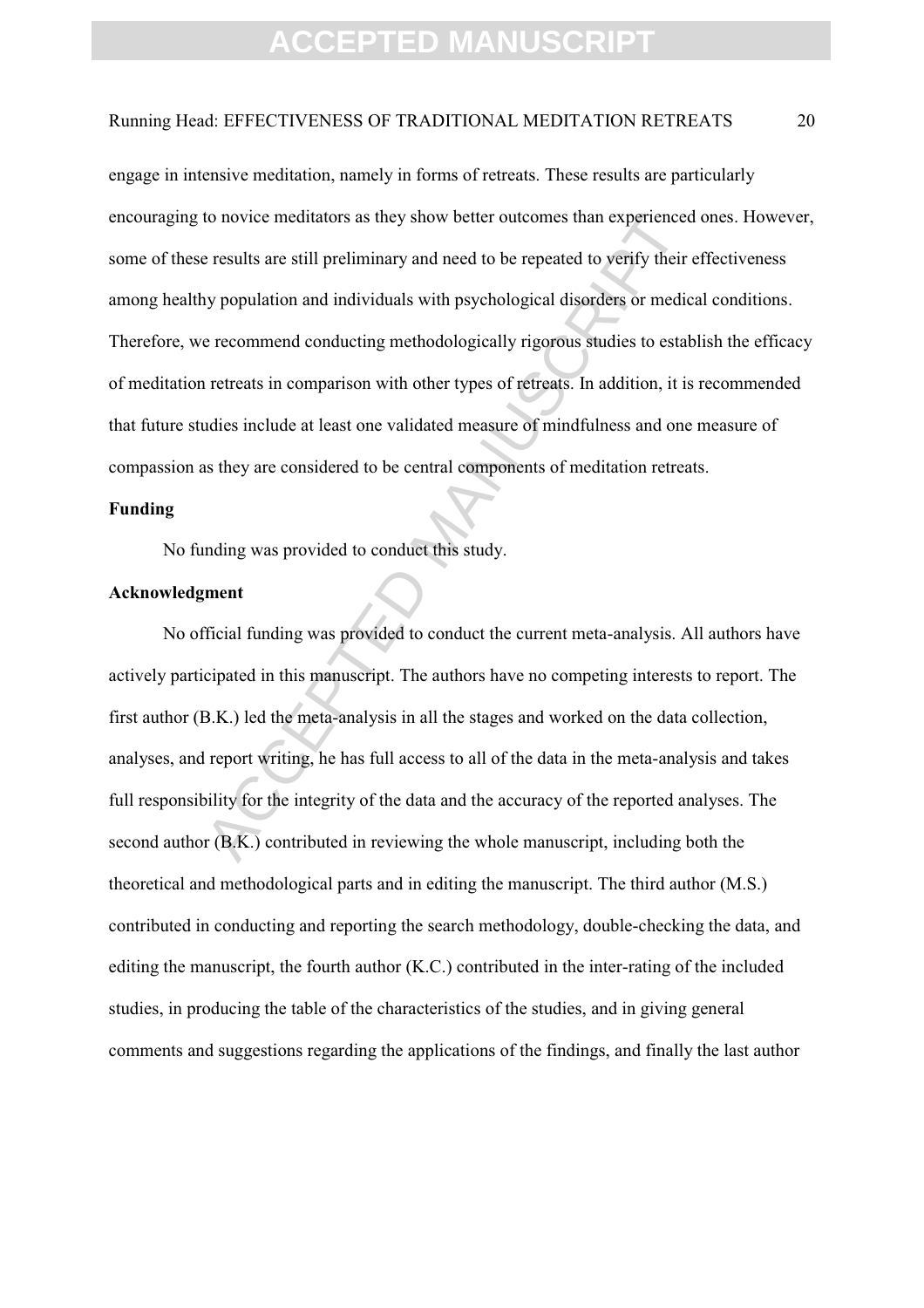### Running Head: EFFECTIVENESS OF TRADITIONAL MEDITATION RETREATS 21

(A.C.) contributed in writing the introduction and the conclusion, and in reediting the manuscript.

ICCEPTED MANUSCRIPT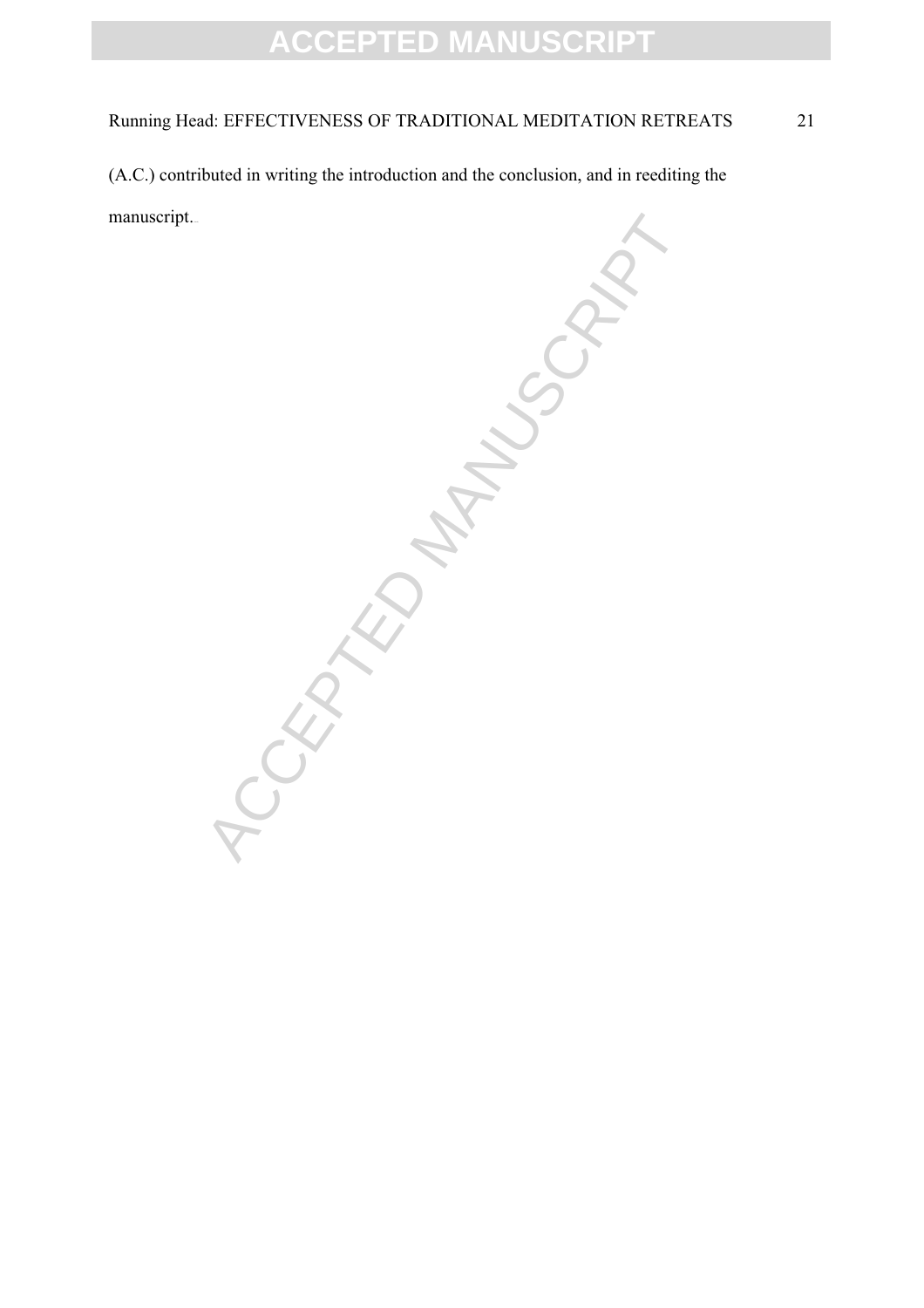### Running Head: EFFECTIVENESS OF TRADITIONAL MEDITATION RETREATS 22

#### References

1. Satchidananda SS. The Yoga Sutra of Patanjali. U.S.A.: Start Publishing LLC.; 2012.

2. Taylor E. Introduction. In: Murphy M, Donovan S, editors. The physical and physiological effects of meditation. Sausalito, CA: Institute of Noetic Science; 1999.

3. Chiesa A, Malinowski P. Mindfulness-Based Approaches: Are They All the Same? J Clin Psychol. 2011;67(4):404-24.

4. Goleman D. The meditative mind: The varieties of meditative experience. New York: G.P. Putnam's Sons; 1988.

5. Lutz A, Slagter HA, Dunne JD, Davidson RJ. Attention regulation and monitoring in meditation. Trends in cognitive sciences. 2008;12(4):163-9.

6. Cahn BR, Polich J. Meditation states and traits: EEG, ERP, and neuroimaging studies. Psychol Bull. 2006;132(2):180-211.

idananda SS. The Yoga Sutra of Patanjali. U.S.A.: Start Publishing<br>
or E. Introduction. In: Murphy M, Donovan S, editors. The physical<br>
effects of meditation. Sausalito, CA: Institute of Noetic Science; 19<br>
a A, Malinowski 7. Ospina MB, Bond TK, Karkhaneh M, Tjosvold L, Vandermeer B, Liang Y, et al. Meditation Practices for Health: State of the Research. Alberta: University of Alberta Evidencebased Practice Center; 2007. Contract No.: 155.

8. Rapgay L, Bystrisky A. Classical mindfulness: an introduction to its theory and practice for clinical application. Ann N Y Acad Sci. 2009;1172:148-62.

9. Chambers R, Gullone E, Allen N. Mindful emotion regulation: An integrative review. Clin Psychol Rev. 2009;29(6):560-72.

10. Gilpin R. The use of Theravāda Buddhist practices and perspectives in mindfulness-based cognitive therapy. Contemporary Buddhism. 2008;9(2):227-51.

11. Kapleau P. The three pillars of Zen: Teaching, practice and enlightenment. Boston: Bacon Press; 1965.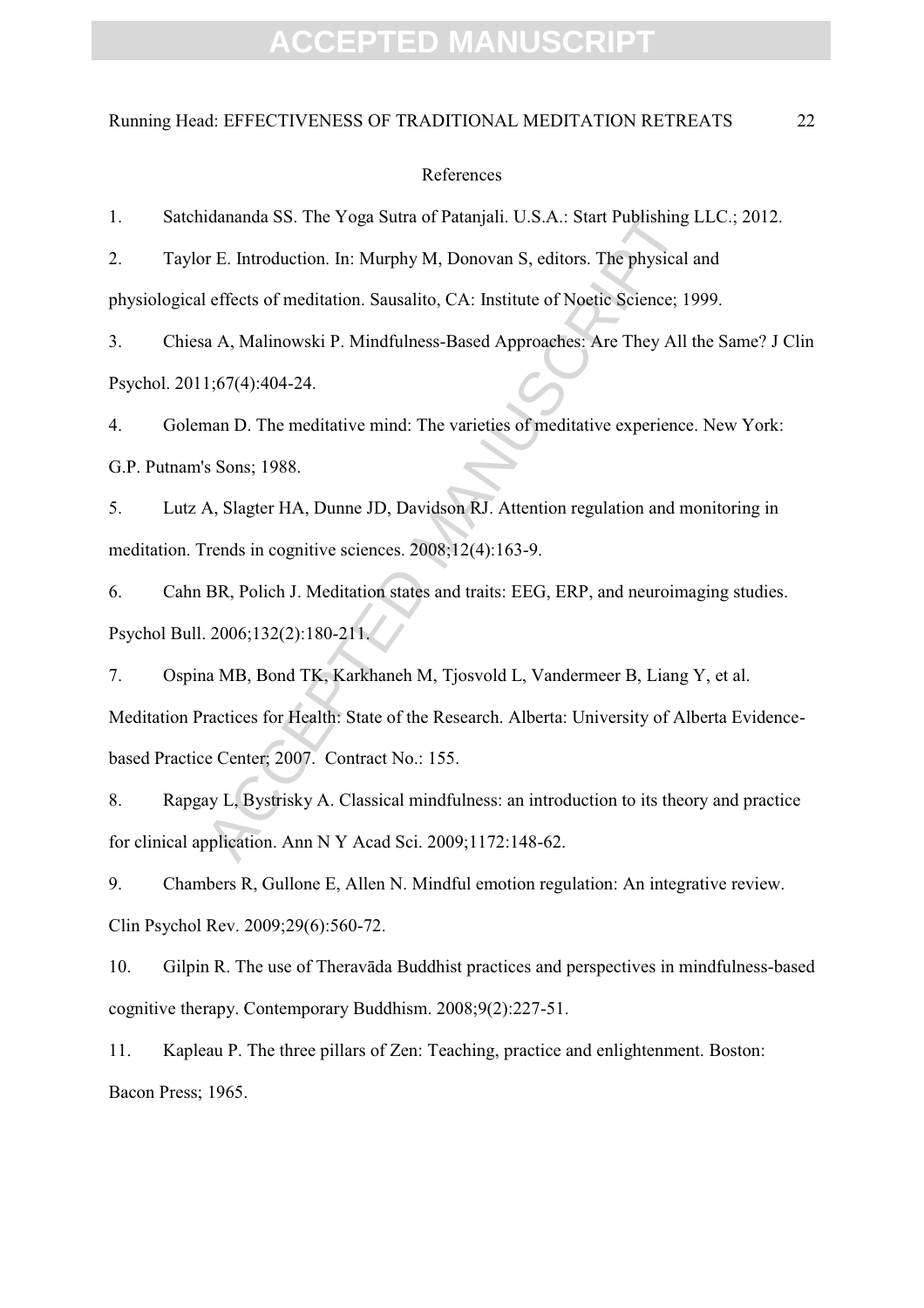#### Running Head: EFFECTIVENESS OF TRADITIONAL MEDITATION RETREATS 23

12. Kabat-Zinn J. An outpatient program in behavioral medecine for chronic pain patients based on the practice of mindfulness meditation: Theoretical considerations and preliminary results. Gen Hosp Psychiatry. 1982;4(1):33-47.

13. Kabat-Zinn J. Full catastrophe living: Using the wisdom of your body and mind to face stress, pain, and illness. New York, N.Y: Dell Publishing; 1991.

practice of mindfulness meditation: Theoretical considerations and j<br>Hosp Psychiatry. 1982;4(1):33-47.<br>L-Zinn J. Full catastrophe living: Using the wisdom of your body and<br>and illness. New York, N.Y: Dell Publishing; 1991. 14. Segal ZV, Williams JMG, Teasdale JD. Mindfulness-based cognitive therapy for depression: A new approach to preventing relapse. New York, NY: Guilford Press; 2013. Mindfulness-based cognitive therapy for depression: A new approach to preventing relapse. xiv, 351 p.

15. Bowen S, Chawla N, Collins SE, Witkiewitz K, Hsu S, Grow J, et al. Mindfulness-based relapse prevention for substance use disorders: a pilot efficacy trial. Substance Abuse. 2009;30(4):295-305.

16. Hofmann SG, Sawyer AT, Witt AA, Oh D. The effect of mindfulness-based therapy on anxiety and depression: A meta-analytic review. J Consult Clin Psychol. 2010;78(2):169-83.

17. Khoury B, Lecomte T, Gaudiano BA, Paquin K. Mindfulness interventions for psychosis: A meta-analysis. Schizophr Res. 2013;150(1):176–84.

18. Sedlmeier P, Eberth J, Schwarz M, Zimmermann D, Haarig F, Jaeger S, et al. The Psychological Effects of Meditation: A Meta-Analysis. Psychol Bull. 2012;138(6):1139-71.

19. Khoury B, Lecomte T, Fortin G, Masse M, Therien P, Bouchard V, et al. Mindfulnessbased therapy: A comprehensive meta-analysis. Clin Psychol Rev. 2013;33(6):763-71.

20. Khoury B, Sharma M, Ruth SE, Fournier C. Mindfulness-Based Stress Reduction for Healthy Individuals: A Meta-Analysis. J Psychosom Res. 2015;78:519-28.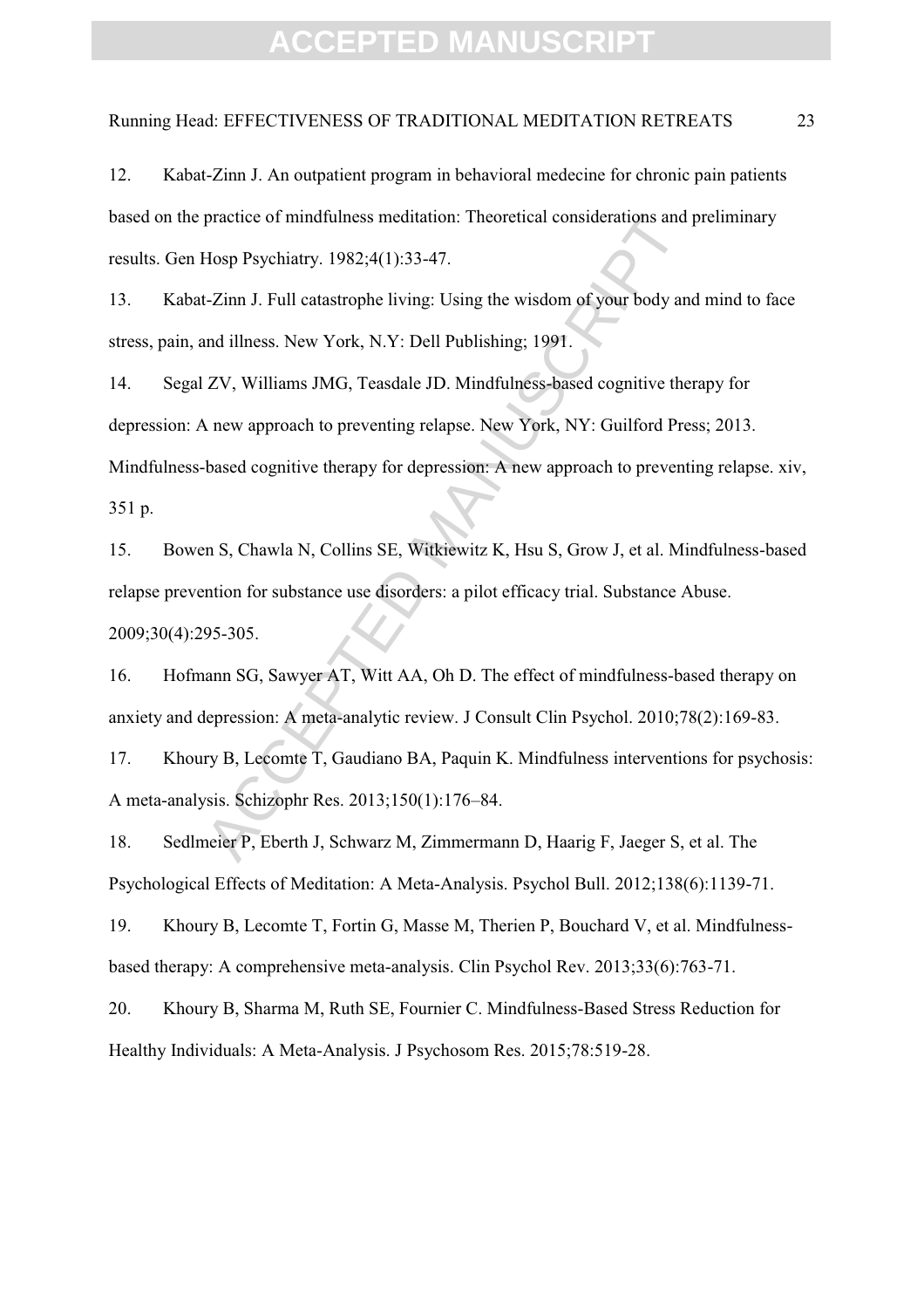#### Running Head: EFFECTIVENESS OF TRADITIONAL MEDITATION RETREATS 24

21. Chiesa A, Serretti A. Mindfulness-based stress reduction for stress management in healthy people: a review and meta-analysis. J Altern Complement Med. 2009;15(5):593-600.

22. Chiesa A, Serretti A. A systematic review of neurobiological and clinical features of mindfulness meditations. Psychol Med. 2010;40(8):1239-52.

23. Chiesa A, Serretti A. Mindfulness based cognitive therapy for psychiatric disorders: A systematic review and meta-analysis. Psychiatry Res. 2011;187(3):441-53.

24. Chiesa A, Serretti A. Are Mindfulness-Based Interventions Effective for Substance Use Disorders? A Systematic Review of the Evidence. Subst Use Misuse. 2013;49(5):492-512.

25. Gotink RA, Chu P, Busschbach JJV, Benson H, Fricchione GL, Hunink MGM. Standardised Mindfulness-Based Interventions in Healthcare: An Overview of Systematic Reviews and Meta-Analyses of RCTs. PLoS ONE. 2015;10(4):e0124344.

le: a review and meta-analysis. J Altern Complement Med. 2009;15<br>a A, Serretti A. A systematic review of neurobiological and clinical<br>meditations. Psychol Med. 2010;40(8):1239-52.<br>a A, Serretti A. Mindfulness based cogniti 26. Khoury B, Lecomte T. Présence attentive et milieu clinique : une recension des métaanalyses. In: Grégoire S, Lachance L, Richer L, editors. La présence attentive : État des connaissances théoriques, empiriques et pratiques. Québec, Canada: Presses de l'Université du Québec; 2016.

27. Chiesa A, Serretti A, Jakobsen JC. Mindfulness: Top–down or bottom–up emotion regulation strategy? Clin Psychol Rev. 2013;33(1):82-96.

28. Hofmann SG, Sawyer AT, Fang A, Asnaani A. Emotion dysregulation model of mood and anxiety disorders. Depress Anxiety. 2012;29(5):409-16.

29. Hölzel BK, Lazar SW, Gard T, Schuman-Olivier Z, Vago DR, Ott U. How Does Mindfulness Meditation Work? Proposing Mechanisms of Action From a Conceptual and Neural Perspective. Perspectives on Psychological Science. 2011;6(6):537-59.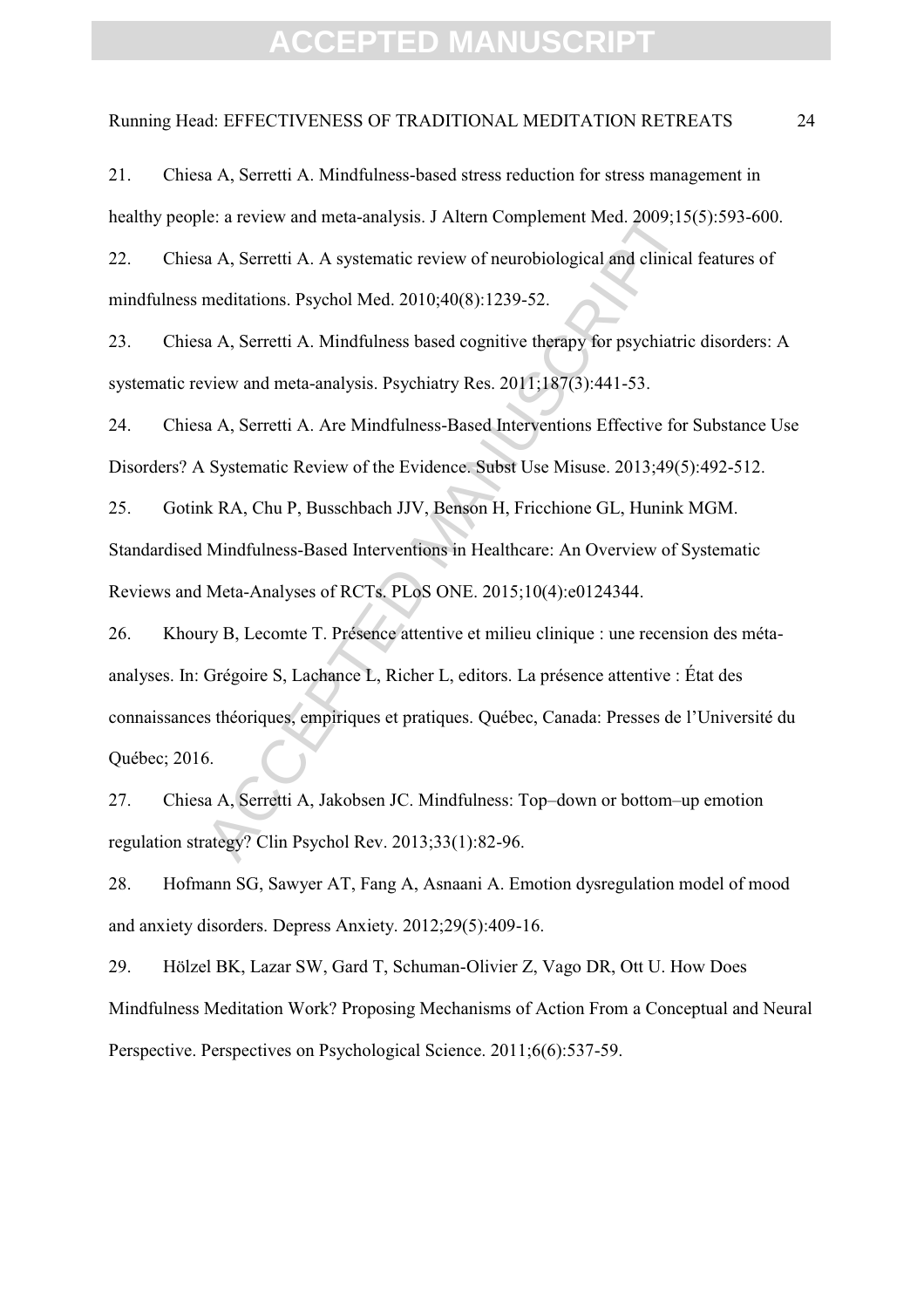#### Running Head: EFFECTIVENESS OF TRADITIONAL MEDITATION RETREATS 25

30. Gu J, Strauss C, Bond R, Cavanagh K. How do mindfulness-based cognitive therapy and mindfulness-based stress reduction improve mental health and wellbeing? A systematic review and meta-analysis of mediation studies. Clin Psychol Rev. 2015;37:1-12.

31. Ahir DC. Vipassana: A universal Buddhist meditation technique. New Delhi: Sri Satguru Publications; 1999.

32. Gunaratana H. Mindfulness in Plain English. Boston: Wisdom Publications; 1993.

33. Hart W. The art of living: Vipassana meditation as taught by S.N. Goenka. San Francisco: HarperCollins1987.

34. Wallace A. The attention revolution: Unlocking the power of the focused mind. Boston, MA: Wisdom Publications; 2006.

35. Wallace A. Genuine happiness: meditation as the path to fulfillment. Hoboken: Wiley; 2007.

based stress reduction improve mental health and wellbeing? A syst<br>ulysis of mediation studies. Clin Psychol Rev. 2015;37:1-12.<br>DC. Vipassana: A universal Buddhist meditation technique. New De<br>1999.<br>Tratana H. Mindfulness 36. Lutz A, Dunne JD, Davidson RJ. Meditation and the neuroscience of consciousness: An introduction. In: Zelazo PD, Thompson E, editors. Cambridge handbook of consciousness. New York: Cambridge University Press; 2008.

37. Salzberg S. Loving-kindness: The Revolutionary Art of Happiness. Boston, MA: Shambhala; 1995.

38. Chiesa A. Vipassana meditation: systematic review of current evidence. J Altern Complement Med. 2010;16(1):37-46.

39. Eberth J, Sedlmeier P. The Effects of Mindfulness Meditation: A Meta-Analysis. Mindfulness. 2012;3(3):174-89.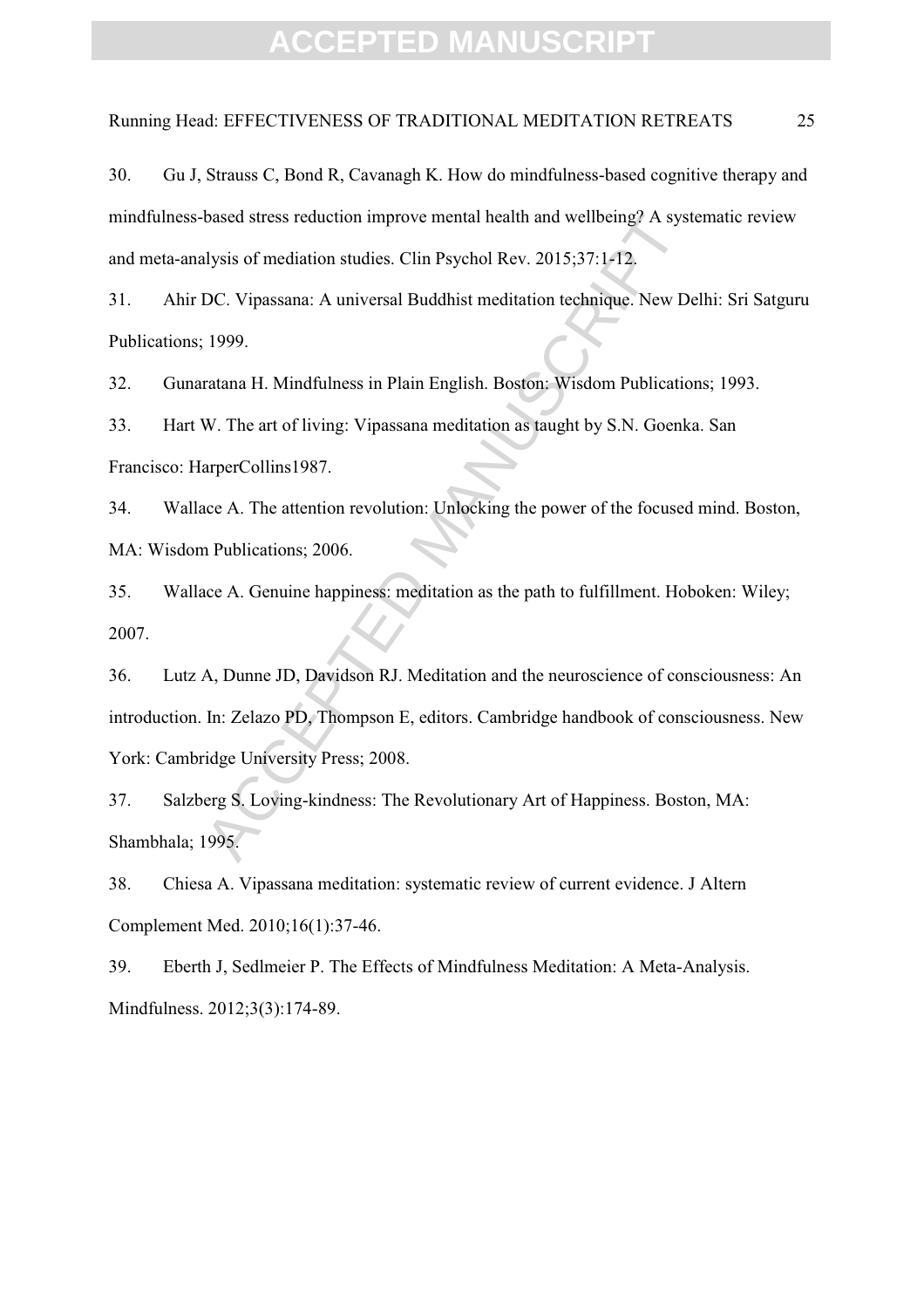### Running Head: EFFECTIVENESS OF TRADITIONAL MEDITATION RETREATS 26

40. Jadad AR, Moore RA, Carroll D, Jenkinson C, Reynolds DJ, Gavaghan DJ, et al. Assessing the quality of reports of randomized clinical trials: is blinding necessary? Control Clin Trials. 1996;17(1):1-12.

41. Borenstein M, Hedges L, Higgins J, Rothstein H. Comprehensive Meta-Analysis. 2 ed. Englewood, NJ: Biostat; 2005.

42. Rosenthal R. Meta-analytic procedures for social research. Newbury Park: CA: Sage; 1993.

43. Higgins JP, Thompson SG, Deeks JJ, Altman DG. Measuring inconsistency in metaanalyses. Br Med J. 2003;327(7414):557-60.

44. Klainin-Yobas P, Cho MAA, Creedy D. Efficacy of mindfulness-based interventions on depressive symptoms among people with mental disorders: a meta-analysis. Int J Nurs Stud. 2012;49(1):109-21.

e quality of reports of randomized clinical trials: is blinding necessarellard (11:1-12.<br>
17(1):1-12.<br>
17(1):1-12.<br>
1810: Higgins J, Rothstein H. Comprehensive Meta-ANJ: Biostat; 2005.<br>
1811: R. Meta-analytic procedures fo 45. Piet J, Hougaard E. The effect of mindfulness-based cognitive therapy for prevention of relapse in recurrent major depressive disorder: A systematic review and meta-analysis. Clin Psychol Rev. 2011;31(6):1032-40.

46. de Vibe M, Bjørndal A, Tipton E, Hammerstrøm KT, Kowalski K. Mindfulness based stress reduction (MBSR) for improving health, quality of life and social functioning in adults. Campbell Systematic Reviews. 2012;3.

47. Carmody J, Baer RA. How long does a mindfulness-based stress reduction program need to be? A review of class contact hours and effect sizes for psychological distress. J Clin Psychol. 2009;65(6):627-38.

48. Epstein MD, Lieff JD. Psychiatric complications of meditation practice. Journal of Transpersonal Psychology. 1981;13(2):137-47.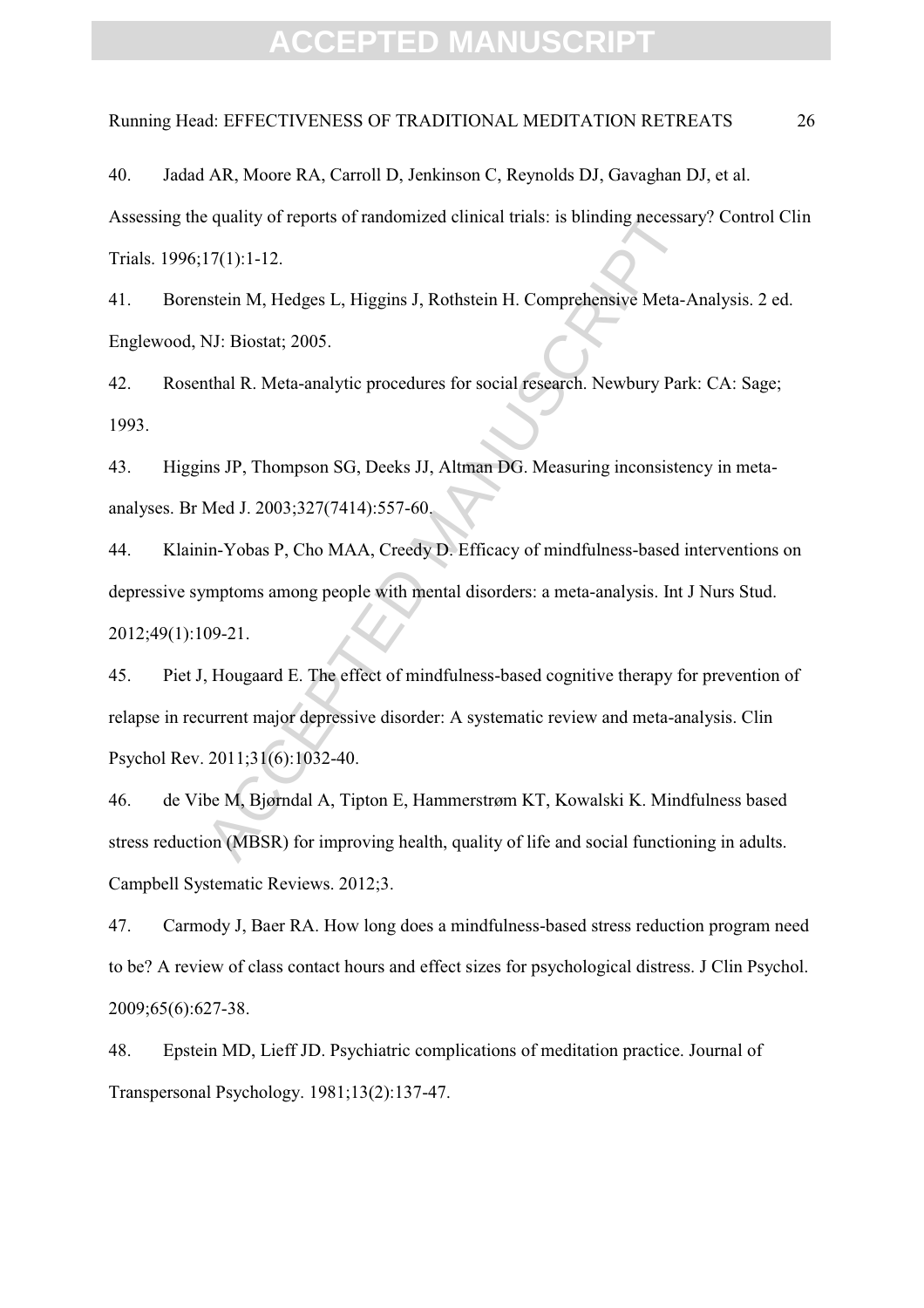#### Running Head: EFFECTIVENESS OF TRADITIONAL MEDITATION RETREATS 27

49. Kuijpers HJH, van der Heijden FMMA, Tuinier S, Verhoeven WMA. Meditation-Induced Psychosis. Psychopathology. 2007;40(6):461-4.

50. Adhikari K. Study of Effect of Vipassana on Anxiety and Depression. International Journal of Psychology and Behavioral Sciences. 2012;2(6):274-6.

51. Al-Hussaini AA, Dorvlo ASS, Antony SX, Chavan D, Dave J, Purecha V, et al. Vipassana meditation: A naturalistic, preliminary observation in Muscat. Journal for scientific research Medical sciences / Sultan Qaboos University. 2001;3(2):87-92.

2007;40(6):461-4.<br>
Kari K. Study of Effect of Vipassana on Anxiety and Depression. Intychology and Behavioral Sciences. 2012;2(6):274-6.<br>
Sussaini AA, Dorvlo ASS, Antony SX, Chavan D, Dave J, Purecha V<br>
editation: A natura 52. Bowen S, Witkiewitz K, Dillworth TM, Chawla N, Simpson TL, Ostafin BD, et al. Mindfulness meditation and substance use in an incarcerated population. Psychol Addict Behav. 2006;20(3):343-7.

53. Chambers R, Lo B, Allen N. The Impact of Intensive Mindfulness Training on Attentional Control, Cognitive Style, and Affect. Cognitive Therapy and Research. 2008;32(3):303-22.

54. Chandiramani K, Verma S, Dhar P. Psychological effects of Vipassana meditation on Tihar Jail inmates. A research Report published by the Vipassana Research Institute, Igatpuri, India (www. vri. dhamm. org/research); 1995.

55. Choi Y, Karremans JC, Barendregt H. The happy face of mindfulness: Mindfulness meditation is associated with perceptions of happiness as rated by outside observers. The Journal of Positive Psychology. 2012;7(1):30-5.

56. Emavardhana T, Tori CD. Changes in Self-Concept, Ego Defense Mechanisms, and Religiosity Following Seven-Day Vipassana Meditation Retreats. Journal for the Scientific Study of Religion. 1997;36(2):194-206.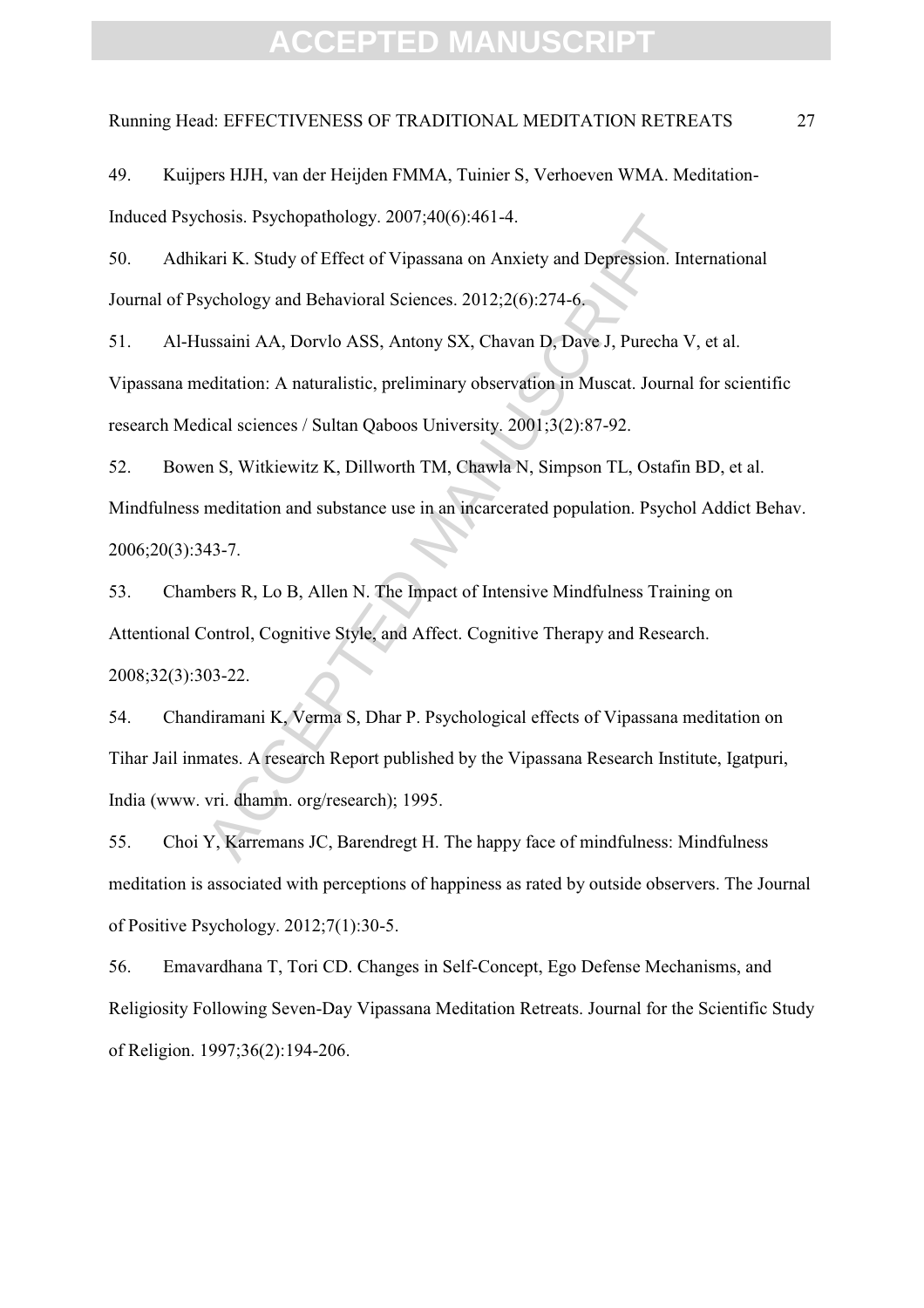### Running Head: EFFECTIVENESS OF TRADITIONAL MEDITATION RETREATS 28

rsonality and Individual Differences. 2010;48(3):305-10.<br>
s TL, Epel ES, Lin J, Blackburn EH, Wolkowitz OM, Bridwell DA,<br>
aining, immune cell telomerase activity, and psychological mediator<br>
endocrinology. 2011;36(5):664-8 58. Jacobs TL, Epel ES, Lin J, Blackburn EH, Wolkowitz OM, Bridwell DA, et al. Intensive meditation training, immune cell telomerase activity, and psychological mediators. Psychoneuroendocrinology. 2011;36(5):664-81.

59. Jacobs TL, Shaver PR, Epel ES, Zanesco AP, Aichele SR, Bridwell DA, et al. Selfreported mindfulness and cortisol during a Shamatha meditation retreat. Health Psychol. 2013;32(10):1104-9.

60. Khurana A, Dhar PL. Effect of Vipassana meditation on quality of life, subjective wellbeing, and criminal propensity among inmates of Tihar Jail, Delhi. New Delhi: Vipassana Research Institute; 2000.

61. Kozasa E, Lacerda S, Menezes C, Wallace BA, Radvany J, Mello LAM, et al. Effects of a 9-Day Shamatha Buddhist Meditation Retreat on Attention, Mindfulness and Self-Compassion in Participants with a Broad Range of Meditation Experience. Mindfulness. 2015:1-7.

62. Krygier JR, Heathers JAJ, Shahrestani S, Abbott M, Gross JJ, Kemp AH. Mindfulness meditation, well-being, and heart rate variability: A preliminary investigation into the impact of intensive Vipassana meditation. Int J Psychophysiol. 2013;89(3):305-13.

63. Orzech KM, Shapiro SL, Brown KW, McKay M. Intensive mindfulness training-related changes in cognitive and emotional experience. The Journal of Positive Psychology. 2009;4(3):212-22.

64. Ostafin BD, Chawla N, Bowen S, Dillworth TM, Witkiewitz K, Marlatt G. Intensive Mindfulness Training and the Reduction of Psychological Distress: A Preliminary Study. Cognitive and Behavioral Practice. 2006;13(3):191-7.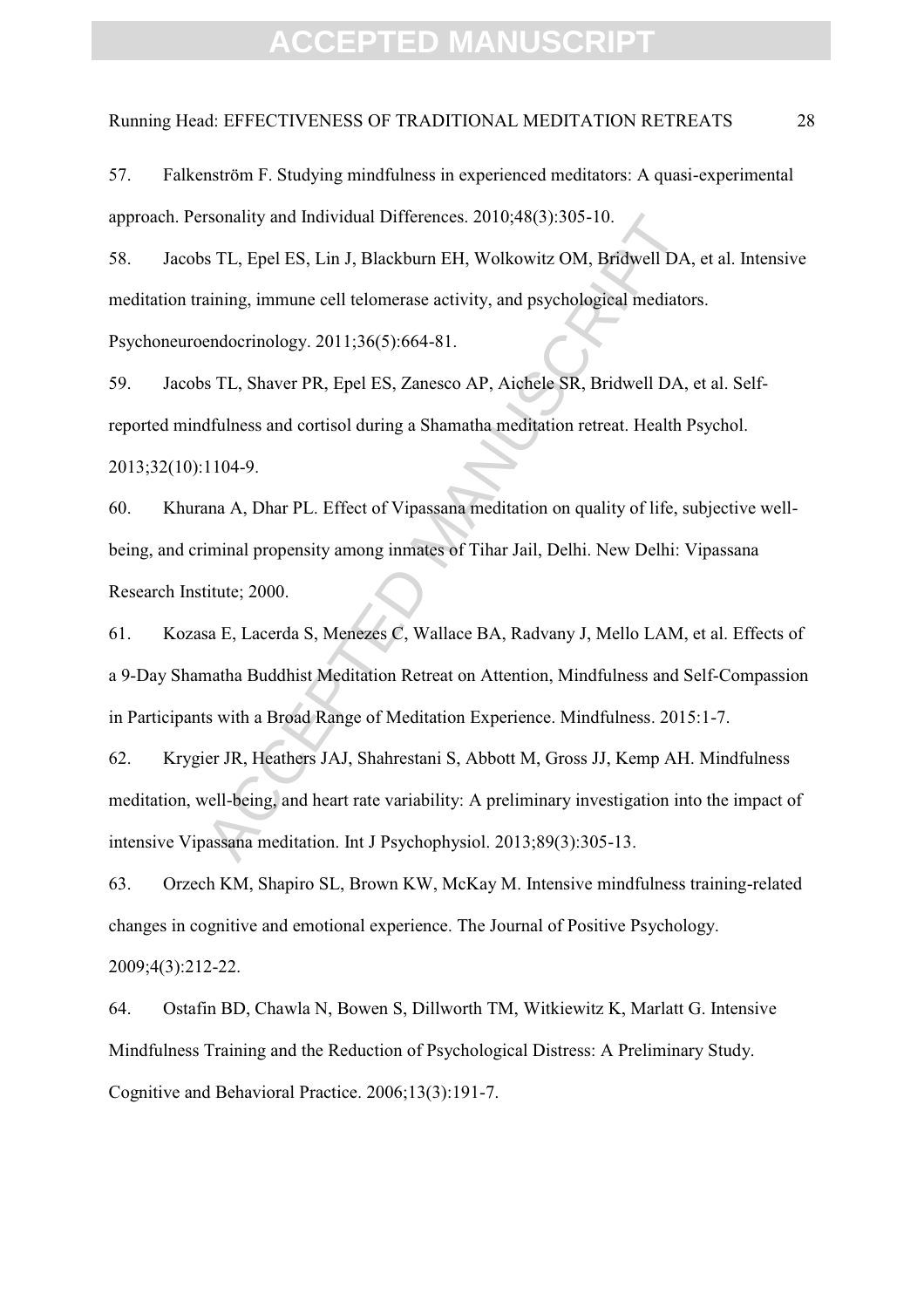### Running Head: EFFECTIVENESS OF TRADITIONAL MEDITATION RETREATS 29

65. Perelman AM, Miller SL, Clements CB, Rodriguez A, Allen K, Cavanaugh R.

Meditation in a deep South prison: A longitudinal study of the effects of Vipassana. Journal of Offender Rehabilitation. 2012;51(3):176-98.

66. Sterling SK. Affective change following a ten day Vipassana meditation retreat [Ph.D.]. Ann Arbor: California School of Professional Psychology - Berkeley/Alameda; 1996.

a a deep South prison: A longitudinal study of the effects of Vipassa<br>
arbilitation. 2012;51(3):176-98.<br>
Ing SK. Affective change following a ten day Vipassana meditation is<br>
California School of Professional Psychology - 67. Szekeres RA, Wertheim EH. Evaluation of Vipassana Meditation Course Effects on Subjective Stress, Well-being, Self-kindness and Mindfulness in a Community Sample: Postcourse and 6-month Outcomes. Stress Health. 2014;11(10).

68. Tori CD. Change on psychological scales following Buddhist and Roman Catholic retreats. Psychol Rep. 1999;84(1):125-6.

69. Wong Oi Chi G. Live to love as a way to love your living: Cultivating compassion by loving-kindness meditation. Hong Kong: Alliant International University; 2011.

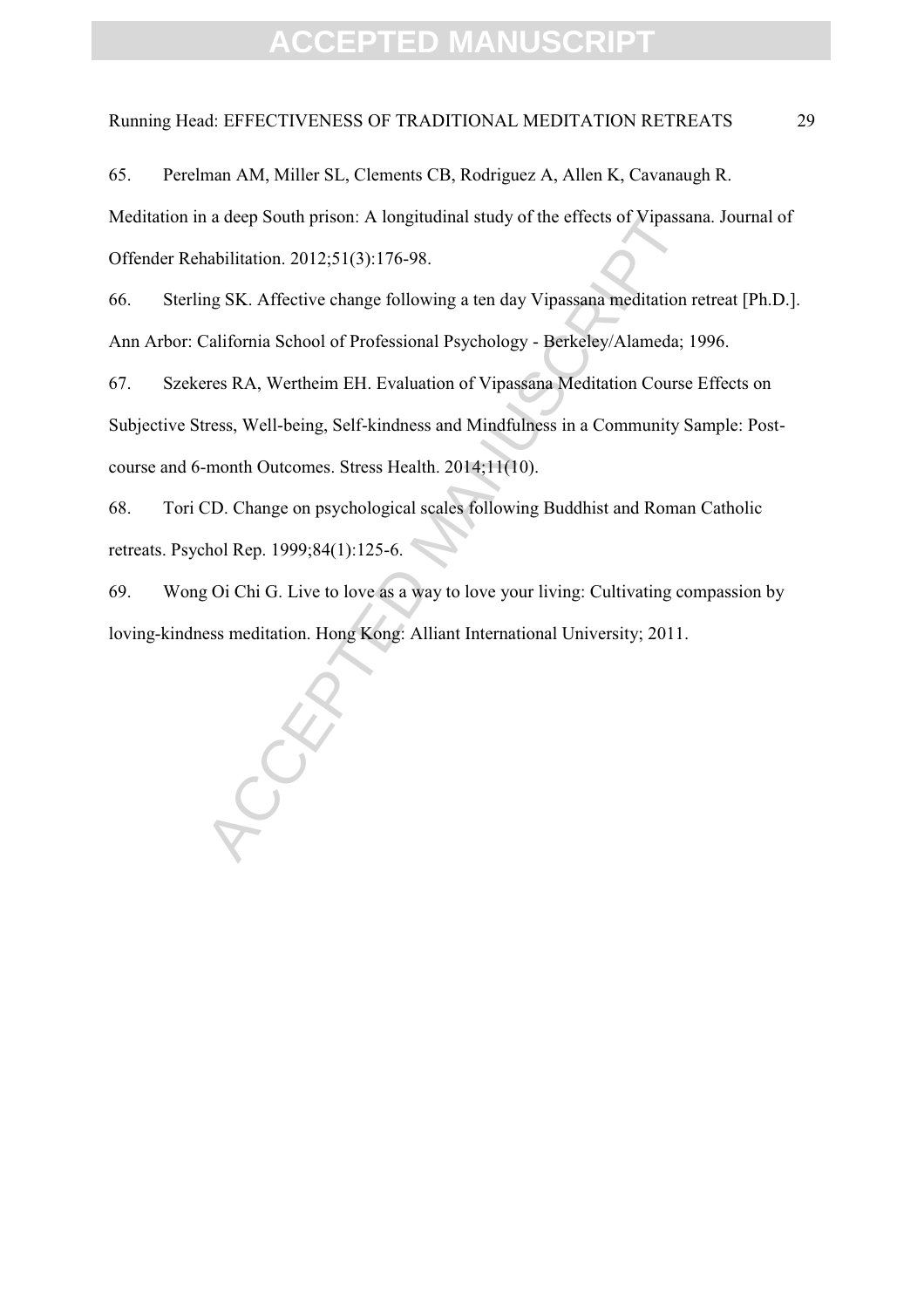### Running Head: EFFECTIVENESS OF TRADITIONAL MEDITATION RETREATS 30

#### Figure Captions

*Figure 1*. Flow diagram of the study selection process.

*Figure 2.* Funnel plot of precision by Hedge's g for pre-post data.

*Figure 3.* Relationship between mindfulness outcome effect sizes and clinical outcome effect sizes at the end of treatment for pre-post data. The circles represent the studies; their diameter is proportional to the study weight (i.e. to the ratio of the number of participants of the specific study to the total number of participants for the present meta-analysis).

CEPTED MANUSCRIPT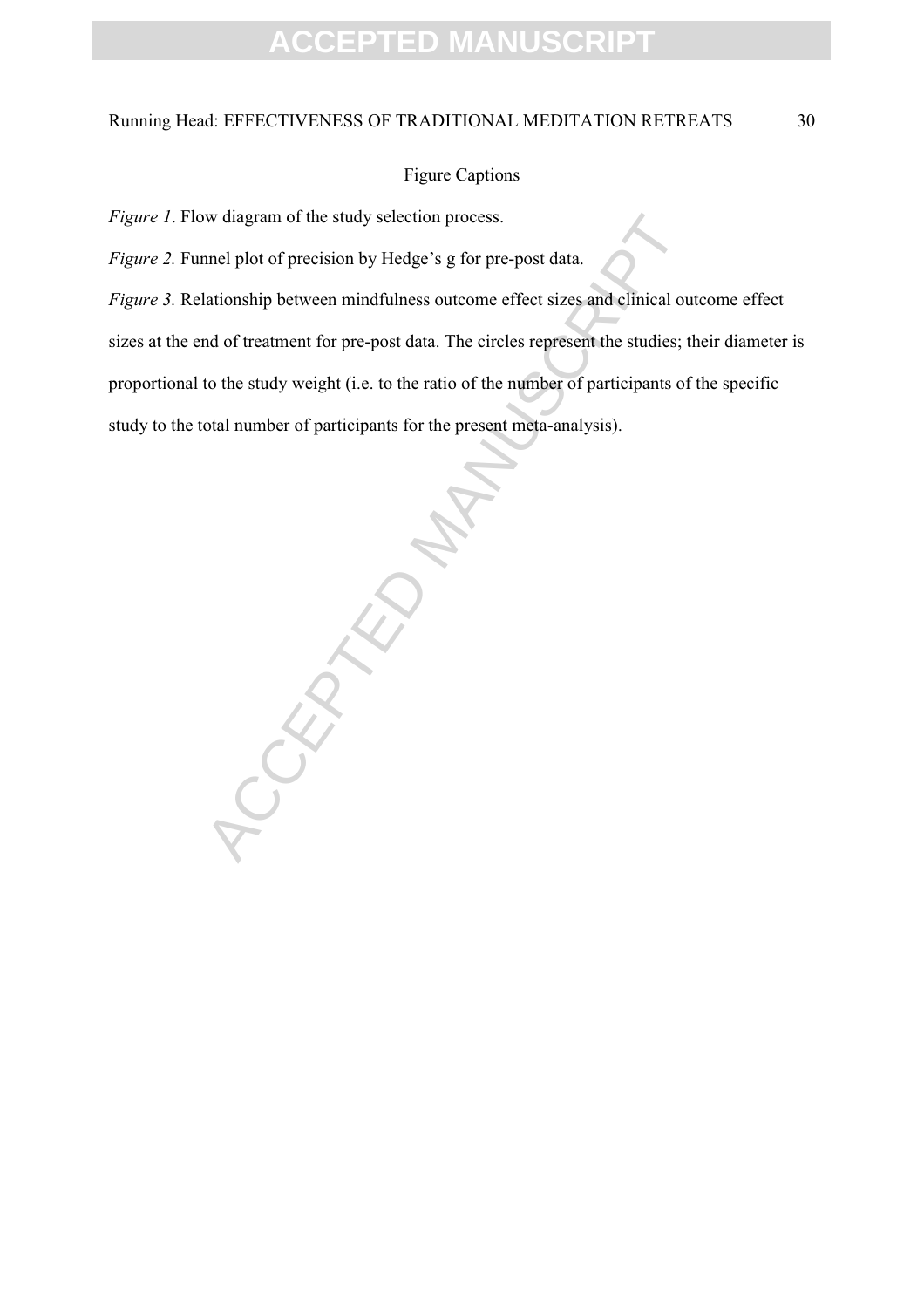### Table 1.

*Description and Effect Size Analyses of the Efficacy of the selected Studies* 

|                                          | Description and Effect Size Analyses of the Efficacy of the selected Studies                                |                                                   |                                  |                                        |                                          |                  |                         |                                    |                                                                                         |                                |           |                       |                          |                                              |                   |
|------------------------------------------|-------------------------------------------------------------------------------------------------------------|---------------------------------------------------|----------------------------------|----------------------------------------|------------------------------------------|------------------|-------------------------|------------------------------------|-----------------------------------------------------------------------------------------|--------------------------------|-----------|-----------------------|--------------------------|----------------------------------------------|-------------------|
| Study                                    | Type<br>Particip<br>ants $(N)$                                                                              | M.<br>Age                                         | $\frac{0}{0}$<br>Fem<br>ale      | $\mathbf{T}\mathbf{x}$<br>Grou<br>p(n) | Com Rn<br>p.<br>Grou As<br>p(n)          | d<br>$\mathbf S$ | $\frac{0}{0}$<br>Att    | $\mathbf{T}\mathbf{x}$<br>da<br>ys | Outco<br>me<br>Measur<br>es<br>(Mind.<br>Measur<br>$\epsilon$                           | Pre- Fu<br>Post p<br>g(g<br>m) | ${\bf S}$ | PreF<br>up<br>wk g(gm | lg<br>post fup           | Cntr Cntr<br>$1\,g$<br>(gm) (gm<br>$\lambda$ | S<br>$\mathbf{C}$ |
| Adhik<br>ari,<br>2012                    | Individ<br>uals<br>enrolled<br>in a<br><b>VM</b><br>course<br>(40)<br>Tx:<br>Individ                        |                                                   | 23.0 54.8                        | VM<br>(40)                             | N/A                                      | ${\bf N} /$<br>A | 22.10<br>$\mathfrak{S}$ |                                    | BAI;<br><b>BDI-II</b>                                                                   | .43                            |           |                       |                          |                                              | $\overline{2}$    |
| $Al-$<br>Hussai<br>ni et<br>al.,<br>2001 | uals<br>enrolled Tx:<br>in a<br><b>VM</b><br>course<br>(14)<br>Cntrl:<br>Univers<br>ity<br>students<br>(31) | 40.1<br>$\overline{4}$<br>Cntr<br>1:<br>19.7<br>7 | Tx:<br>50.0<br>Cntrl VM<br>54.8  | (14)                                   | Cntrl<br>(31)                            | $no$ 0           |                         | 10                                 | GHQ-<br>28;<br><b>HADS</b>                                                              | $2.61 -$                       |           |                       | $2.21 -$                 |                                              | 2                 |
| Bowe<br>n et<br>al.,<br>2006             | Incarcer<br>ated<br>inmates<br>(305)                                                                        | $Tx+$<br>8                                        | $Cntr$ Tx+<br>Cntrl<br>37.4 20.8 | VM<br>(63)                             | TAU<br>$(242 \text{ no } 9.5 \text{ 10}$ |                  |                         |                                    | DDQ;D<br>DTQ;<br>SIP;<br>DIC-<br>15;<br><b>DRLO</b><br>$CS-28;$<br>WBSI;<br>BSI;<br>LOT |                                |           | 13 .60                | $\overline{\phantom{a}}$ | .55                                          | 5                 |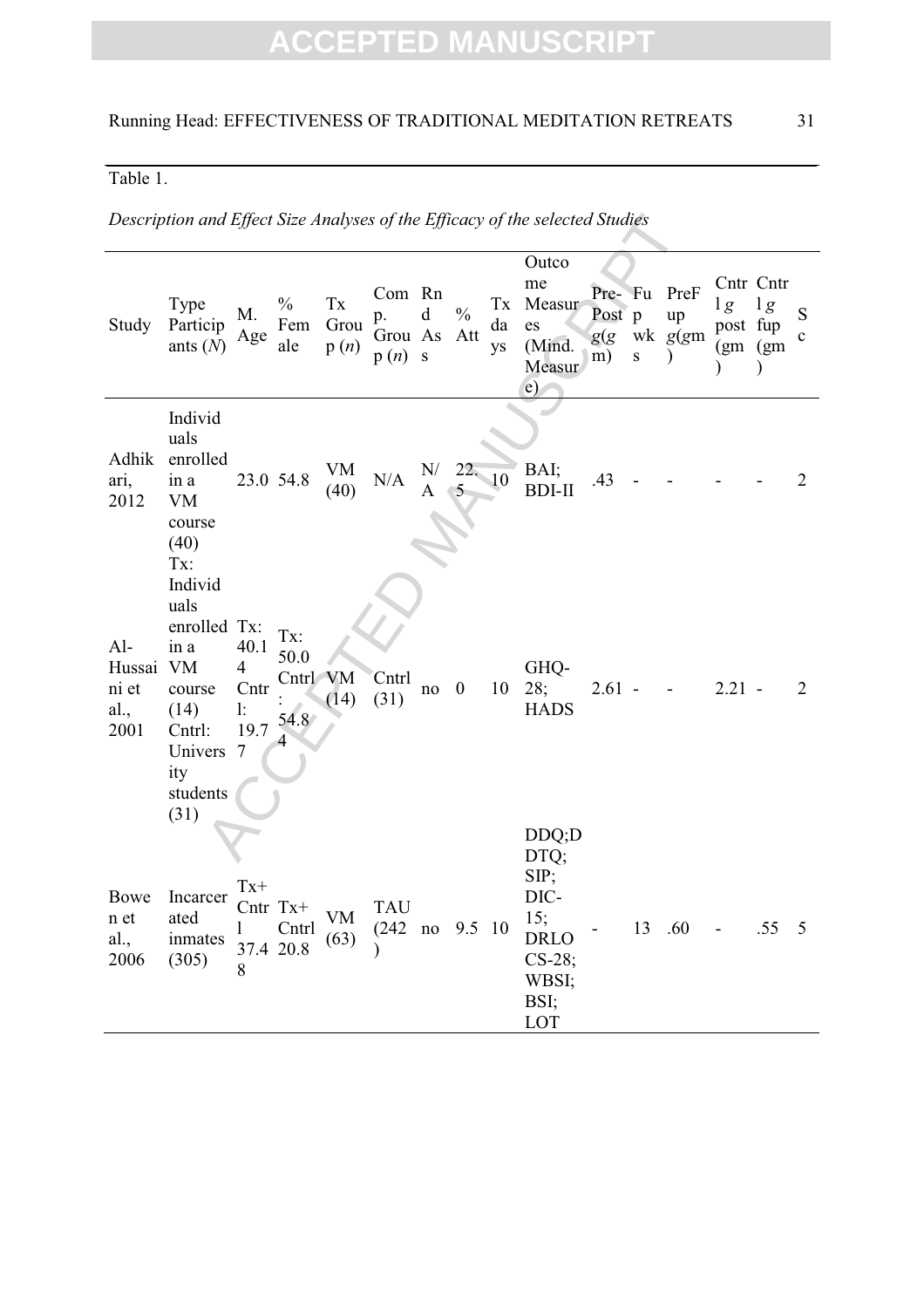### Running Head: EFFECTIVENESS OF TRADITIONAL MEDITATION RETREATS 32

|                                                      | Table 1. (continued).                                                                                                       |           |                                             |                    |                                 |                  |                      |                |                                                                         |                                 |           |                                        |                                         |                      |                  |
|------------------------------------------------------|-----------------------------------------------------------------------------------------------------------------------------|-----------|---------------------------------------------|--------------------|---------------------------------|------------------|----------------------|----------------|-------------------------------------------------------------------------|---------------------------------|-----------|----------------------------------------|-----------------------------------------|----------------------|------------------|
| Study                                                | Type<br>Particip<br>ants $(N)$                                                                                              | M.<br>Age | $\frac{0}{0}$<br>Fem<br>ale                 | Tx<br>Grou<br>p(n) | Com Rn<br>p.<br>Grou As<br>p(n) | d<br>$\mathbf S$ | $\frac{0}{0}$<br>Att | Tx<br>da<br>ys | Outco<br>me<br>Measur<br>es<br>(Mind.<br>Measur<br>$\operatorname{es}$  | Pre- Fu<br>Post p<br>g(g)<br>m) | ${\bf S}$ | PreF<br>up<br>wk g(gm<br>$\mathcal{E}$ | lg<br>post fup<br>(gm)(gm)<br>$\lambda$ | Cntr Cntr<br>lg<br>⟩ | S<br>$\mathbf c$ |
| Cham<br>bers et<br>al.,<br>2008                      | Tx:<br>Novice<br>meditat<br>ors<br>enrolled<br>in a<br>VM<br>course<br>(20)<br>Cntrl:<br>Univers<br>ity<br>students<br>(20) | Tx:<br>l: | Tx:<br>33.7 45.0<br>Cntr Cntrl<br>31.9 55.0 | <b>VM</b><br>(20)  | Cntrl<br>(20)                   | no               |                      | 10             | RRS;<br>BDI;<br>BAI;<br><b>PANA</b><br>S;<br>DSB;<br>IST;<br>(MAAS<br>⟩ | .56<br>(.72)<br>$\mathcal{E}$   |           |                                        | .56<br>(.98)                            |                      | 3                |
| Chand<br>iraman<br>i et al.,<br>1995<br>(study<br>1) | Incarcer<br>ated<br>inmates<br>(120)                                                                                        |           | $\boldsymbol{0}$                            | <b>VM</b><br>(120) | N/A                             | N/               |                      | 10             | HAI;<br>MDI;<br>HS;<br>HDHQ;<br><b>PEN</b>                              | .48                             | 13 .32    |                                        |                                         |                      | 3                |
| Chand<br>i et al., ated<br>1995<br>(study<br>2)      | iraman Incarcer<br>inmates<br>(150)                                                                                         |           | $\boldsymbol{0}$                            | VM<br>(85)         | Cntrl<br>(65)                   | no               |                      | 10             | BDI;<br>BAI;<br>SOA;<br>ATLS;<br>PTI;<br><b>DPT</b>                     | .26                             | 13 .34    |                                        | .28                                     | .12                  | 4                |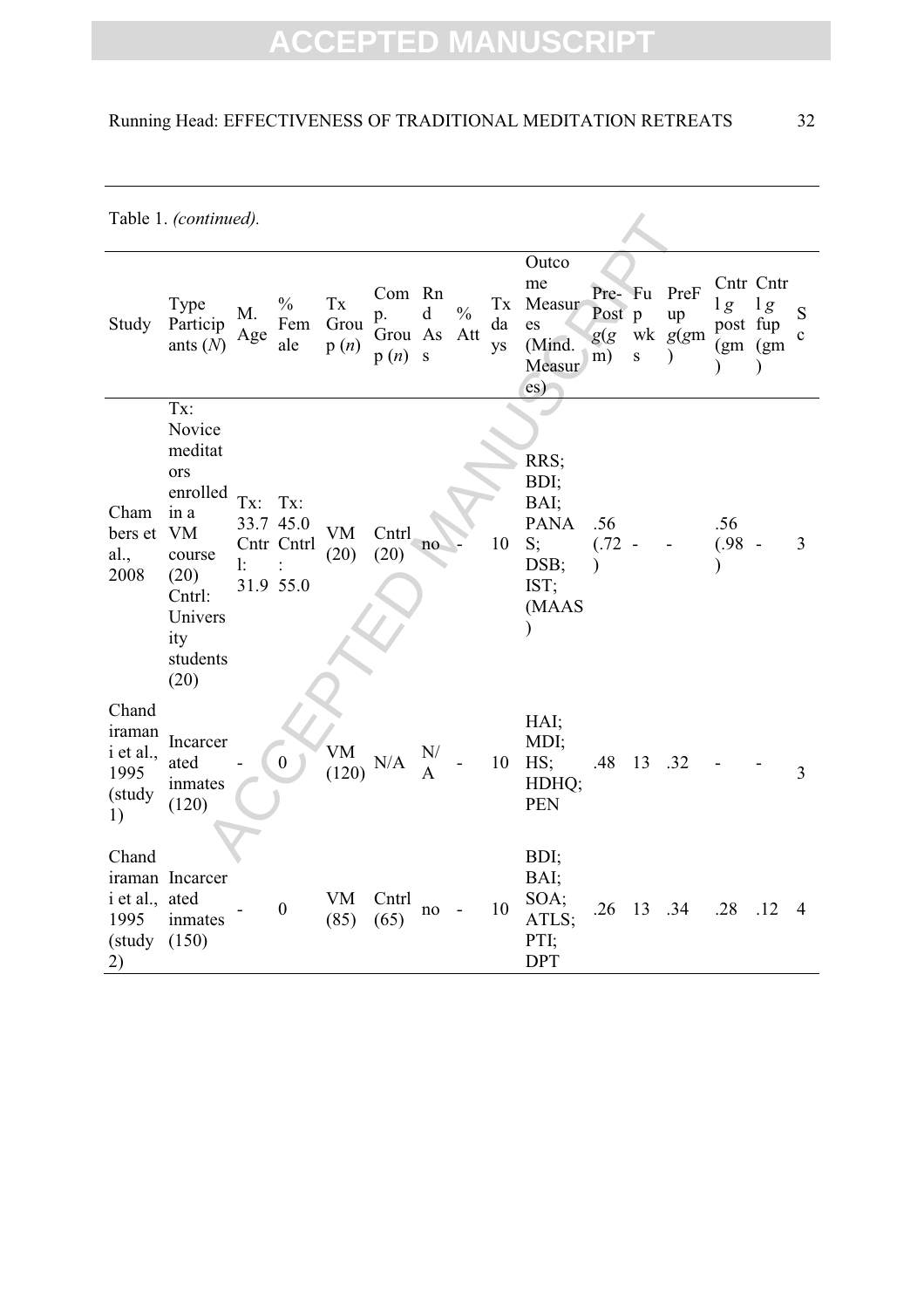### Running Head: EFFECTIVENESS OF TRADITIONAL MEDITATION RETREATS 33

|                                                              | Table 1. (continued).                                                                      |                               |                                        |                                        |                                 |                  |                      |                |                                                                        |                                 |             |                                       |                                 |                                              |               |
|--------------------------------------------------------------|--------------------------------------------------------------------------------------------|-------------------------------|----------------------------------------|----------------------------------------|---------------------------------|------------------|----------------------|----------------|------------------------------------------------------------------------|---------------------------------|-------------|---------------------------------------|---------------------------------|----------------------------------------------|---------------|
| Study                                                        | Type<br>Particip<br>ants $(N)$                                                             | M.<br>Age                     | $\frac{0}{0}$<br>Fem<br>ale            | $\mathbf{T}\mathbf{x}$<br>Grou<br>p(n) | Com Rn<br>p.<br>Grou As<br>p(n) | $\mathbf d$<br>S | $\frac{0}{0}$<br>Att | Tx<br>da<br>ys | Outco<br>me<br>Measur<br>es<br>(Mind.<br>Measur<br>$\operatorname{es}$ | Pre- Fu<br>Post p<br>g(g)<br>m) | $\mathbf S$ | PreF<br>up<br>wk $g(gm)$<br>$\lambda$ | lg<br>(gm)(gm)<br>$\mathcal{E}$ | Cntr Cntr<br>1g<br>post fup<br>$\mathcal{E}$ | <sub>Sc</sub> |
| Choi<br>et al.,<br>2012                                      | Tx:<br>Experie<br>nced<br>mediato<br>rs<br>(10)<br>Cntrl:<br>non-<br>mediato<br>rs<br>(10) | Tx:<br>$Cntr$ :<br>$1: -$     | Tx:<br>40.0<br>Cntrl<br>40.0           | VM<br>(10)                             | Cntrl<br>(10)                   | no               |                      | 10             | <b>FEE</b>                                                             | .55                             |             |                                       | $1.00 -$                        |                                              | 3             |
| Emava in a<br>rdhana VM<br>& Tori course<br>$(1997)$ $(438)$ | Tx:<br>Youths<br>enrolled Tx= Tx=<br>Cntrl:<br>Student<br>s(281)                           | 3<br>$\equiv$ 1<br>8.11 61.0  | 18.0 62.3<br>3                         | VM<br>Cntr Cntrl (438) (281)           | Cntrl                           | No $0$           |                      | $\overline{7}$ | TSCS;<br>LSI;<br><b>BBPS</b>                                           | .25                             |             |                                       | .48                             |                                              | 3             |
| Falken nced<br>ström<br>(2010)                               | Experie<br>meditat<br>ors<br>(76)                                                          | $Tx = Tx =$<br>$1 = 4$<br>6.8 | 48.5 56.0<br>Cntr Cntrl<br>$=$<br>75.0 | <b>VM</b><br>(48)                      | Cntrl<br>(28)                   | no               |                      | 6              | GP-<br><b>CORE</b><br>(KIMS:<br>FFMQ)                                  | .17<br>(.37)                    |             |                                       | .40<br>(.11)<br>⟩               |                                              | 4             |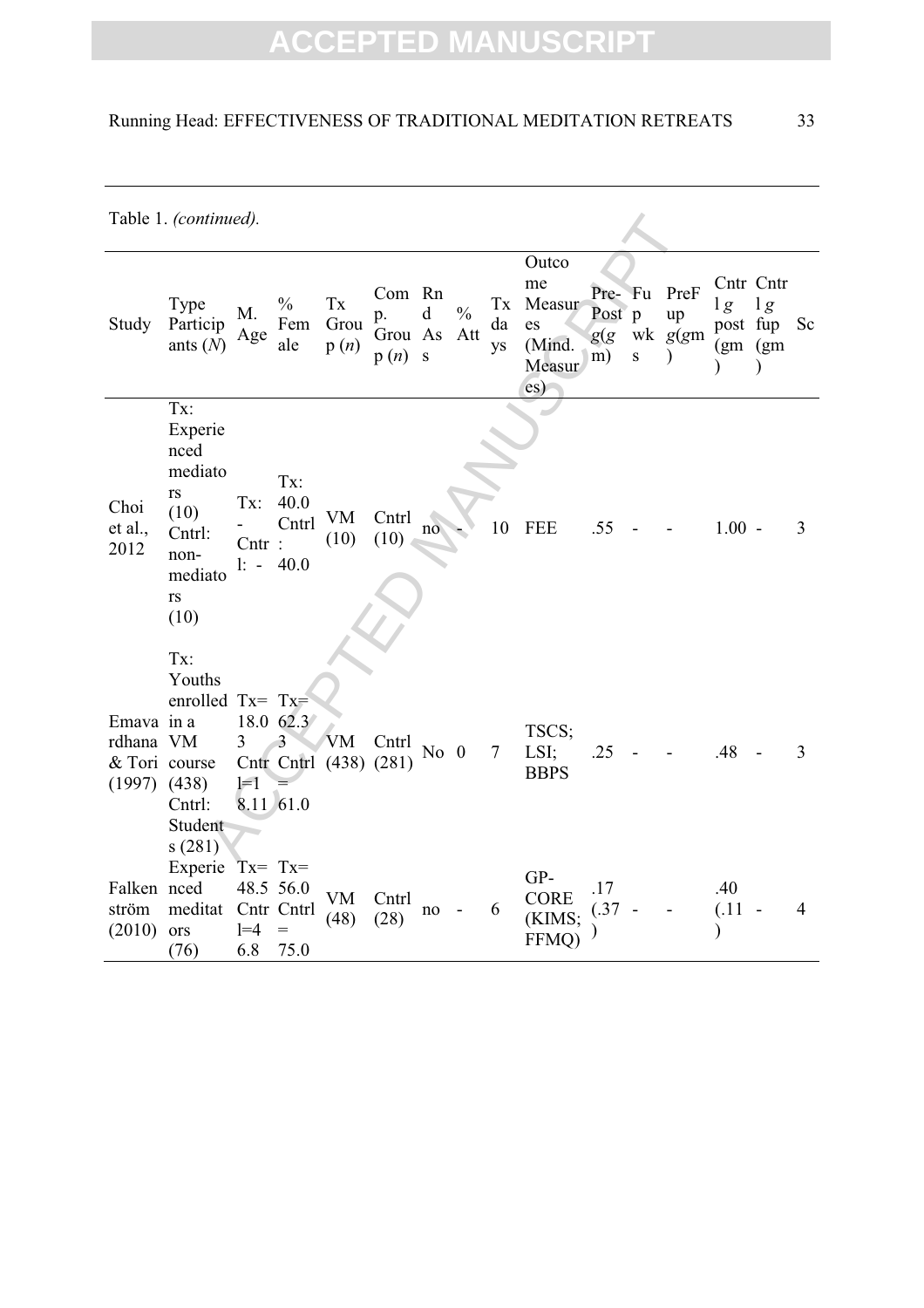### Running Head: EFFECTIVENESS OF TRADITIONAL MEDITATION RETREATS 34

Table 1. *(continued).*

|                                   | Table 1. (continued).                                                                        |                                  |                                                               |                                        |                                 |                                          |                    |                   |                                                        |                            |                                 |                          |                                     |                                                       |                   |
|-----------------------------------|----------------------------------------------------------------------------------------------|----------------------------------|---------------------------------------------------------------|----------------------------------------|---------------------------------|------------------------------------------|--------------------|-------------------|--------------------------------------------------------|----------------------------|---------------------------------|--------------------------|-------------------------------------|-------------------------------------------------------|-------------------|
| Study                             | Type<br>Particip<br>ants $(N)$                                                               | M.<br>Age                        | $\frac{0}{0}$<br>Fem<br>ale                                   | $\mathbf{T}\mathbf{x}$<br>Grou<br>p(n) | Com Rn<br>p.<br>Grou As<br>p(n) | d<br>${\bf S}$                           | $\frac{0}{0}$<br>t | Tx<br>At da<br>ys | Outco<br>me<br>Measu<br>res<br>(Mind.<br>Measu<br>res) | Pre-<br>Post<br>g(g)<br>m) | Fu<br>$\mathbf{p}$<br>${\bf S}$ | PreF<br>up<br>wk $g(gm)$ | 1g<br>post fup<br>(g <sub>m</sub> ) | Cntr Cntr<br>1g<br>(g <sub>m</sub> )<br>$\mathcal{E}$ | S<br>$\mathbf{C}$ |
| Jacobs<br>et al.,<br>2011         | Particip<br>ants<br>enrolled<br>in a SM<br>retreat<br>(60)                                   | Tx:<br>48.0 3<br>l:<br>48.0 53.3 | Tx:<br>53.3<br>Cntr Cntrl<br>3                                | <b>SM</b><br>(30)                      | WL<br>(30)                      | Ye<br>${\bf S}$                          |                    | 90                | WBS;<br>BFI;<br>(FFM<br>Q)                             | .21<br>(.70)               | 20                              |                          | .42<br>(.62)                        |                                                       | 6                 |
| Jacobs<br>et al.,<br>2013         | Particip<br>ants<br>enrolled<br>in a SM<br>retreat<br>(60)                                   | Tx:<br>48.0<br>$\mathbf{1:}$     | Tx:<br>46.6<br>6<br>Cntr Cntrl<br>48.0 46.6<br>6 <sub>1</sub> | <b>SM</b><br>(30)                      | WL<br>(30)                      | Ye<br>${\bf S}$                          |                    | 90                | <b>BMI</b><br>(FFM<br>Q)                               | .16<br>(.79)<br>$\lambda$  |                                 |                          |                                     |                                                       | 5                 |
| Khura<br>na $\&$<br>Dhar,<br>2000 | Incarcer Tx:<br>ated<br>inmates<br>$(238)^{1}$<br>Novice                                     | Cntr<br>$\mathbf{r}$             | Tx:<br>24.1<br>9<br>Cntrl<br>26.3<br>$\overline{2}$           | VM                                     | Cntrl<br>$(124)$ $(114)$        | $No -$                                   |                    | 10                | SWB;<br>CP                                             | .17                        |                                 |                          | .49                                 |                                                       | 3                 |
| Kozas<br>a et<br>al.,<br>2015     | and<br>experie<br>nced<br>meditat 44.1 61.3<br>ors<br>enrolled<br>in a SM<br>retreat<br>(67) | $\overline{4}$                   | 6                                                             | SM<br>(67)                             | N/A                             | $\begin{array}{cc} N/\\ A \end{array}$ - |                    | 9                 | SCS;<br>DST;<br>(MAA<br>S)                             | .71<br>(.92)               |                                 |                          |                                     |                                                       | $\mathfrak{Z}$    |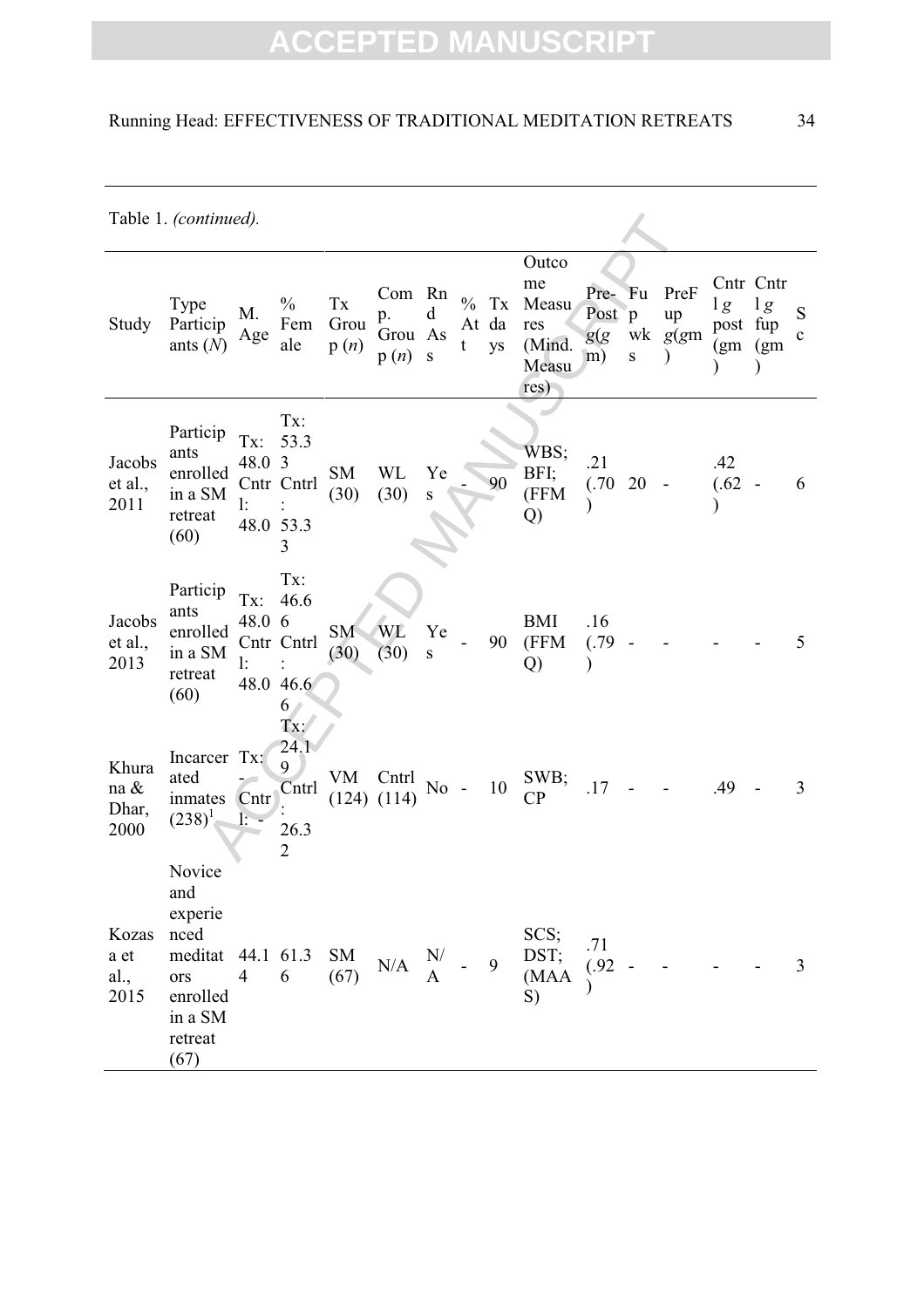### Running Head: EFFECTIVENESS OF TRADITIONAL MEDITATION RETREATS 35

|                                | Table 1. (continued).                                                    |                    |                             |                                        |                                 |                |   |                        |                                                                                                      |                                 |                |                                       |                            |                                  |                |
|--------------------------------|--------------------------------------------------------------------------|--------------------|-----------------------------|----------------------------------------|---------------------------------|----------------|---|------------------------|------------------------------------------------------------------------------------------------------|---------------------------------|----------------|---------------------------------------|----------------------------|----------------------------------|----------------|
| Study                          | <b>Type</b><br>Particip<br>ants $(N)$                                    | M.<br>Age          | $\frac{0}{0}$<br>Fem<br>ale | $\mathbf{T}\mathbf{x}$<br>Grou<br>p(n) | Com Rn<br>p.<br>Grou As<br>p(n) | d<br>${\bf S}$ | t | $\%$ Tx<br>At da<br>ys | Outco<br>me<br>Measu<br>res<br>(Mind.<br>Measu<br>res)                                               | Pre- Fu<br>Post p<br>g(g)<br>m) | ${\bf S}$      | PreF<br>up<br>wk $g(gm)$<br>$\lambda$ | lg<br>post fup<br>(gm)(gm) | Cntr Cntr<br>1g<br>$\mathcal{E}$ | Sc             |
| Krygie<br>r et al.,<br>2013    | Particip<br>ants<br>enrolled<br>in a VM<br>course<br>(36)                |                    | 43.8 $\frac{55.5}{5}$<br>5  | VM<br>(36)                             | N/A                             | N/<br>A        |   | 10                     | SWLS;<br><b>PANA</b><br>S;<br>DASS- (.91<br>21;<br>(MAA<br>S)<br>EQ;<br>AAQ-                         | .62                             |                |                                       |                            |                                  | 3              |
| Orzec<br>h et<br>al.,<br>2009  | Commu<br>nity<br>adults<br>(69)                                          | $Tx+$<br>1<br>53.3 | $Tx+$<br>Cntr Cntrl<br>71.0 | <b>MM</b><br>(36)                      | <b>WL</b><br>(33)               | $No -$         |   | 30                     | $II$ ;<br><b>POMS</b><br>$\bullet$<br><b>PANA</b><br>S;<br>SWLS;<br><b>SCS</b><br>(MAS<br>S;<br>FMI) | .42<br>(.90)                    | $\overline{4}$ | .45<br>(.87)                          | .12<br>(.91)               |                                  | $\overline{4}$ |
| Ostafi<br>n et<br>al.,<br>2006 | Particip<br>ants<br>enrolled $40.4$ 49.0<br>in a VM 0<br>course<br>(128) |                    | 6                           | <b>VM</b><br>(128)                     | N/A                             | N/<br>A        |   | 10                     | BSI;<br><b>SDS</b>                                                                                   |                                 | 13             | .44                                   |                            |                                  | 3              |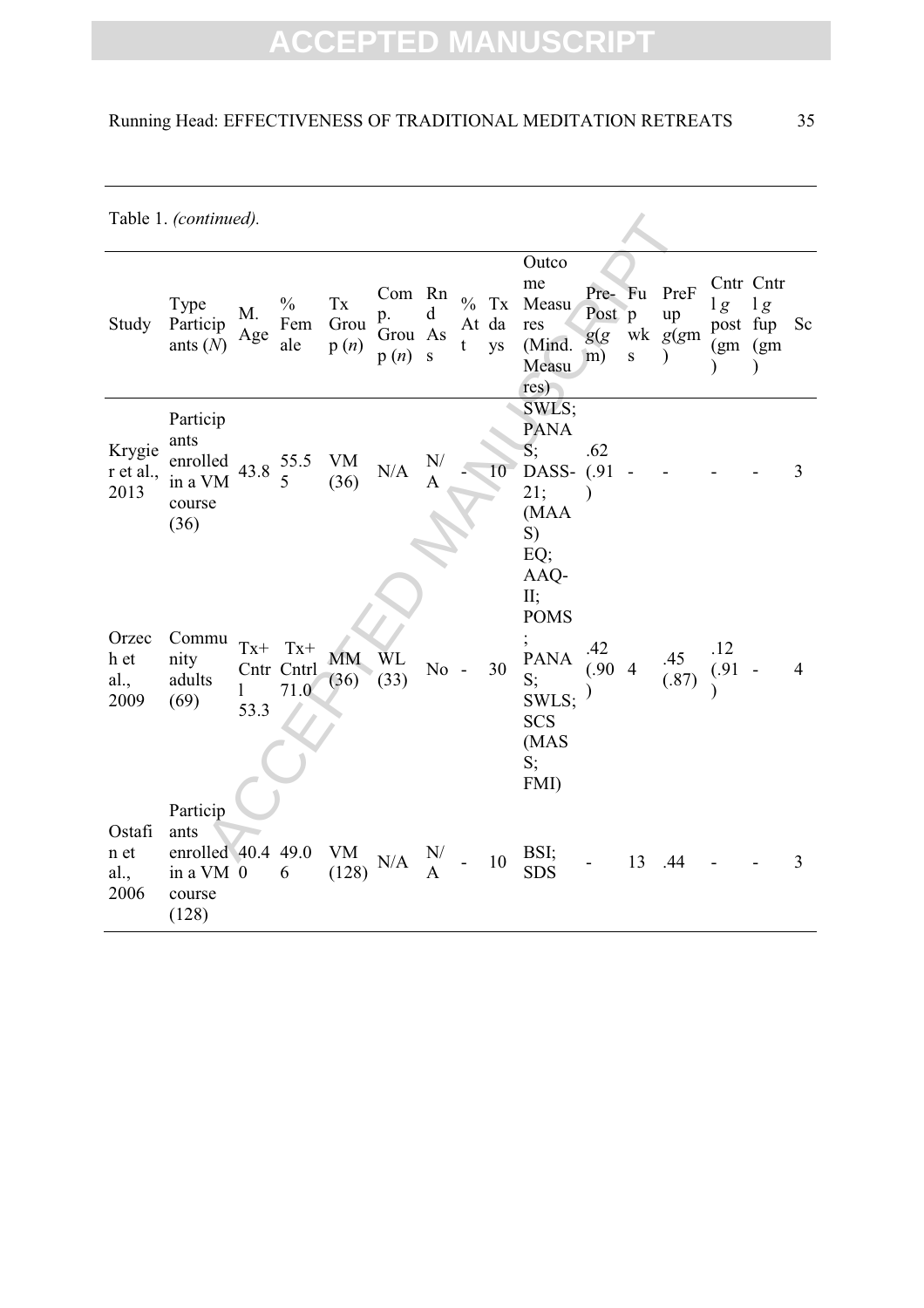Table 1. *(continued).*

| Study                                    | Type<br>Particip<br>ants $(N)$                                                          | М.<br>Age                                | $\frac{0}{0}$<br>Fem<br>ale            | Tx<br>Grou<br>p(n)   | Com Rn<br>p.<br>Grou As<br>p(n) | d<br>S | t | $%$ Tx<br>At da<br>ys | Outco<br>me<br>Measu<br>res<br>(Mind.<br>Measu<br>res)                                 | Post p<br>m)              | $\mathbf S$ | Pre- Fu PreF<br>up<br>$g(g)$ wk $g(gm)$ | $lg$ $lg$           | Cntr Cntr<br>post fup<br>(gm)(gm)<br>$\mathcal{E}$ | Sc |
|------------------------------------------|-----------------------------------------------------------------------------------------|------------------------------------------|----------------------------------------|----------------------|---------------------------------|--------|---|-----------------------|----------------------------------------------------------------------------------------|---------------------------|-------------|-----------------------------------------|---------------------|----------------------------------------------------|----|
| an et<br>al.,<br>2012                    | Perelm Incarcer Tx+<br>ated<br>inmates<br>(127)                                         | Cntr<br>$\mathbf{1}$<br>35.4             | $Tx+$<br>Cntrl<br>$\boldsymbol{0}$     | VM<br>(60)           | <b>HOH</b><br>(67)              | No $5$ |   | 10                    | NAI-<br>25:<br><b>POMS</b><br>$-SF;$<br><b>TMMS</b><br>$\overline{ }$<br>(CAM<br>$S-R$ | .21<br>(2.6)<br>4)        | 52          | .37<br>(1.09)<br>$\mathcal{E}$          | .00.<br>(2.2)<br>7) | .22<br>$(.10 \ 8)$<br>$\mathcal{E}$                |    |
| Sterlin<br>g,<br>1996                    | Tx: VM<br>retreat<br>meditat<br>ors $(47)$<br>Cntrl:<br>commu<br>nity<br>adults<br>(32) | Tx:<br>47.3<br>$\overline{2}$<br>1:<br>6 | Tx:<br>75.0<br>Cntr Cntrl<br>38.1 75.0 | VM<br>(47)           | Cntrl<br>(32)                   | $No -$ |   | 10                    | <b>POMS</b><br>; ACL; .09<br><b>ABS</b>                                                |                           |             |                                         | .17                 |                                                    | 3  |
| Szeker<br>es &<br>Werth<br>eim<br>(2014) | Particip<br>ants<br>enrolled Cntr<br>in a VM 1<br>course<br>(172)                       | $Tx+$<br>39.9                            | $Tx+$<br>Cntrl<br>70.9                 | VM<br>$(122)$ $(50)$ | WL                              | $No -$ |   | 10                    | DASS;<br>WBI-<br>5;<br>SCS;<br>AAQ;<br>SDS;<br>(FMI)                                   | .73<br>(.79)<br>$\lambda$ | 26          | .50<br>(.59)                            | .70<br>$(.76 -$     |                                                    | 5  |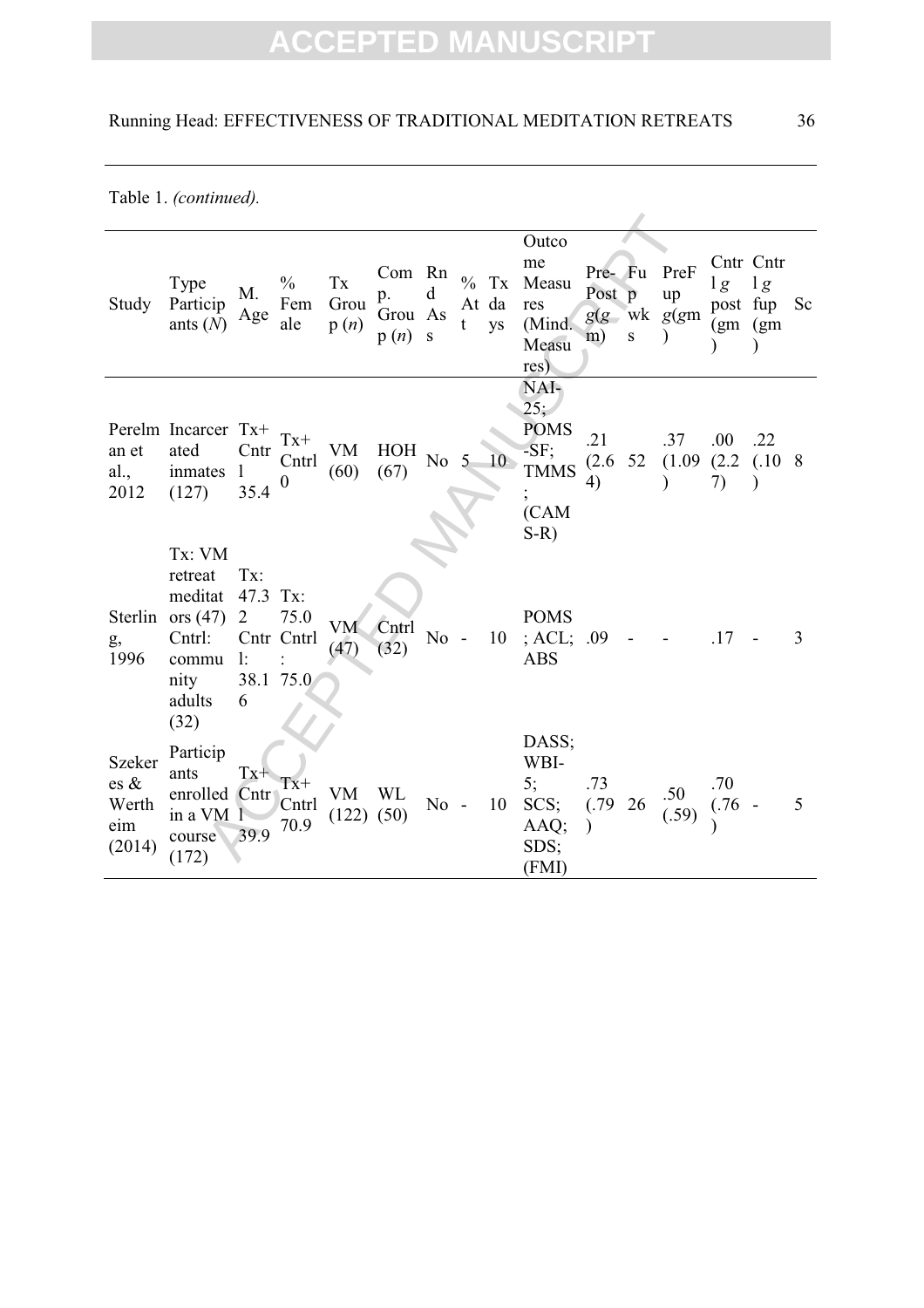|                                   | Table 1. (continued).<br>Outco<br>Cntr<br>Cntr<br>me<br>PreF<br>Com Rn<br>Pre-<br>Fu<br>lg<br>$\frac{0}{0}$<br>$\frac{0}{0}$<br>Tx<br>Measu<br>Tx<br>Type<br>lg<br>Post<br>M.<br>fup<br>$\mathbf{p}$<br>up<br>d<br>p.<br>Fema Grou<br>At day res<br>Sc<br>Particip<br>post<br>wk<br>g(g)<br>g(gm)<br>Grou As<br>(gm<br>Age<br>ants $(N)$<br>le<br>(Mind.<br>p(n)<br>t<br>S<br>(gm<br>p(n)<br>${\bf S}$<br>S<br>m)<br>Measu<br>res)<br>$\mathbf{T}\mathbf{x}$<br>1:<br>Tx 1:<br>16.2<br>100<br>Adolesc<br>Tx<br>Tx 2: BR<br>RC<br><b>ACL</b><br>ent girls<br>N <sub>0</sub><br>.62<br>2:<br>3<br>.50<br>5<br>(102)<br>100<br>(102)<br>(306)<br>16.2<br>Cntrl<br>Cntr<br>: 100<br>1:<br>16.2<br><b>LKM</b><br>Tx:<br>retreat<br>41.9<br>Tx:<br><b>POMS</b><br>meditat<br>$\overline{3}$<br>80.0<br>LK<br>$-SF;$<br>ors<br>Cntr Cntrl |                 |      |                                 |               |     |          |   |                       |     |  |     |   |
|-----------------------------------|------------------------------------------------------------------------------------------------------------------------------------------------------------------------------------------------------------------------------------------------------------------------------------------------------------------------------------------------------------------------------------------------------------------------------------------------------------------------------------------------------------------------------------------------------------------------------------------------------------------------------------------------------------------------------------------------------------------------------------------------------------------------------------------------------------------------------------|-----------------|------|---------------------------------|---------------|-----|----------|---|-----------------------|-----|--|-----|---|
| Study                             |                                                                                                                                                                                                                                                                                                                                                                                                                                                                                                                                                                                                                                                                                                                                                                                                                                    |                 |      |                                 |               |     |          |   |                       |     |  |     |   |
| Tori,<br>1999                     |                                                                                                                                                                                                                                                                                                                                                                                                                                                                                                                                                                                                                                                                                                                                                                                                                                    |                 |      |                                 |               |     |          |   |                       |     |  |     |   |
| Wong<br><b>Oi</b><br>Chi,<br>2011 | (30)<br>Vacatio<br>ning<br>adults<br>(25)                                                                                                                                                                                                                                                                                                                                                                                                                                                                                                                                                                                                                                                                                                                                                                                          | l:<br>39.2<br>4 | 52.0 | $\overline{\mathbf{M}}$<br>(30) | Cntrl<br>(25) | No. | 9.<br>09 | 4 | BCHI;<br>MLQ;<br>SCS; | .45 |  | .34 | 3 |
|                                   | <i>Note.</i> Treatment and control groups: Att = Attrition; Cntrl = Control; Comp. = Comparison; Fup                                                                                                                                                                                                                                                                                                                                                                                                                                                                                                                                                                                                                                                                                                                               |                 |      |                                 |               |     |          |   |                       |     |  |     |   |
|                                   | = Follow-up; $g$ = Hedge's g of clinical outcomes; $gm$ = Hedge's g of Mindfulness and/or                                                                                                                                                                                                                                                                                                                                                                                                                                                                                                                                                                                                                                                                                                                                          |                 |      |                                 |               |     |          |   |                       |     |  |     |   |

*Note.* Treatment and control groups: Att = Attrition; Cntrl = Control; Comp. = Comparison; Fup = Follow-up; *g* = Hedge's g of clinical outcomes; *g*m = Hedge's g of Mindfulness and/or Compassion outcomes;  $M = Mean$ ; Mind = Mindfulness; Rnd Ass = Random Assessment; Sc = Quality Score;  $Tx = Treatment$ ;  $Tx + Cntr1 = Treatment$  and Control; wks = weeks Interventions and conditions: BR = Buddhist Retreat;  $CR =$  Catholic Retreat;  $\frac{1}{2}$ combined many studies with similar population and designs; HOH = Houses of Healing; LKM = Loving Kindness Meditation;  $MM = Mixed Mindfulness Meditation Retreat; N/A = Not applicable; SM =$ Shamatha Meditation; TAU = Treatment as Usual; VM = Vipassana; WL = Wait-list; Outcome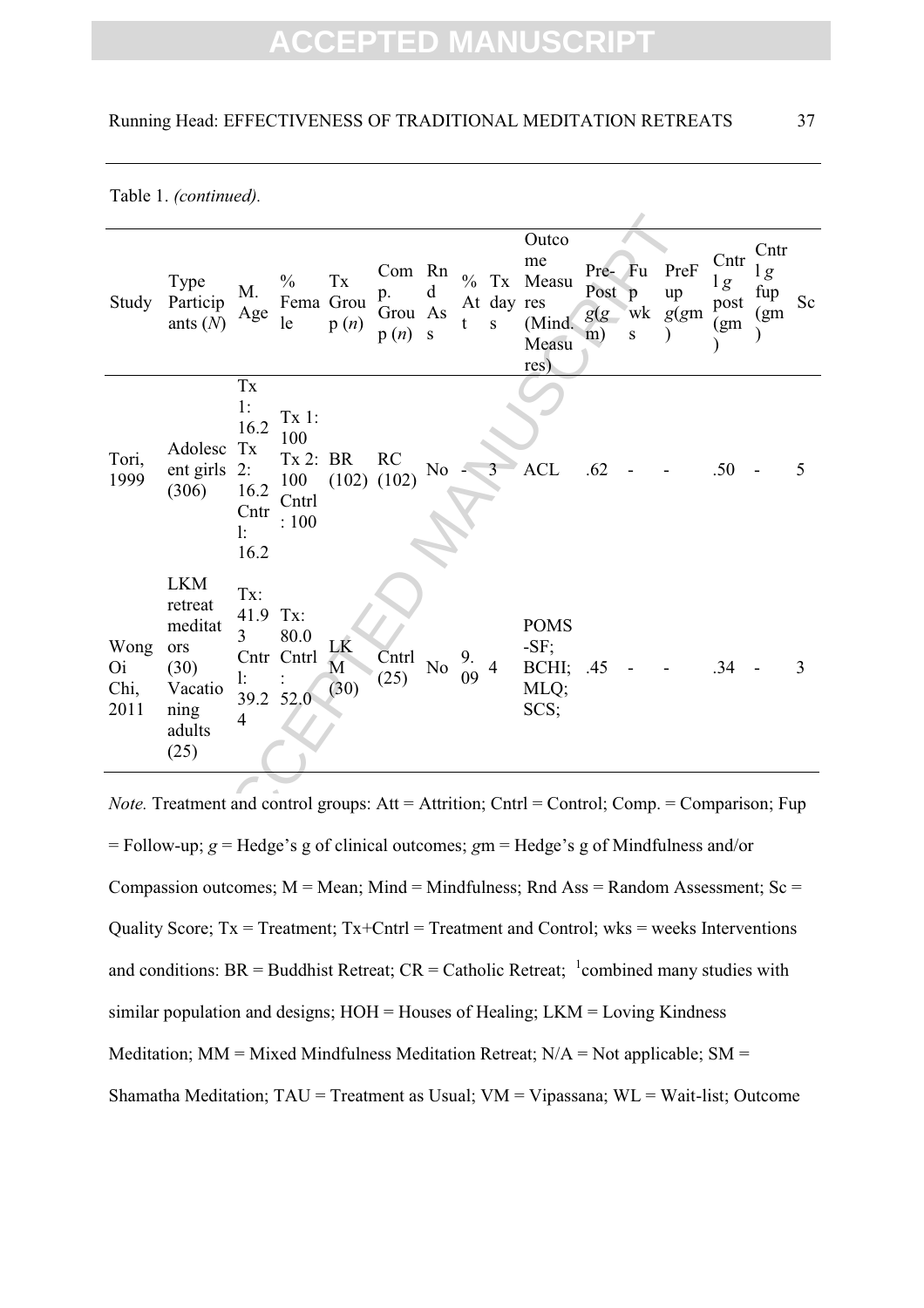e-II; ABS = Affects Balance Scale; ACL = Adjective Check List; A<br>
3 BAI = Beck Anxiety Inventory; BBPS = Buddhist Beliefs and Pra<br>
f Chinese Happiness Inventory; BDI = Beck Depression Inventory;<br>
nventory: II; BFI = Big Fi measures: AAQ = Acceptance and Action Questionnaire; AAQ-II = Acceptance and Avoidance Questionnaire-II; ABS = Affects Balance Scale; ACL = Adjective Check List; ATLS = Attitude to Law Scale; BAI = Beck Anxiety Inventory; BBPS = Buddhist Beliefs and Practices Scale; BCHI = Brief Chinese Happiness Inventory; BDI = Beck Depression Inventory; BDI-II = Beck Depression Inventory-II;  $BFI = Big Five Inventory$ ;  $BMI = Body Mass Index$ ;  $BSI = Brief$ Symptom Inventory; CAMS- $R =$ Cognitive and Affective Mindfulness Scale Revised;  $CP =$ Criminal Propensity Scale; DASS = Depression and Anxiety Stress Scale; DASS-21 = The Depression, Anxiety and Stress 21-item Scales; DDTQ = Daily Drug-Taking Questionnaire; DDQ = Daily Drinking Questionnaire; DIC-15 = Drinker Inventory of Consequences 15-item Scale; DPT = Draw a Person Test; DRLOCS-28 = Drinking-Related Locus of Control 28-item Scale; DSB = Digit Span Backward subscale; DST = Digit-Symbol Test; EQ = Experiences Questionnaire; FEE = Facial Emotional Expression; FFMQ = Five Factor Mindfulness Questionnaire: FMI = Freiburg Mindfulness Inventory:  $GHO-28 =$  General Health Questionnaire 28-item Scale; GP-CORE = Clinical Outcomes in Routine Evaluation-General Population;  $HADS =$  the Hospital Anxiety and Depression;  $HAI =$  Hamilton Anxiety Inventory;  $HDHO =$ Hostility and Direction of Hostility Questionnaire; HS = Miller and Power Hope Scale; IST = Internal Switching Task; KIMS = Kentucky Inventory of Mindfulness Skills;  $LOT = Life$ Orientation Test; LSI = Life Style Index; MAAS = Mindful Attention Awareness Scale; MDI = Montgomery Depressive Inventory; MLQ = Meaning in Life Questionnaire; NAI-25 = Novaco Anger Inventory-Short Form; PANAS = Positive and Negative Affect Schedule; PEN = Psychoticism, Extraversion, and Neuroticism Inventory; POMS = Profile of Moods States; POMS-SF = Profile of Mood States-Short Form; PTI = Personality Trait Inventory; RRS = Ruminative Response Scale; SCS = Self Compassion Scale; SDS = Marlowe-Crowne Social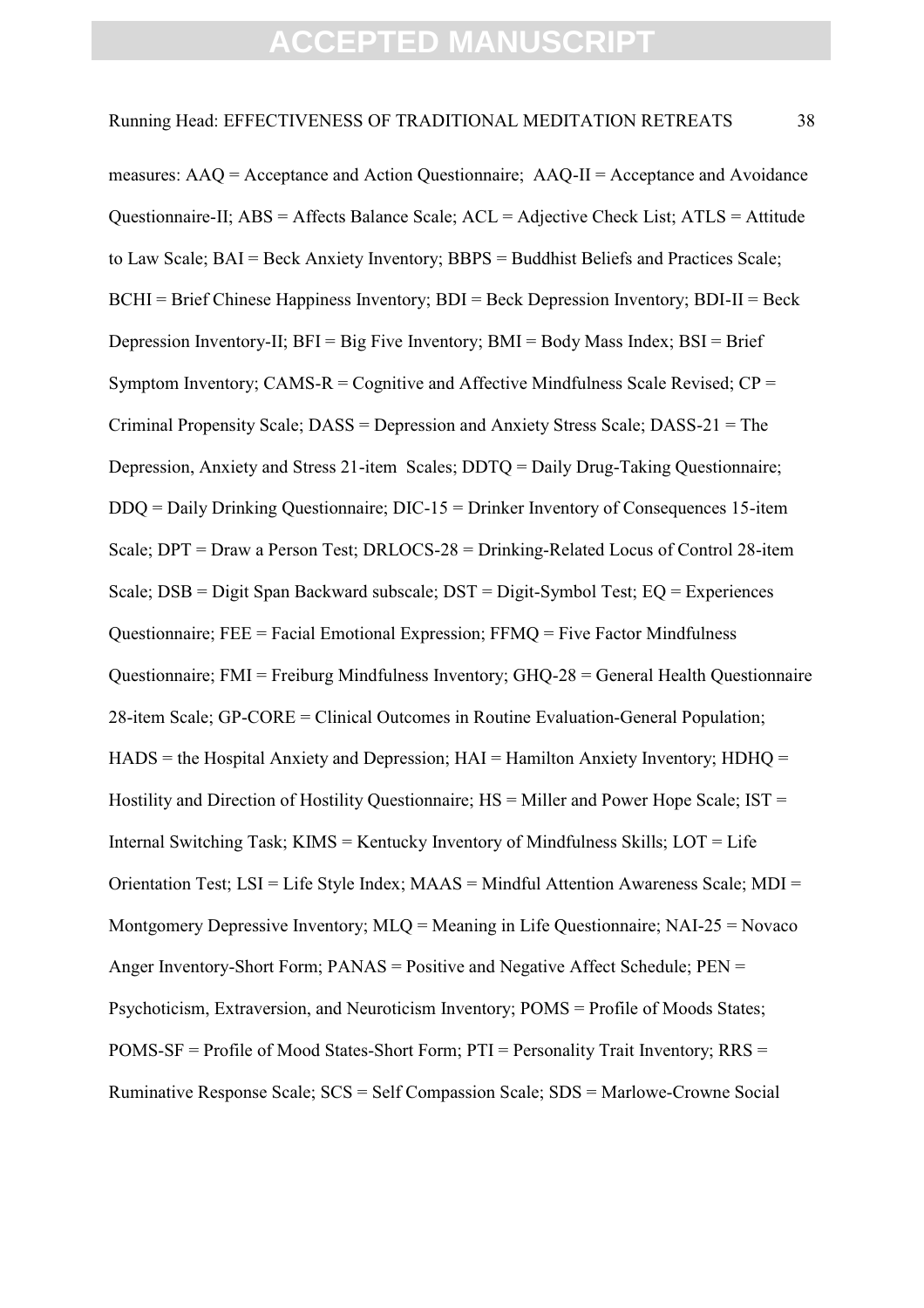### Running Head: EFFECTIVENESS OF TRADITIONAL MEDITATION RETREATS 39

Desirability Scale; SIP = Short Inventory of Problems; SOA = Scale of Anomie; SWB = Subjective Well-Being Scale; SWLS = Satisfaction with Life Scale; TMMS = Trait Meta-Mood Scale; TSCS = Tennessee Self Concept Scale; WBI-5 = Who (*five*) Well-Being Index; WBS = Well-Being Scale; WBSI = The White Bear Suppression Inventory.

CCEPTED MANUSCRIPT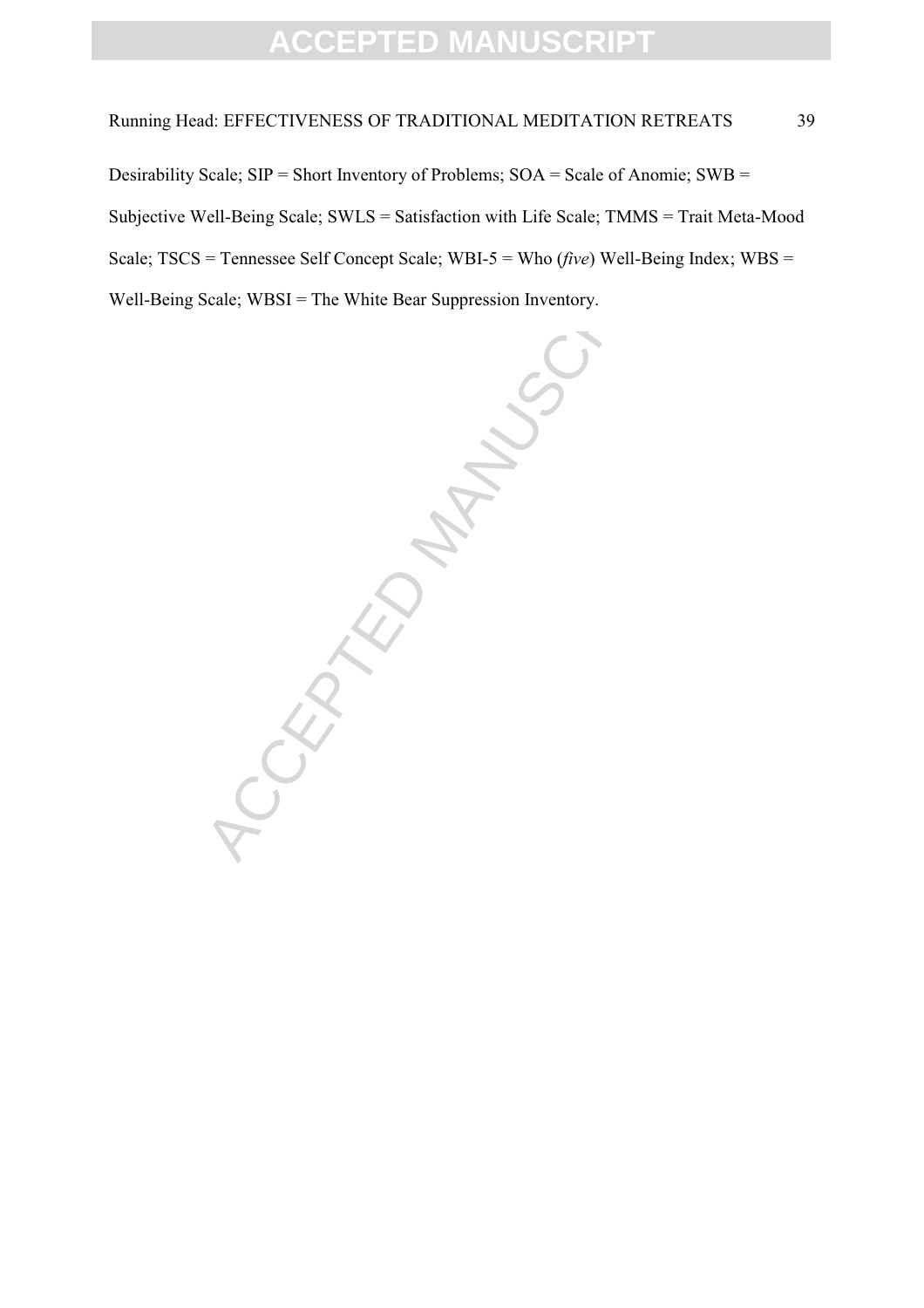Table 2.

| Table 2.               |               |                                                                                            |                             |                |      |             |                |           |        |  |  |  |
|------------------------|---------------|--------------------------------------------------------------------------------------------|-----------------------------|----------------|------|-------------|----------------|-----------|--------|--|--|--|
|                        |               | Effect sizes and other statistics for different groups of studies at different time points |                             |                |      |             |                |           |        |  |  |  |
| Study<br>design        | Time<br>point | Division<br>criteria                                                                       | Studies group               | N <sub>S</sub> | g    | 95% CI      | $\overline{p}$ | $I^2(\%)$ | Q      |  |  |  |
| Within-<br>group       | End<br>of Tx  |                                                                                            | All                         | 19             | .45  | [.35, .54]  | < 0.0001       | 88.06     | 150.74 |  |  |  |
| (pre-post<br>analyses) |               | Novice to<br>meditation                                                                    | Yes                         | 13             | .51  | [.39, .62]  | < 0.0001       | 86.32     | 87.73  |  |  |  |
|                        |               |                                                                                            | $\rm no$                    | 6              | .34  | [.21, .46]  | < .00001       | 79.87     | 24.84  |  |  |  |
|                        |               | Target<br>population                                                                       | general<br>population       | 10             | .54  | [.40, .69]  | < .00001       | 88.62     | 79.10  |  |  |  |
|                        |               |                                                                                            | incarcerated<br>individuals | $\overline{3}$ | .44  | [.35, .53]  | < .00001       | 11.0      | 2.25   |  |  |  |
|                        |               | meditation<br>retreat                                                                      | Vipassana                   | 11             | .49  | [.36, .63]  | < 0.0001       | 86.67     | 75.03  |  |  |  |
|                        |               |                                                                                            | Samatha                     | $\mathbf{1}$   | .44  | [.29, .59]  | < 0.0001       |           |        |  |  |  |
|                        |               |                                                                                            | Other                       | $\mathbf{1}$   | .70  | [.60, .79]  | < 0.0001       |           |        |  |  |  |
|                        |               | outcomes                                                                                   | psychological<br>symptoms   | $\overline{7}$ | .79  | [.47, 1.10] | < 0.0001       | 85.19     | 40.51  |  |  |  |
|                        |               |                                                                                            | - anxiety                   | 6              | .93  | [.37, 1.48] | < 0.005        | 92.96     | 70.99  |  |  |  |
|                        |               |                                                                                            | - depression 5 .87          |                |      | [.55, 1.20] | < .00001       | 70.29     | 13.46  |  |  |  |
|                        |               |                                                                                            | $- stress$                  | $\overline{2}$ | 1.01 | [.61, 1.40] | < .00001       | 77.38     | 4.42   |  |  |  |
|                        |               |                                                                                            | emotional<br>regulation     | $\overline{4}$ | 0.44 | [.24, .64]  | < .00001       | 63.39     | 8.19   |  |  |  |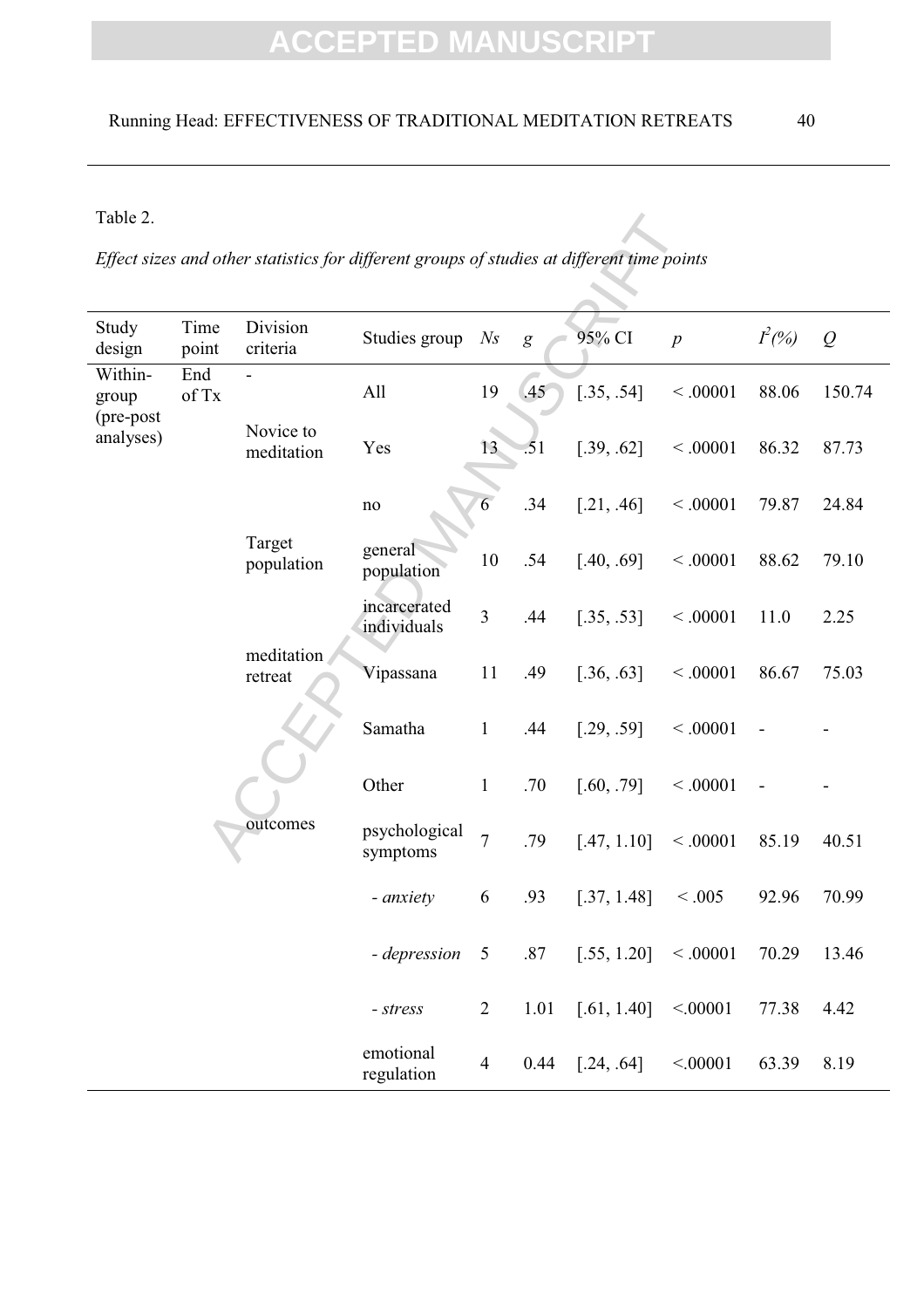### Running Head: EFFECTIVENESS OF TRADITIONAL MEDITATION RETREATS 41

|  | Table 2. (continued). |
|--|-----------------------|
|--|-----------------------|

| Study<br>design   | Time<br>point | Division<br>criteria                 | Studies group                | N <sub>S</sub> | $\mathfrak{g}$ | 95% CI      | $\overline{p}$ | $I^2(\%)$ | Q     |
|-------------------|---------------|--------------------------------------|------------------------------|----------------|----------------|-------------|----------------|-----------|-------|
|                   |               |                                      | quality of life              | $\overline{4}$ | .50            | [.35, .65]  | < .00001       | 52.56     | 6.32  |
|                   |               | Potential<br>mechanisms<br>of action | mindfulness                  | 5              | 1.13           | [.68, 1.59] | < .00001       | 92.72     | 54.92 |
|                   |               |                                      | compassion                   |                | 77             | [.58, .96]  | < 0.0001       | 64.28     | 2.80  |
|                   |               |                                      | acceptance                   |                | .40            | [.26, .55]  | < 0.0001       |           |       |
|                   | Fwp           |                                      | psychological<br>symptoms    | 3              | .50            | [.37, .64]  | < 0.0001       | 4.45      | 2.09  |
|                   |               |                                      | mindfulness                  | $\overline{2}$ | .82            | [.34, 1.31] | < 0.001        | 86.20     | 7.25  |
| Between-<br>group | End<br>of Tx  |                                      | All                          | 14             | .49            | [.36, .61]  | < 0.0001       | 65.18     | 37.33 |
|                   |               | Novice to<br>meditation              | Yes                          | $10\,$         | .59            | [.46, .73]  | < 0.0001       | 55.44     | 20.20 |
|                   |               |                                      | N <sub>o</sub>               | $\overline{4}$ | .26            | [.13, .39]  | < 0.0005       | .00       | .58   |
|                   |               | control group<br>type                | no-treatment                 | 5              | .78            | [.34, 1.22] | < 0.001        | 78.67     | 18.76 |
|                   |               |                                      | waitlist<br>controls         | 3              | .57            | [.45, .69]  | < 0.0001       | .00       | .99   |
|                   |               |                                      | Roman<br>Catholic<br>retreat | $\mathbf{1}$   | .61            | [.45, .78]  | < .00001       |           |       |
|                   |               |                                      | stress<br>management         | -1             | .53            | [.25, .82]  | < 0.0005       |           |       |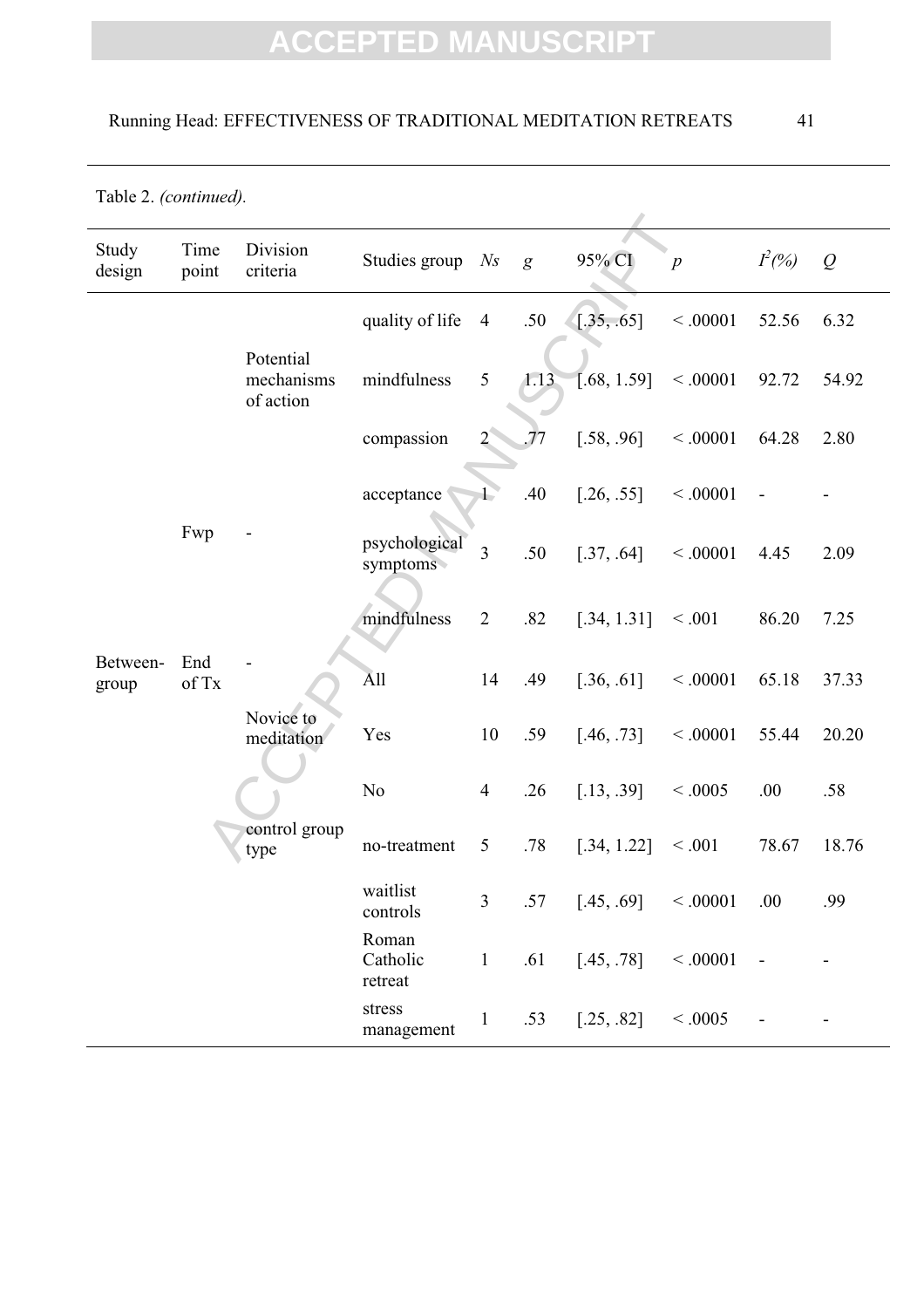### Running Head: EFFECTIVENESS OF TRADITIONAL MEDITATION RETREATS 42

Table 2. *(continued).*

| Study<br>design | Time<br>point | Division<br>criteria                 | Studies group                                | N <sub>S</sub> | $\mathfrak{g}$ | 95% CI                     | $\triangleright p$ | $I^2(\%)$      | Q     |
|-----------------|---------------|--------------------------------------|----------------------------------------------|----------------|----------------|----------------------------|--------------------|----------------|-------|
|                 |               | Target<br>population                 | general<br>population                        | $8\,$          | .62            | [.46, .77]                 | < .00001           | 64.07          | 19.48 |
|                 |               |                                      | incarcerated<br>individuals                  | $\overline{2}$ | .50            | [.23, .77]                 | < 0.0005           | .00            | .41   |
|                 |               | meditation<br>retreat                | Vipassana                                    | $8\,$          | .63            | [.44, .82]                 | < .00001           | 63.70          | 19.28 |
|                 |               |                                      | Samatha                                      |                | .47            | [.21, .72]                 | < 0.0005           |                |       |
|                 |               |                                      | Other                                        |                | .61            | [.45, .78]                 | < .00001           |                |       |
|                 |               | outcomes                             | psychological<br>symptoms                    | $\overline{4}$ | .97            | [.34, 1.61]                | < 0.005            | 77.53          | 13.35 |
|                 |               |                                      | - anxiety                                    | $\mathfrak{Z}$ | 1.60           | $[-.27,$<br>$3.47$ ]       | $.09$ , ns         | 94.35          | 35.38 |
|                 |               |                                      | - depression                                 | $\overline{2}$ | 1.25           | [.78, 1.73]                | < 0.0001           | .00            | .04   |
|                 |               |                                      | $- stress$                                   | $\mathbf{1}$   | .84            | [.50, 1.18]                | < .00001           |                |       |
|                 |               |                                      | emotional<br>regulation                      | $\overline{3}$ | .23            | $[-.10, .56]$              | $.17$ , ns         | 17.87          | 2.44  |
|                 |               |                                      | quality of life                              | $\mathfrak{Z}$ | .58            | [.34, .82]                 | < 0.0001           | .00            | .09   |
|                 |               | Potential<br>mechanisms<br>of action | Mindfulness $4$ 1.14 [.46, 1.82] $\leq .005$ |                |                |                            |                    | 86.25          | 21.81 |
|                 |               |                                      | compassion                                   | $\overline{2}$ |                | $.70$ [.39, 1.01] < .00001 |                    | 51.18          | 2.05  |
|                 | Fwp           |                                      | psychological<br>symptoms                    | $\overline{2}$ | .43            | $[.05, .81]$ < .05         |                    | .38            | 1.00  |
|                 |               |                                      | mindfulness                                  | $\mathbf{1}$   |                | $.27$ [-.43, .64] .71, ns  |                    | $\blacksquare$ |       |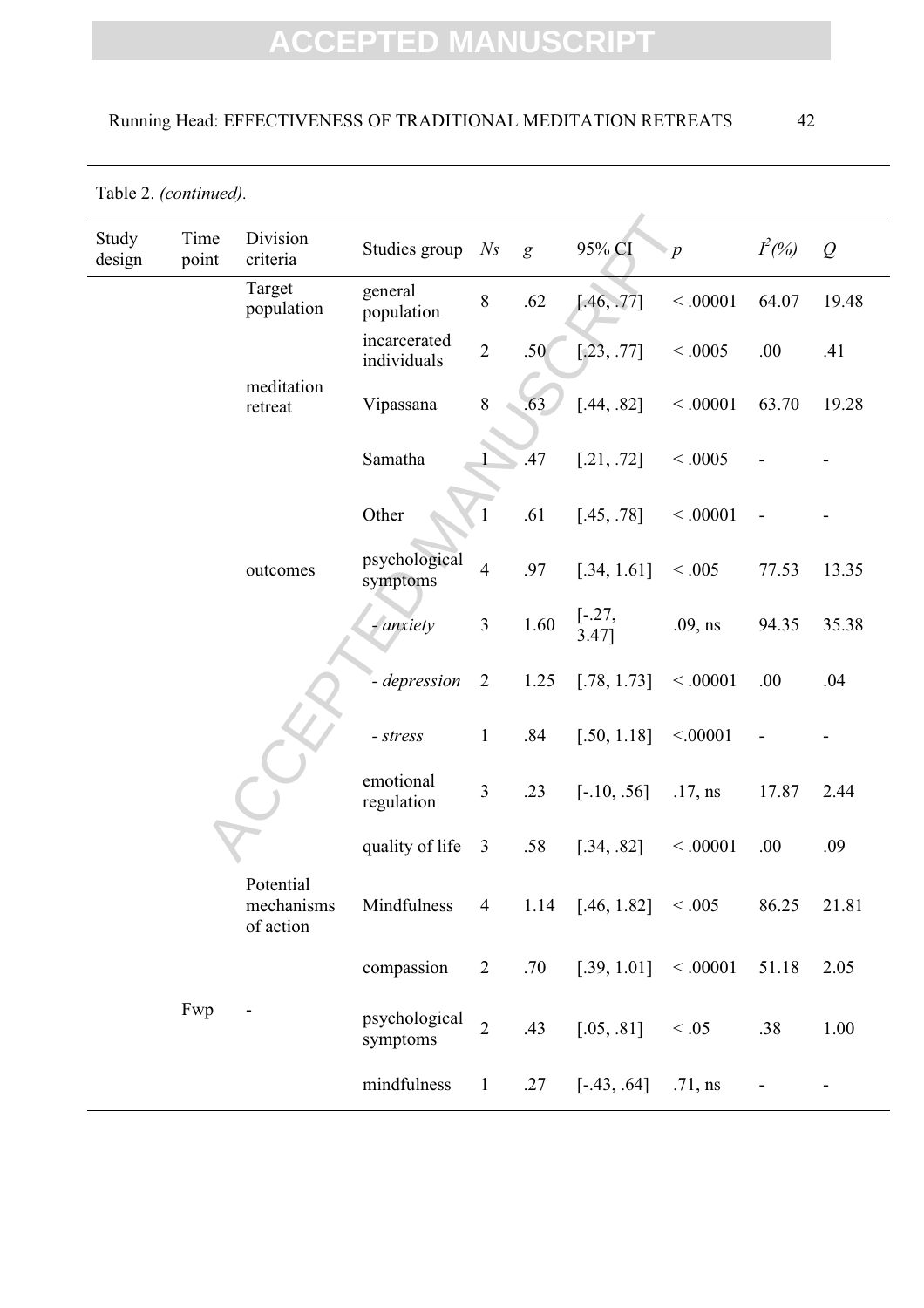### Running Head: EFFECTIVENESS OF TRADITIONAL MEDITATION RETREATS 43

*Note.* Ns = Number of studies; Tx = Treatment*;* Fwp = Follow-up. Please note that in pre-post analyses we were to compute mean effect sizes from 19 studies as two did not provide sufficient data to compute pre-post effect sizes.

-CEPTED MANUSCRIPT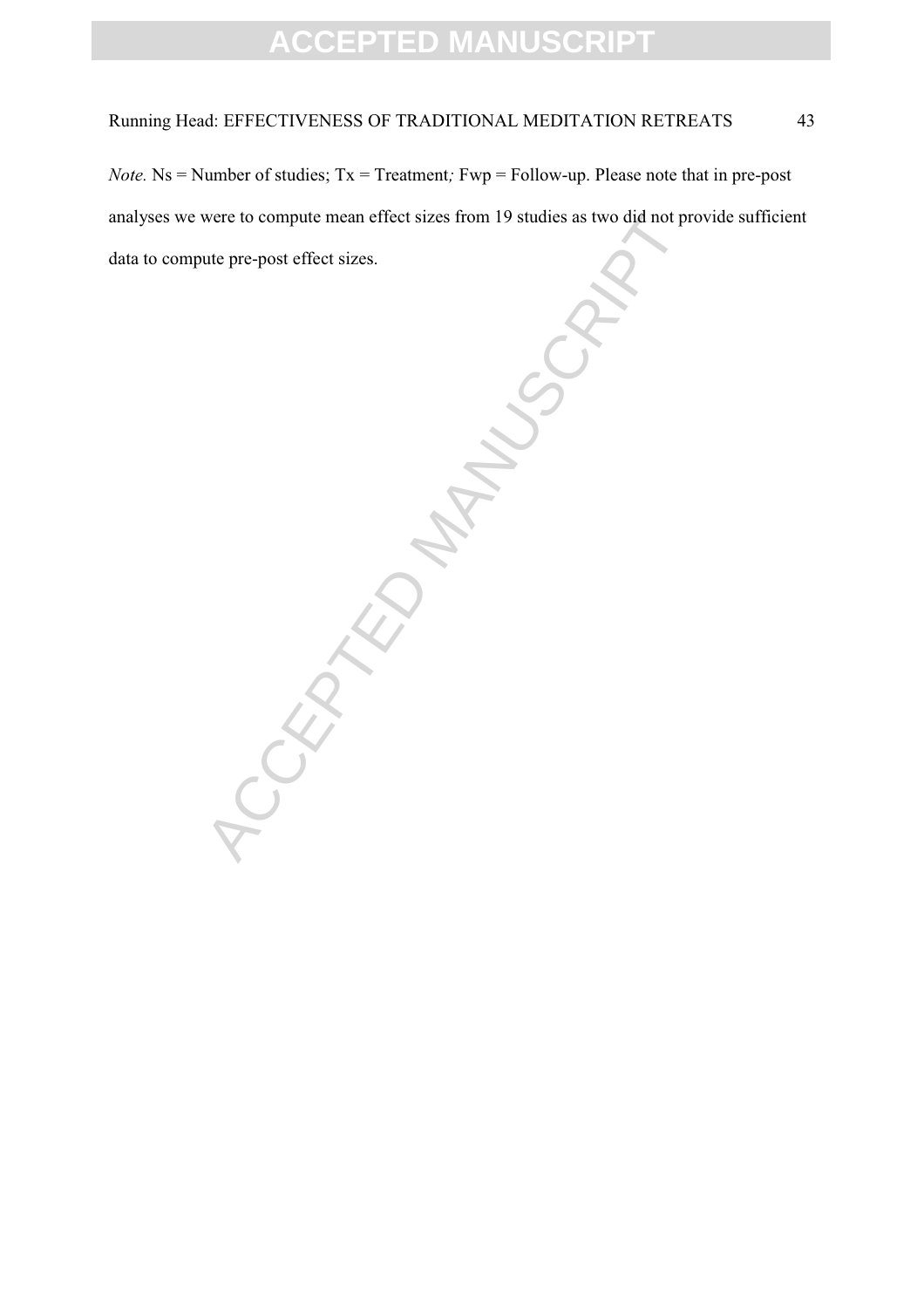Running Head: EFFECTIVENESS OF TRADITIONAL MEDITATION RETREATS 44

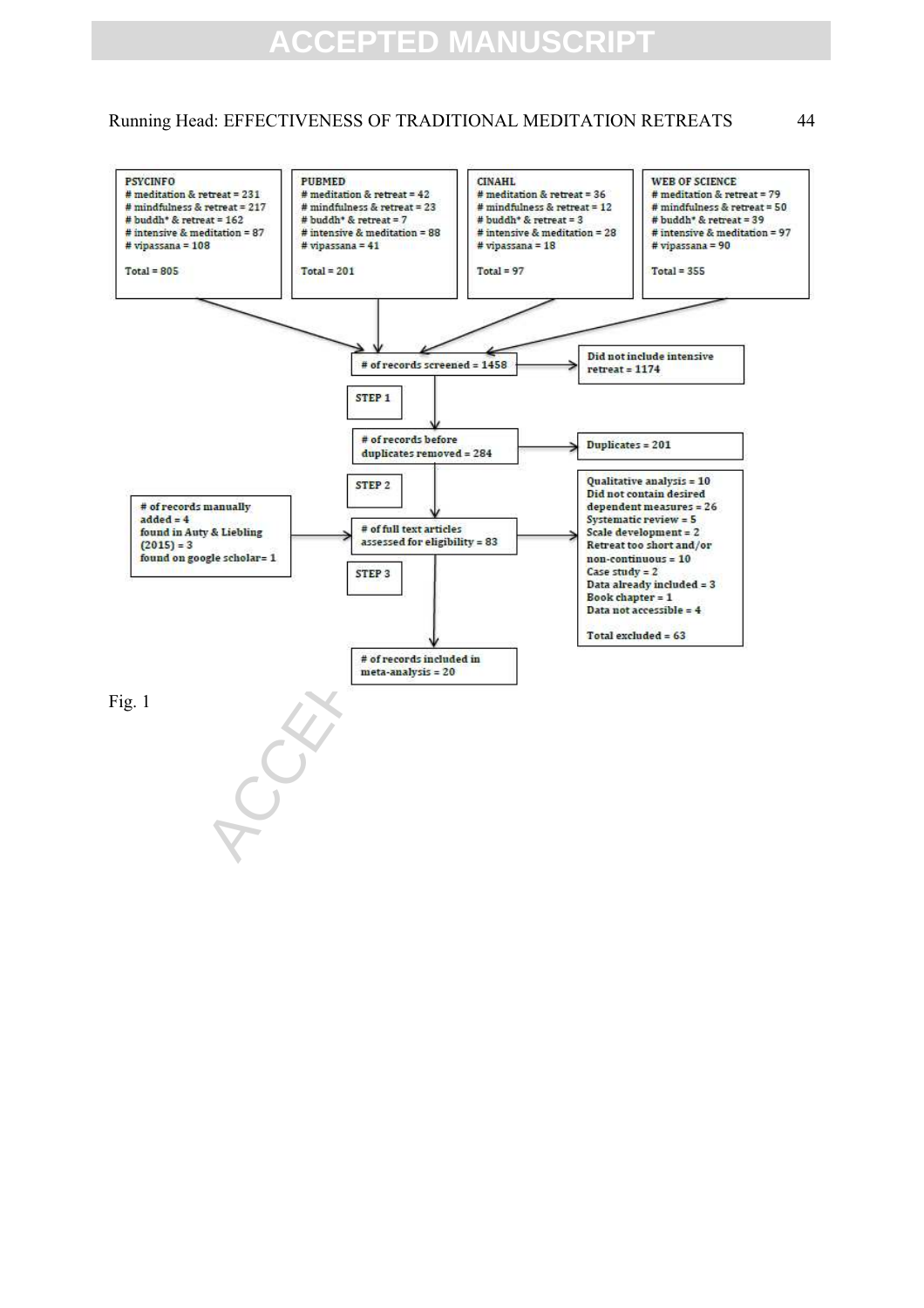### Running Head: EFFECTIVENESS OF TRADITIONAL MEDITATION RETREATS 45





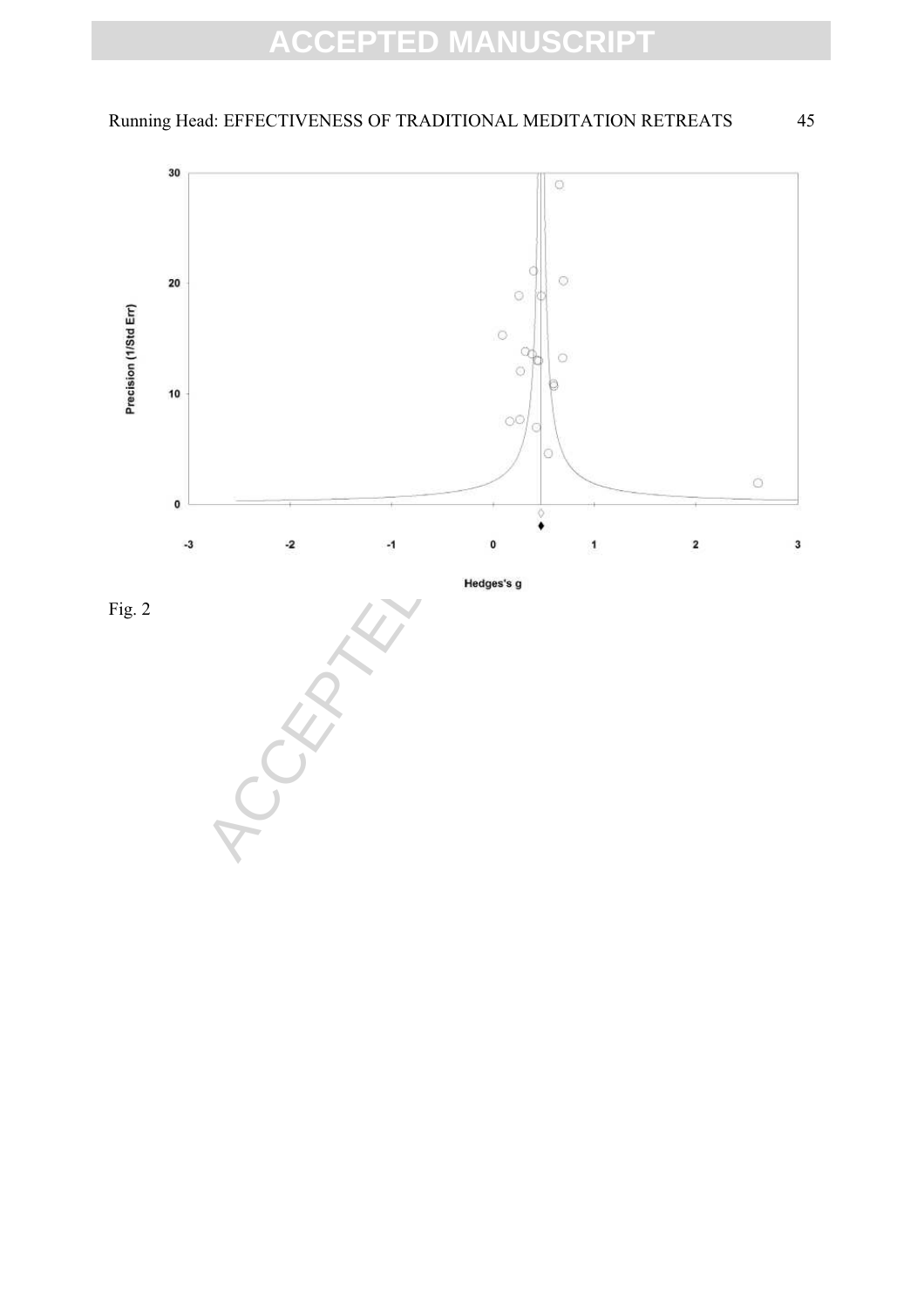

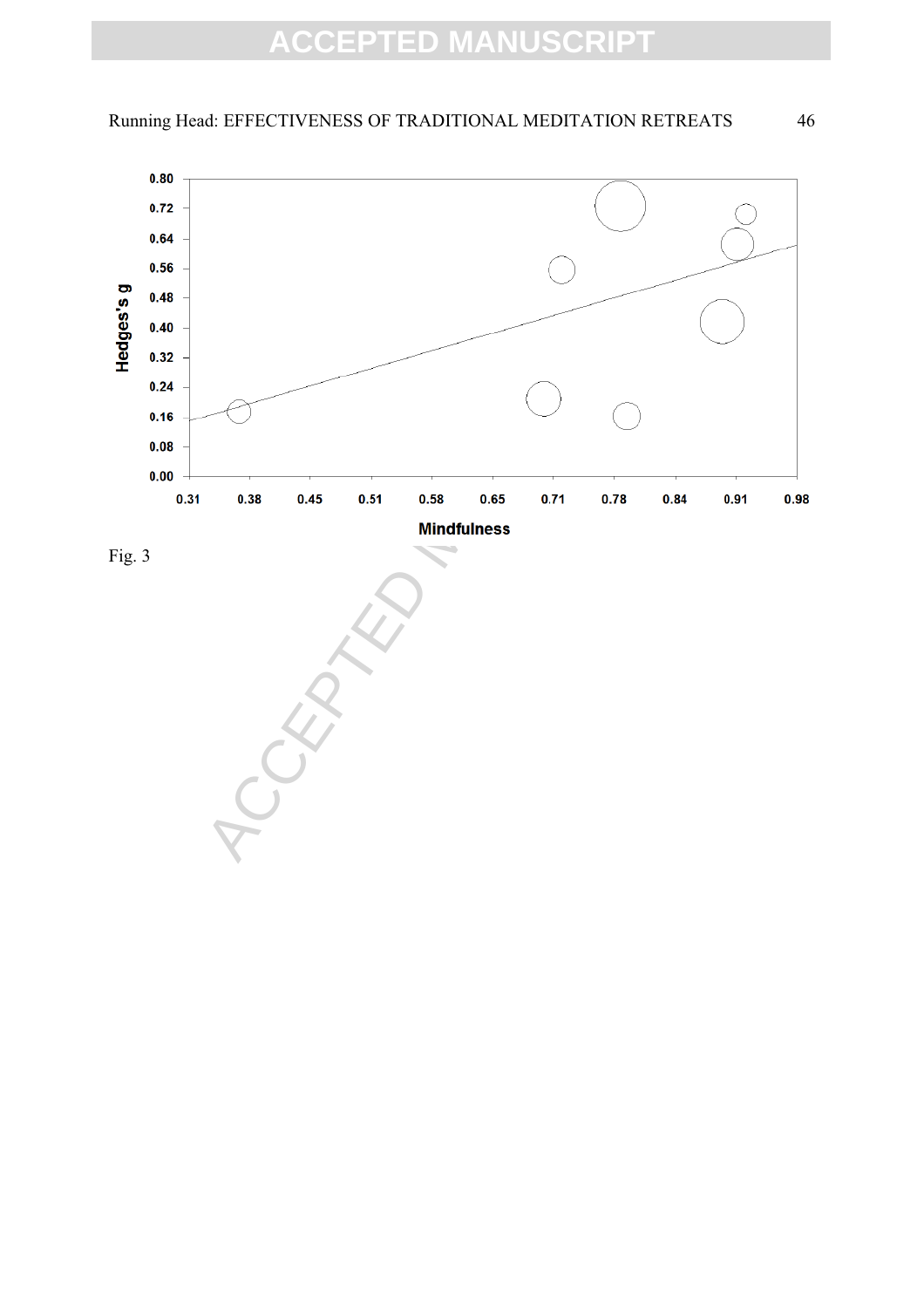### Running Head: EFFECTIVENESS OF TRADITIONAL MEDITATION RETREATS 47

*Monttreal, November 17, 2016* 

### **Conflict of Interest Statement**

All authors of this article had access to all study data, are responsible for all contents of the article, and had authority over manuscript preparation and the decision to submit the manuscript for publication. Authors of this article have approved the submission of the manuscript to the journal and have no competing interests. The data presented in the article is novel and has not yet been presented elsewhere.

ACCEPTED MANUSCRIPT